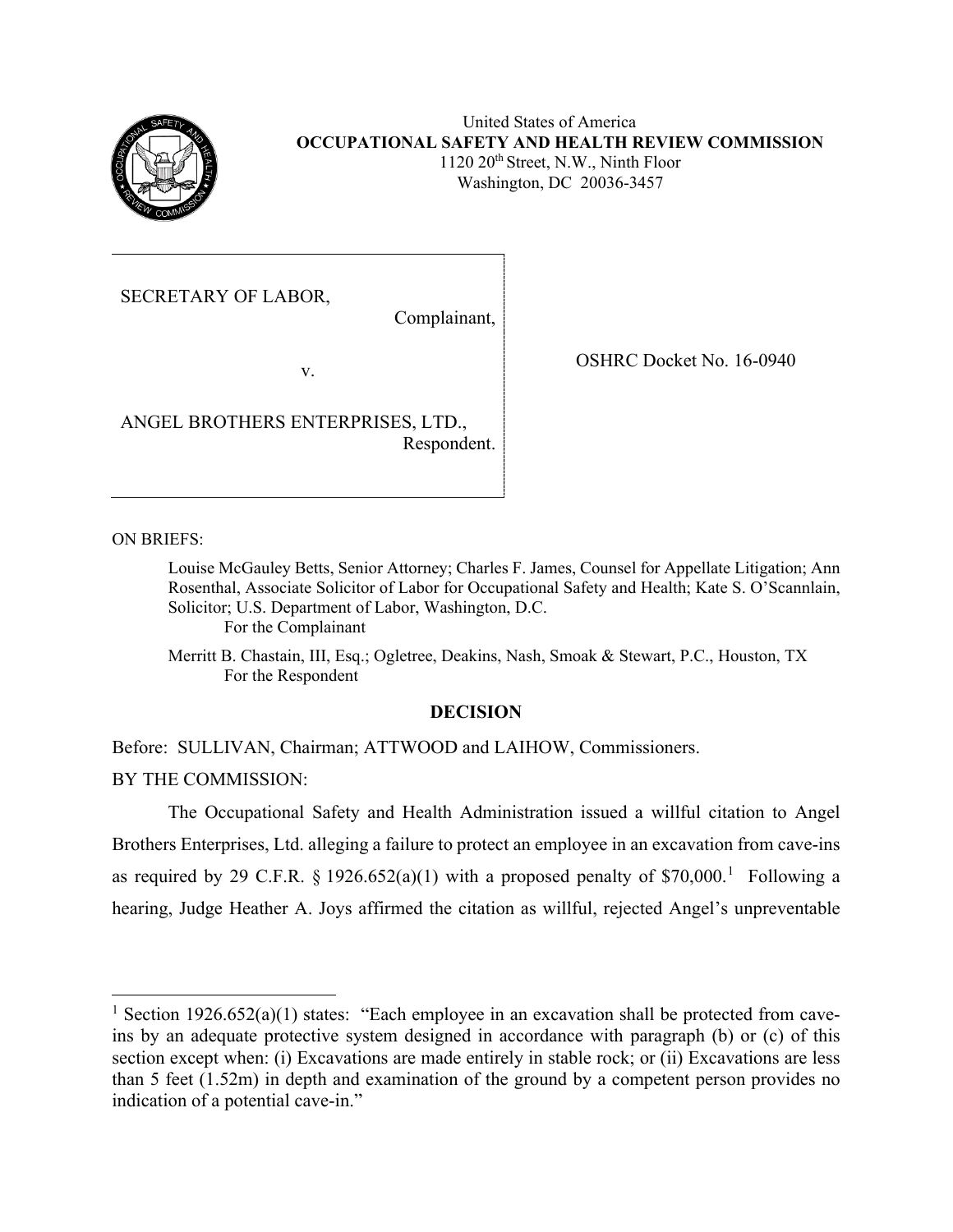employee misconduct defense (UEM), and assessed a \$35,000 penalty. For the reasons discussed below, we affirm.

### **BACKGROUND**

Angel is a construction contractor that digs approximately 1,200 to 1,400 excavations on various projects each year. On December 8, 2015, Angel began working on the installation of a concrete drainage pipe alongside a road in LaPorte, Texas. During the first two days of this project, Angel protected its employees who were laying pipe inside an excavation—which the project foreman determined was dug in Type C soil—by benching its walls.<sup>[2](#page-1-0)</sup> On the second day, Angel's field safety manager, Kevin Bennett, conducted a safety inspection of the worksite. During his inspection, Bennett informed the foreman, Salvador Vidal, that he would need to use a trench box on the following day because by then, the excavation would be too close to an intersection to allow for benching or sloping. Vidal told Bennett that he had a trench box at the worksite and that he would use it when it was needed. Bennett documented this conversation on an "Angel Visit Safety Form," which both he and the foreman signed. Bennett planned to return the next day to conduct another safety inspection of the worksite.

At approximately 8:30 am the following day, an OSHA compliance officer arrived at the worksite to conduct an inspection. At that time, Vidal admitted to the CO that he had allowed an employee to work in the excavation, which was no longer benched and lacked the trench box. After being informed that an OSHA inspector was at the worksite, Bennett arrived at around 9:00 am. Vidal explained to Bennett that he did not use the trench box as they had discussed the previous day because the employee only needed to be in the excavation for a brief period, and he did not want to aggravate motorists by blocking the entrance to a neighborhood with the excavator he would need to use to install the trench box.

<span id="page-1-0"></span><sup>2</sup> Type C soil is the least stable of the three soil types identified under the excavation standard. *See* Appendix A to Subpart P ("Excavations") of Part 1926 (categorizing soil and rock deposits into "a hierarchy of Stable Rock, Type A, Type B, and Type C, in decreasing order of stability"). The standard includes benching as "a method of protecting employees from cave-ins by excavating the sides of an excavation to form one or a series of horizontal levels or steps, usually with vertical or near-vertical surfaces between levels," 29 C.F.R. § 1926.650(b), and it is a permissible method for meeting the cited cave-in protection requirement. 29 C.F.R. §§ 1926.652(a)(1), 652(b) ("*Design of sloping and benching systems*"). Another permissible method is sloping, which requires the sides of the excavation to be sufficiently inclined to prevent cave-ins. 29 C.F.R. § 1926.650(b).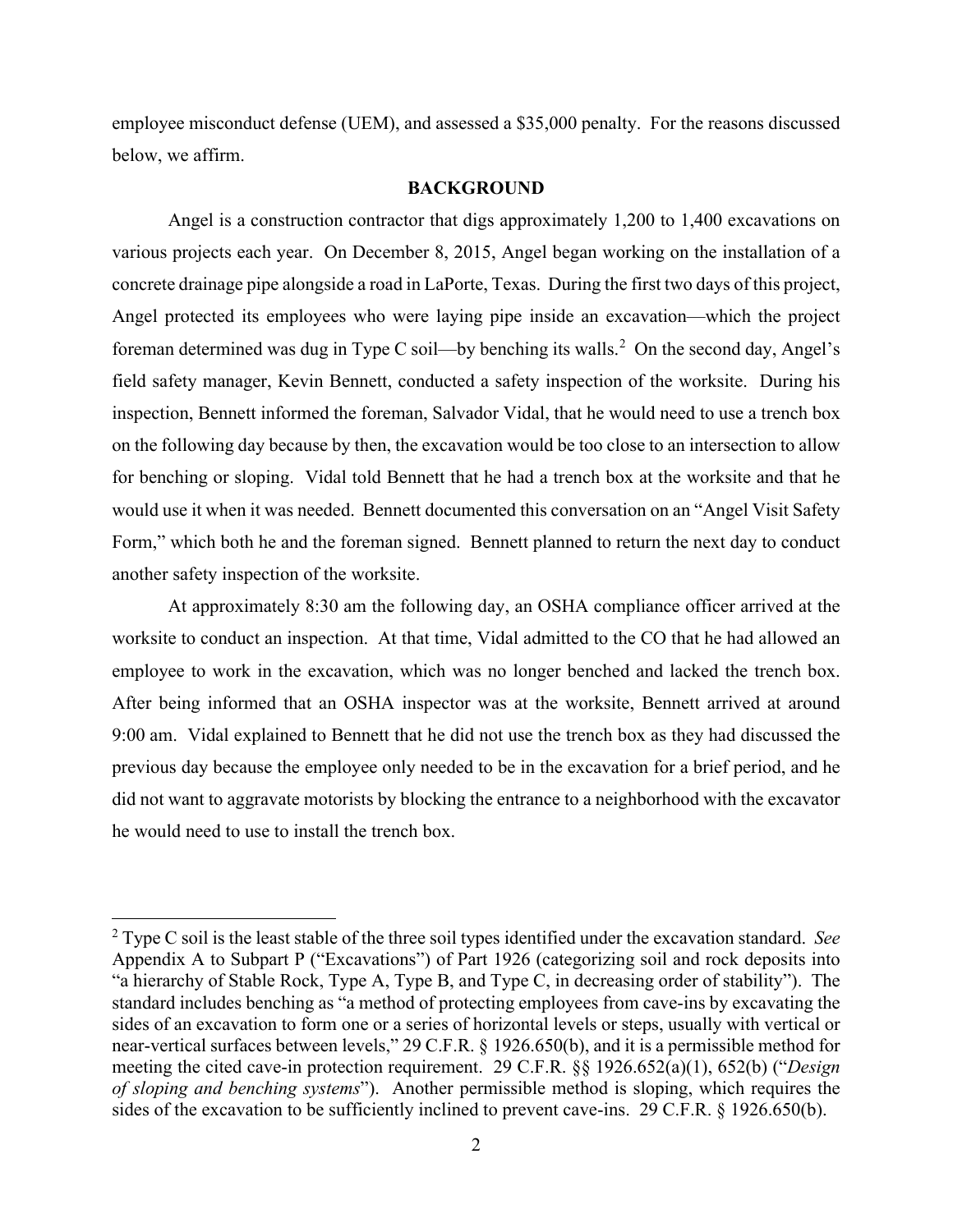### **DISCUSSION**

To prove a violation of an OSHA standard, the Secretary must establish that: (1) the standard applies; (2) the terms of the standard were violated; (3) at least one employee had access to the violative condition; and (4) the employer knew, or with the exercise of reasonable diligence could have known, of the violative condition. *Astra Pharm. Prods., Inc.*, 9 BNA OSHC 2126, 2129 (No. 78-6247, 1981), *aff'd in relevant part*, 681 F.2d 69 (1st Cir. 1982). We turn first to the issue of knowledge, the only element of the Secretary's burden of proof that Angel disputes on review.

## **Knowledge**

 A supervisor's knowledge of a violative condition is imputable to the employer. *Calpine Corp.*, 27 BNA OSHC 1014, 1018 (No. 11-1734, 2018), *aff'd*, 774 F. App'x 879 (5th Cir. 2019) (unpublished). However, the Fifth Circuit held in *W.G. Yates & Sons Constr. Co. v. OSHRC*, 459 F.3d 604, 605-09 (5th Cir. 2006) that a foreman's knowledge of his own failure to wear fall protection was not imputable to the employer unless the Secretary could establish that the foreman's violation was foreseeable.<sup>[3](#page-2-0)</sup> The court reached this conclusion after interpreting its earlier precedent, *Horne Plumbing & Heating Co. v. OSHRC*, 528 F.2d 564, 568-69 (5th Cir. 1976), as holding that a "supervisor's knowledge of his own malfeasance is *not* imputable to the employer" without a foreseeability showing since otherwise the employer would be "strictly and absolutely liable," which was not "the intent of the Congress." *Yates*, 459 F.3d at 608-09 (emphasis in original) (quoting *Horne*, 528 F.2d at 571).

Before the judge, Angel argued that *Yates* applies here because foreman Vidal's "own malfeasance"—instructing a subordinate employee, Salvador Fonseca, to enter the unprotected excavation—caused the violation. The judge rejected this argument, finding that "this is not a *Yates* situation" because Angel's foreman was "not working alone," "was not the exposed employee," and "did not participate in the violative conduct." The judge concluded, therefore, that

<span id="page-2-0"></span> $3$  The alleged violation at issue here took place in Texas, where Angel's headquarters is located, so the Commission's decision could be appealed to either the Fifth Circuit or the D.C. Circuit. *See*  29 U.S.C. § 660(a) (parties may appeal to circuit where worksite is located or employer is headquartered; employer may also appeal to D.C. Circuit). In general, "[w]here it is highly probable that a Commission decision would be appealed to a particular circuit, the Commission has ... applied the precedent of that circuit in deciding the case—even though it may differ from the Commission's precedent." *Kerns Bros. Tree Serv.*, 18 BNA OSHC 2064, 2067 (No. 96-1719, 2000) (citation omitted).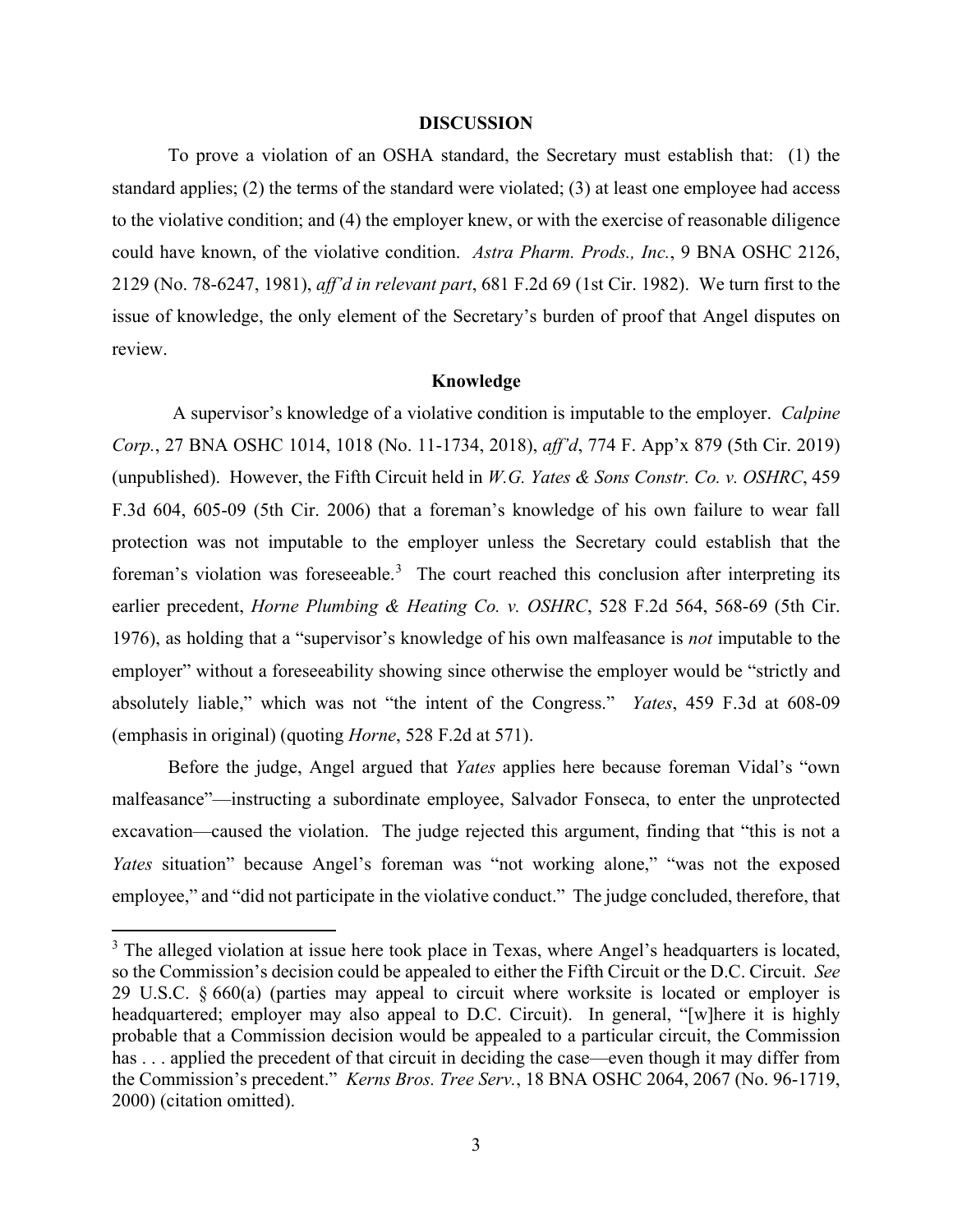because the Fifth Circuit has "no clear precedent" barring imputation of foreman Vidal's knowledge under these factual circumstances, the Commission's own precedent allowing imputation applies.<sup>[4](#page-3-0)</sup>

On review, Angel renews its argument that *Yates* applies, arguing that Fonseca entered the unprotected excavation "at the express direction of [foreman Vidal], who admitted that the decision to allow [the employee] to enter the trench was his alone and that if he opposed it as he should [have,] the violation would not have occurred." According to Angel, Vidal's conduct squarely lines up with that of the foreman in *Yates* and therefore, the judge erred in not applying the court's rationale here. The Secretary maintains that it is immaterial whether Vidal directed Fonseca into the excavation because the foreman had knowledge of his subordinate's violative conduct—Fonseca's entry into an unprotected excavation—and thus *Yates* is inapposite.[5](#page-3-1)

Commissioner Attwood notes that the Eleventh Circuit rejected Commissioner MacDougall's argument and affirmed the Commission's decision. *Empire*, 711 F. App'x at 574.

<span id="page-3-0"></span><sup>4</sup> The judge pointed out that in *Empire Roofing Co. Se., LLC*, 25 BNA OSHC 2221, 2224-27 (No. 13-1034, 2016), *aff'd*, 711 F. App'x 570 (11th Cir. 2017) (unpublished), then Commissioner MacDougall stated in her concurring opinion that the knowledge of a supervisor who "created the violative condition to which . . . his subordinate [was] exposed" should not be imputed, but nonetheless concluded that imputation was proper because the relevant circuit in the case (the Eleventh), which has precedent regarding imputation that is similar to *Yates* as discussed *infra* in footnote 8, had not yet addressed that particular factual scenario.

Commissioner Laihow notes, however, that the Eleventh Circuit did not necessarily agree with Commissioner MacDougall's view that the supervisor had in fact "created" the violative condition at issue. *Id.* Although the court appeared to agree that the supervisor at least "facilitated the violation" and that it would not have occurred but for his actions, the court stated that the violation did not exist "merely" as a result of the supervisor's actions. As such, the court did not directly address the issue of whether a supervisor's knowledge can be imputed when the supervisor creates the violative condition, but is not exposed to said condition.

<span id="page-3-1"></span><sup>&</sup>lt;sup>5</sup> The Secretary disputes Angel's contention that Vidal "direct[ed]" Fonseca into the trench and there is testimony supporting both parties' positions. The CO testified that Vidal "directed [the employee] to get in the trench." As for Vidal, he first said that he did not "ask any employee to enter the trench," but when questioned more specifically as to whether he ever "ask[ed]" Fonseca to enter the excavation, he replied, "We talked about it," and then agreed that the "result of this talk" was that Fonseca "ended up going into the excavation." When asked "[w]hose decision was it to allow Mr. Fonseca to enter the excavation?" he replied, "Mine." But Vidal also claimed that he "didn't order" Fonseca to go into the excavation. He said that Fonseca was trained as a competent person to recognize excavation hazards, that he considered Fonseca his "right-hand man," and that they made a "mutual decision" to proceed without a trench box. Resolving this dispute, however, is unnecessary because, as we find below, Vidal's knowledge can be imputed to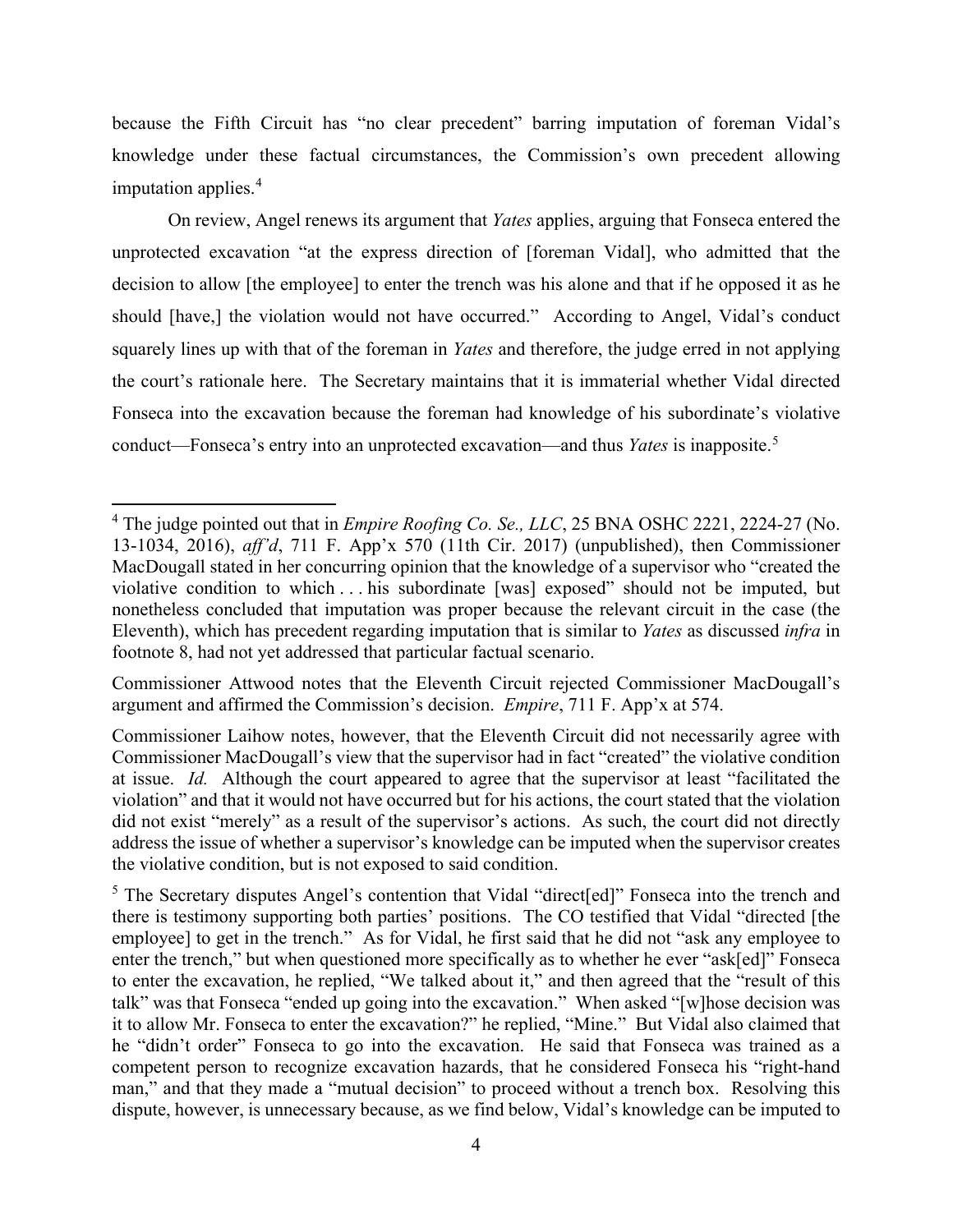We agree with the judge that it is not clear whether *Yates* would control here. Even if we assume the facts surrounding Fonseca's exposure are as Angel characterizes them (i.e., that Vidal "direct[ed]" Fonseca to enter the excavation), it is not evident the Fifth Circuit would require a foreseeability showing. [6](#page-4-0) Indeed, although the court in *Yates* held that the foreman's "knowledge of his *own malfeasance*" could not be imputed absent a foreseeability showing, it did so in a context where that "malfeasance" constituted the violation itself. *Id.* at 608 (emphasis added). And at the same time the court observed in relation to another uncontested violation that the foreman's apparent condonation of two subordinates' failure to wear fall protection presented the "ordinary context" in which a "supervisor's knowledge of an employee's unsafe conduct is imputable to his 'master', the employer." *Id.* at 609 n.7. Thus, it is not clear whether *Yates* would apply here because Vidal's "own malfeasance" was not a violation of the cited standard (i.e., he did not enter the unprotected excavation himself), $^7$  $^7$  but his alleged ordering of Fonseca into the excavation appears to go beyond the type of conduct the Fifth Circuit contemplated as presenting the "ordinary context."<sup>[8](#page-4-2)</sup> Under these circumstances, we apply Commission precedent, which permits imputation

Angel under Commission precedent, even when the facts in this regard are viewed most favorably to the company.

<span id="page-4-0"></span> $6$  The only other circuit to which this case could be appealed, the D.C. Circuit, has expressed skepticism of the requirement that the Secretary prove foreseeability when supervisory misconduct is alleged as the basis for knowledge, but has not yet decided its own position. *Wayne J. Griffin Electric, Inc. v. Sec'y of Labor*, 928 F.3d 105, 109 (D.C. Cir. 2019) ("Given the background common law of agency, we are skeptical of such a [foreseeability] requirement. But Griffin barely briefed the issue, and we need not decide it.")

<span id="page-4-1"></span><sup>7</sup> Angel contends that in a subsequent decision, *Deep S. Crane & Rigging Co. v. Harris*, 535 F. App'x 386 (5th Cir. 2013) (unpublished), the Fifth Circuit took a "broader view of the rule adopted in *Yates*" by applying a foreseeability analysis even though the supervisor involved was not the one "committing the misconduct." In that case, the company was cited for failing to ensure that a crane operator was qualified. *Id.* at 388. According to the court, that violation was directly committed by a supervisor, who failed "to train [the crane operator]" and "familiarize" him with the crane, "to ensure that [he] had passed the requisite tests," and "to *directly* supervise" him. *Id.*  at 388-89. In any event, whether it would have been permissible to impute that supervisor's knowledge of his own violative actions was not an issue before the court; it found knowledge based on the conduct of company officials above the supervisor. *Id.*

<span id="page-4-2"></span><sup>8</sup> Two cases arising in the Eleventh Circuit involve circumstances similar to those here: *Quinlan v. Sec'y, U.S. Dep't of Labor*, 812 F.3d 832 (11th Cir. 2016) and *Empire Roofing Co. Se. v. OSHRC*, 711 F. App'x 570 (11th Cir. 2017) (unpublished). In *Quinlan*, a foreman and his subordinate both failed to wear fall protection while working together on a ledge. *Id.* at 834-35. In assessing the issue of knowledge, the court considered the effect of its holding in *ComTran*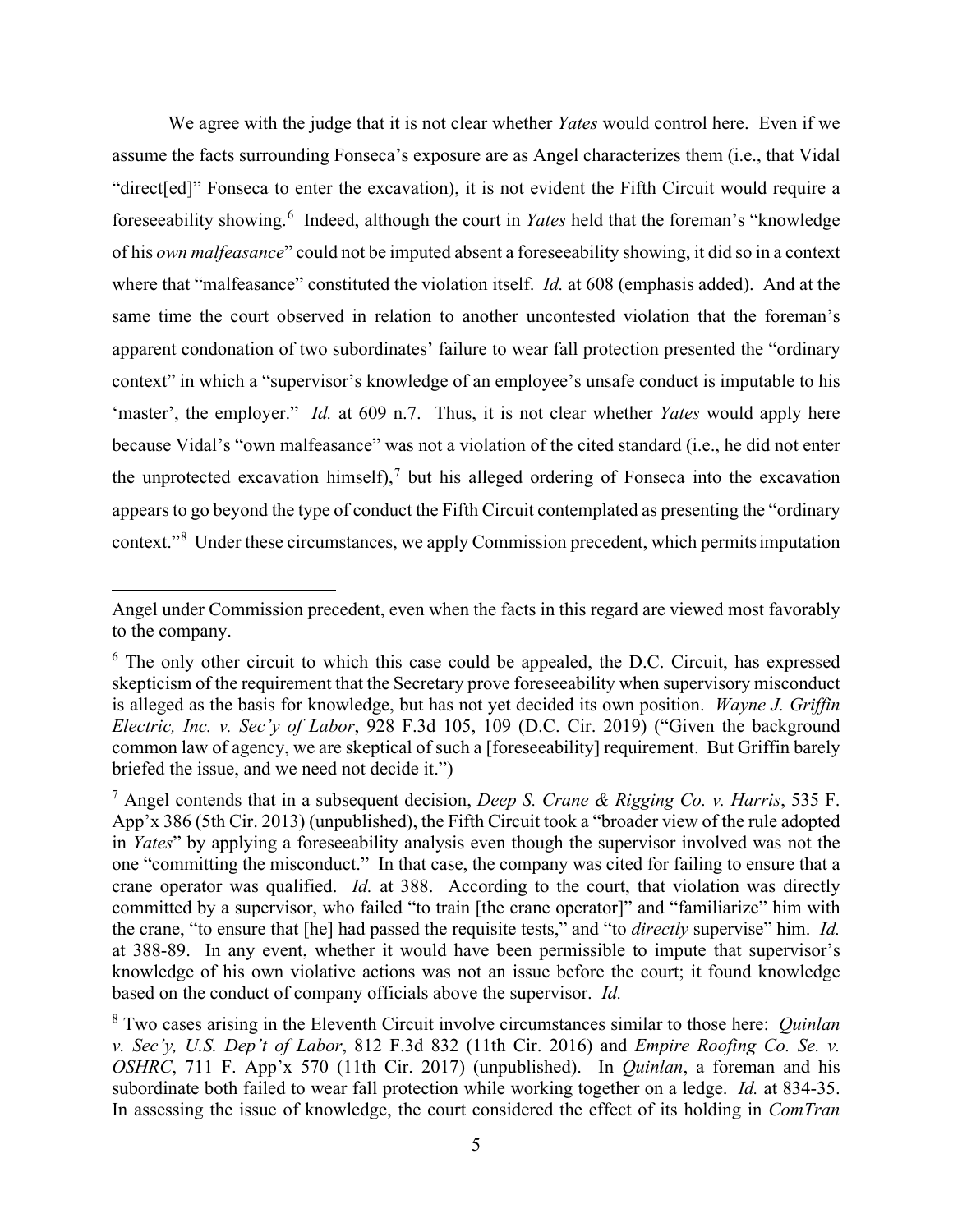of Vidal's knowledge of Fonseca's presence in the unprotected excavation to Angel.[9](#page-5-0) *See Calpine Corp.*, 27 BNA OSHC at 1020-21; *Am. Eng'g & Dev. Corp.*, 23 BNA OSHC 2093, 2096 n.4 (No.

In *Empire Roofing*, a foreman transported himself and two subordinate employees to a roof in an aerial lift, with none of them being tied off for fall protection. 711 F. App'x at 571, 574. Just as Angel argues here, the employer argued that the supervisor's knowledge of the subordinates' presence in the raised lift without being tied off could not be imputed because the supervisor "facilitated the violation" since he operated the lift's controls. *Id.* at 574. The Eleventh Circuit disagreed, finding that the supervisor's knowledge of his subordinates' failure to tie off could be imputed because the supervisor's misconduct was distinct from the violative conduct: "[A]lthough the foreman operated the lift, his subordinates did not violate [29 C.F.R.] § 1926.453(b)(2)(v) by merely riding in it. Rather, the violation occurred when the subordinates failed to use fall equipment during the ride." *Id*. The court added that there was no indication that the foreman "caused his subordinates' failure to use belts and lanyards." *Id.*

<span id="page-5-0"></span><sup>9</sup> Chairman Sullivan and Commissioner Laihow agree that the Fifth Circuit has not yet squarely addressed the situation presented here. They note, however, that similar fairness concerns discussed by the court in *Yates* are also implicated here. *See Yates*, 459 F.3d at 608 ("[f]undamental fairness . . . require[s] that one charged with and penalized for [a] violation be shown to have caused or at least to have knowingly acquiesced in, that violation.") (quoting *Horne Plumbing*, 528 F.2d at 570). Chairman Sullivan and Commissioner Laihow agree with the concerns expressed by former Commissioner MacDougall in *Empire* regarding whether Eleventh Circuit precedent would preclude imputation in a situation similar to the one posed here:

That Empire's foreman created the violative condition raises a fairness concern with imputing the foreman's knowledge to Empire that may be considered akin to that discussed in *ComTran*. Whether it is a supervisor acting alone or a supervisor creating a hazardous condition to which he exposes both himself and his subordinates, the supervisor has not merely overlooked the misconduct of other employees—he has in fact created it. Certainly the "eyes and ears" of an employer are greatly impaired whenever its supervisor create[s] the violative condition.

*Empire Roofing*, 25 BNA OSHC at 2226 (MacDougall, Commissioner, concurring). In this case, there is no dispute that the day prior to the OSHA inspection, Vidal was expressly directed by Bennett to use a trench box. Despite acknowledging and agreeing to this direction, however, Vidal completely ignored it. There is also no dispute that, as foreman, Vidal was in charge of the worksite and did not object to Fonseca's entry into the trench without the trench box. *Cf. Empire Roofing,* 711 F. App'x at 574 (finding it permissible to impute a supervisor's knowledge of

*Grp., Inc. v. U.S. Dep't of Labor*, 722 F.3d 1304 (11th Cir. 2013), which, like *Yates*, prohibits the imputation of a supervisor's knowledge of his own misconduct absent a foreseeability showing. Although the foreman also engaged in the violative conduct, the court determined that his knowledge of the subordinate's failure to wear fall protection could be imputed without a foreseeability showing. *Id.* at 841. The court reasoned that there was "little or no difference between the classic situation in which the supervisor sees the violation by the subordinate and disregards the safety rule," and "the instant situation in which the supervisor sees the violation and pitches in and works beside the subordinate to expedite the job." *Id.*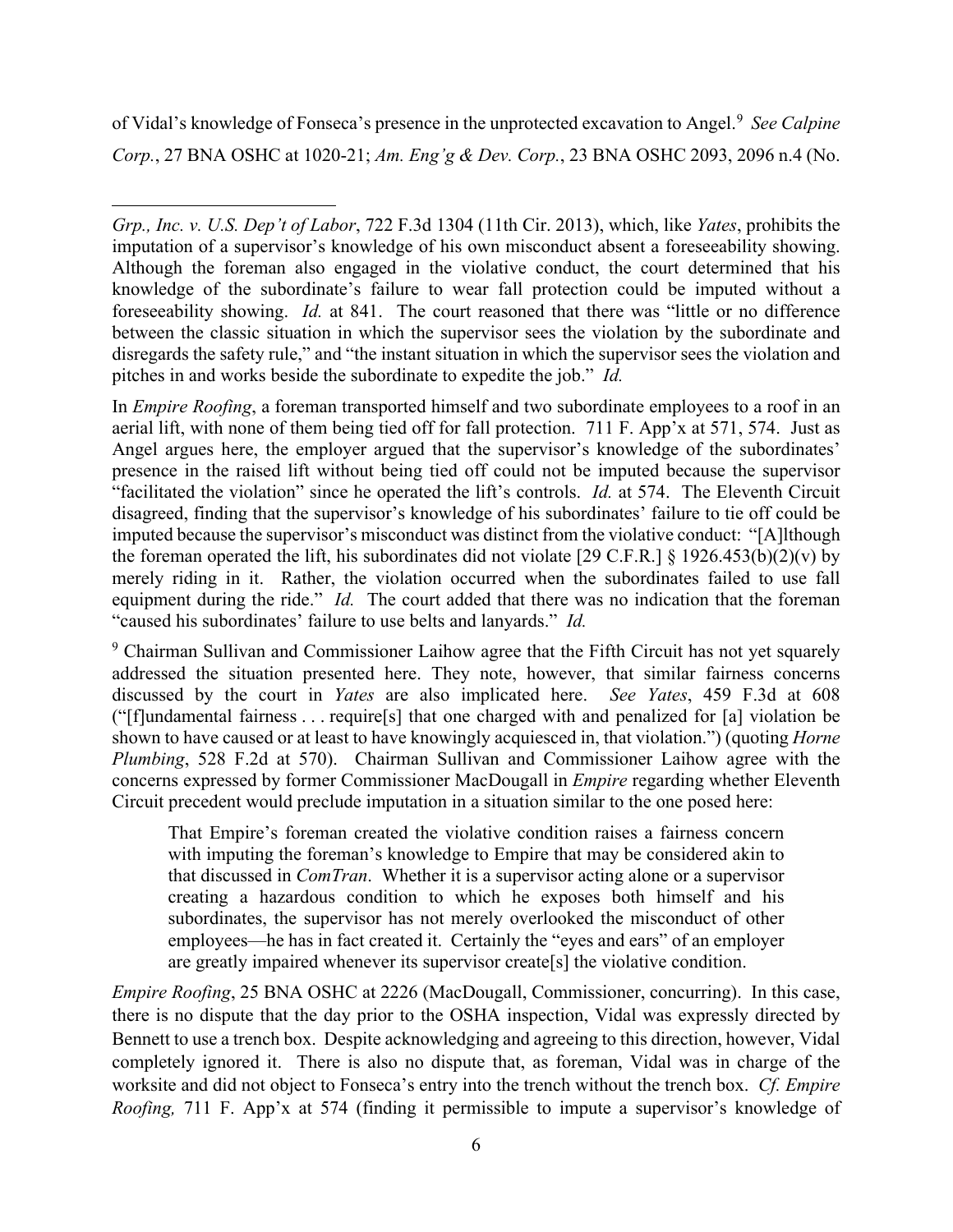10-0359, 2012) (Commission "follow[s] [its] own precedent" where the circuit court "has neither decided nor directly addressed [an] issue") (quoting *McDevitt Street Bovis, Inc.*, 19 BNA OSHC 1108, 1110-12 (No. 97-1918, 2000)).[10](#page-6-0)

### **Unpreventable Employee Misconduct (UEM)**

Angel next contends that the judge erred in rejecting its UEM defense. To establish the defense, an employer must prove that it had: "(1) established work rules designed to prevent the violative conditions from occurring; (2) adequately communicated those rules to its employees; (3) took steps to discover violations of those rules; and (4) effectively enforced the rules when violations were discovered." *Manganas Painting Co.,* 21 BNA OSHC 1964, 1997 (No. 94-0588, 2007). Where the employer alleges that a supervisor is involved in the unpreventable misconduct, "[its] burden of proof [is] more rigorous and the defense more difficult to establish" because such involvement "is strong evidence that the employer's safety program is lax." *CBI Servs., Inc.*, 19 BNA OSHC 1591, 1603 (No. 95-0489, 2001) (quoting *L.E. Meyers Co.*, 16 BNA OSHC 1037, 1041 (No. 90-0945, 1993)), *aff'd,* 53 F. App'x 122 (D.C. Cir. 2002).

The judge found that Angel had work rules to prevent the excavation violation and took steps to discover violations of those rules but did not prove that it adequately communicated its rules to employees or that it effectively enforced them when it discovered violations. On review, the Secretary does not dispute that Angel had adequate work rules and took steps to discover violations. We therefore only address whether Angel established the adequate communication and effective enforcement elements of its UEM defense.

subordinates' failure to wear fall protection where there was no indication that the supervisor "caused his subordinates' failure to use belts and lanyards"). *Id.* Despite these concerns, Chairman Sullivan and Commissioner Laihow do not see a sufficient reason to overturn longstanding Commission precedent on the issue, particularly when neither of the relevant circuits has yet to address the circumstances presented here.

<span id="page-6-0"></span> $10$  Commissioner Attwood disagrees with her colleagues' suggestion in the previous footnote that there is something unfair about imputing foreman Vidal's knowledge of the violation to Angel under the circumstances here. In his capacity as foreman, Vidal either ordered Fonseca to enter the unprotected trench, or reached a decision with Fonseca authorizing him to do so. Vidal then stood by, watching Fonseca work in the unprotected trench in violation of the trenching standard. Vidal was not merely endangering himself, like the foreman in *Yates*; he was willfully endangering a subordinate employee*.* In Commissioner Attwood's view, there is nothing "unfair" about imputing Vidal's knowledge of this willful violation to Angel. *See Wayne J. Griffin*, 928 F.3d at 109 (expressing skepticism about knowledge foreseeability requirement given common law of agency).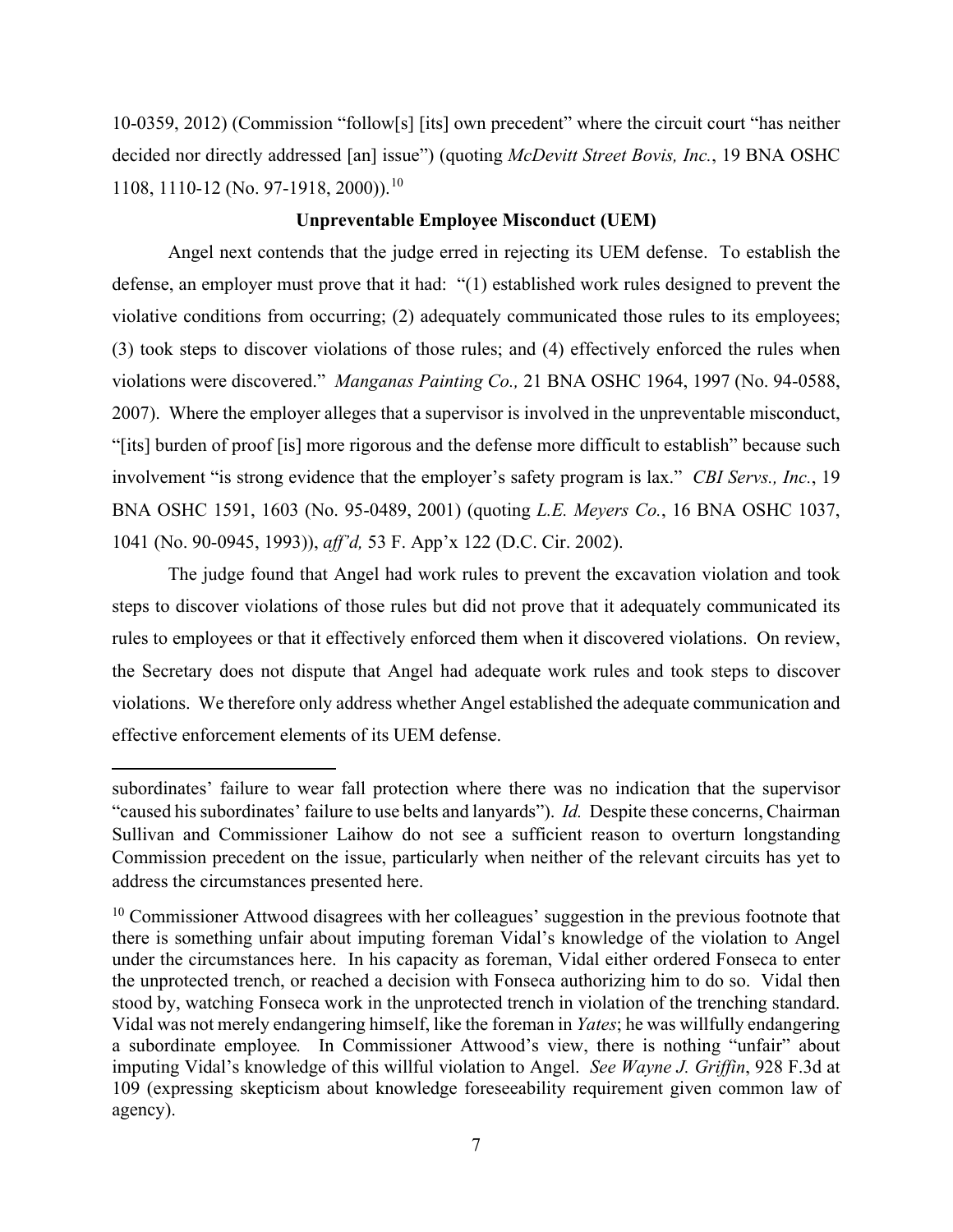### **Adequate Communication of Rules**

When evaluating whether an employer has adequately communicated its rules, "the Commission considers evidence of whether and how work rules are conveyed." *United Contractors Midwest, Inc.*, 26 BNA OSHC 1049, 1052 (No. 10-2096, 2016). The judge concluded that Angel failed to adequately communicate its excavation safety rules based on her finding that the training it claimed to provide employees was either insufficient or was never provided since there was no written documentation to support the company's claim that the training took place. Specifically, the judge found that Angel did not provide Vidal and his crew members, all of whom spoke Spanish and were not fluent in English, with copies of the company's safety program in Spanish. In addition, she found that Angel submitted no supporting documentation to prove its claim that it conducted toolbox safety talks on OSHA's excavation requirements.

On review, Angel argues that the judge "selective[ly] pars[ed] the testimony" to infer that the company did not communicate its excavation safety rules to employees. In addition, Angel contends that the judge inappropriately focused on what she perceived to be a lack of written documentation even though she conceded that such documentation is not required. For the following reasons, we agree with Angel that the record supports its assertion of adequate communication.

To establish this element of the UEM defense, the Commission does not require that a safety rule be written "as long as the safety rule is clearly and effectively communicated to employees."[11](#page-7-0) *GEM Indus. Inc.*, 17 BNA OSHC 1861, 1863 n.5 (No. 93-1122, 1996), *aff'd*, 149 F.3d 1183 (6th Cir. 1998). Indeed, in *United Contractors*, the Commission found that an employer adequately communicated its excavation safety rules where it explained the rules in orientation trainings for new employees, toolbox talks, and annual training sessions, and an employee involved in the violation at issue was told the same day that he needed to protect the excavation. 26 BNA OSHC at 1052. The evidence presented in this case is almost identical.

<span id="page-7-0"></span> $11$  This is not to say that Angel lacks a written excavation safety program. On the contrary, Angel's safety manual was submitted into evidence and it includes a section addressing excavations and directing employees to comply with § 1926.652. Vidal acknowledged receiving this written excavation policy but maintained—as the judge found—that it was not provided to him in Spanish. This is consistent with Bennett's testimony that he did not recall seeing any copies of the safety program in Spanish prior to OSHA's inspection. Likewise, Angel provides laminated cards with the essentials of its excavation policy written on them, but it is not clear from the record whether the information is provided in Spanish.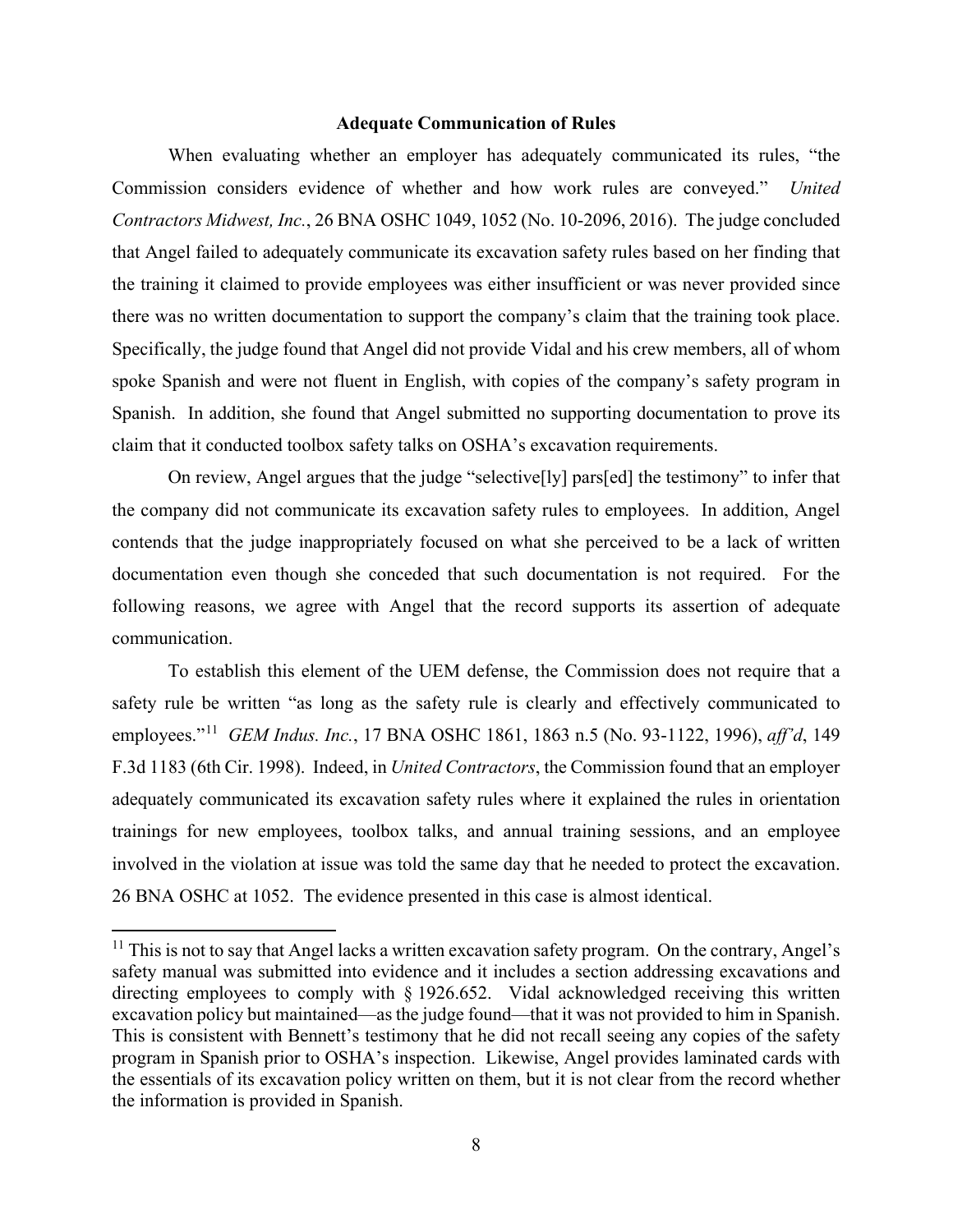There is no dispute that, following a 90-day probationary period, Angel requires all of its excavation crew members to undergo competent person training administered by a third-party safety expert that covers OSHA's excavation requirements, and that these employees are required to re-take this training every two years thereafter.<sup>[12](#page-8-0)</sup> This training is also provided in the employee's primary language, so Vidal and his crew were all given this training in Spanish. In addition to the competent person training, Director of Safety Brad Porterfield testified that the company "beefed up [its] new employee orientation" after OSHA issued the company a citation in 2014 alleging a willful violation of  $\S$  1926.652(a)(1). As a result, all new excavation employees receive orientation training in a classroom setting that covers excavation safety in both English and Spanish; the employees are required to pass a test on the material covered in the training before being allowed to work.<sup>13</sup> Porterfield also testified that in 2015, the year the violation at issue here occurred, its excavation employees were given several toolbox talks covering excavation safety rules, including one covering Angel's excavation safety manual. A chart listing the topics covered at these 2015 toolbox talks was submitted into evidence and supports Porterfield's testimony.

Unlike the judge, we are not persuaded that testimony from Vidal and Bennett contradicts Porterfield's claims in this regard.<sup>[14](#page-8-2)</sup> It is true that Vidal did not recall if he conducted any toolbox safety talks during the first three days of the project at issue here (i.e., December 8, 9, and 10, which were a Tuesday, Wednesday, and Thursday), but he added that "[n]ormally we have them on Monday morning." And he did not testify that the 2015 toolbox talks listed by Porterfield were

<span id="page-8-0"></span> $12$  We reject the Secretary's contention that this training is not evidence that Angel communicated its excavation safety rules absent proof that the company expressly informed employees that they were required to comply with the OSHA rules taught in the training. By requiring its employees to attend these training sessions, the company was communicating its expectation that OSHA's excavation safety rules will be followed.

<span id="page-8-1"></span><sup>&</sup>lt;sup>13</sup> This program is documented in Angel's safety manual, which describes the "Safety Orientation" of New Employees" as follows: "The new employee will be indoctrinated by their immediate supervisor on specific hazards and safety rules related to their job before they start work," and upon completion, "shall be tested and . . . confirm that all items are understood." We note that although Vidal testified that excavation safety was not addressed in his new employee orientation, he began working at Angel approximately six years prior to the March 2017 hearing, which was before the company changed its orientation program in response to the 2014 citation.

<span id="page-8-2"></span><sup>14</sup> The judge made no credibility determinations regarding these witnesses. *See Metro Steel Constr. Co.*, 18 BNA OSHC 1705, 1706 (No. 96-1459, 1999) (Commission will ordinarily defer to a judge's demeanor-based witness credibility findings).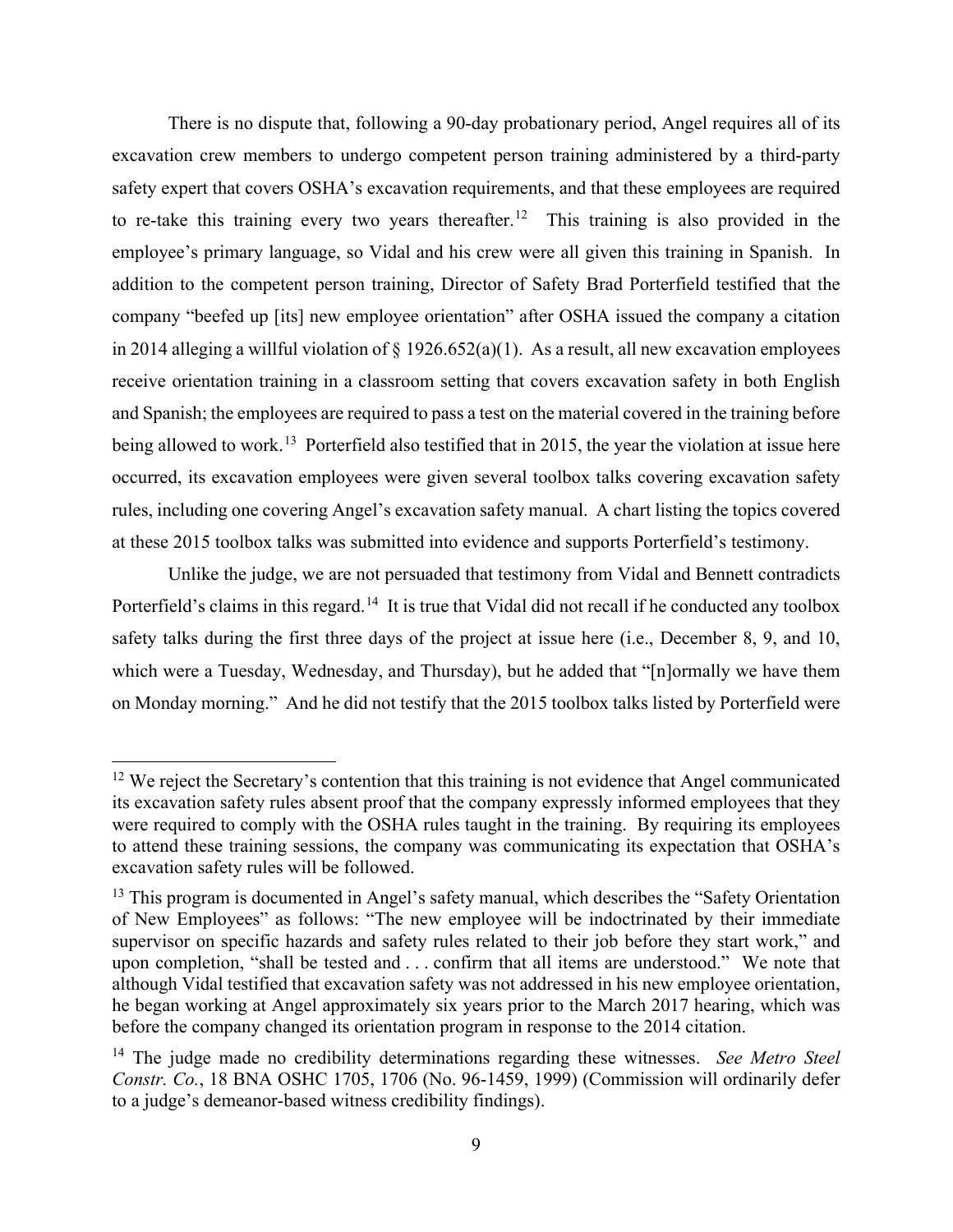not provided; to the contrary, he agreed that several of these sessions took place. The Secretary relies on testimony from Vidal as evidence that the only training he received from Angel concerned "traffic control," but it is clear from the context of his statement that Vidal was referring to training directly administered by Angel, as opposed to the excavation safety training he acknowledges receiving from a third party.[15](#page-9-0) As for Bennett, the judge viewed his testimony that he did not recall if any of Vidal's crew on the cited project had been trained in 2015 as undermining Porterfield's testimony about the various toolbox talks given that year. But again, in context, it is clear Bennett simply meant that he did not recall if the crew had received the bi-annual *competent person* training in 2015, not that he did not know if the crew had received *any* safety training at all that year.<sup>16</sup>

Finally, in addition to the competent person training, orientation training sessions, and toolbox talks, there is no dispute that Vidal was expressly instructed by Bennett the day prior to the violation that a trench box was required. *See United Contractors*, 26 BNA OSHC at 1052 (finding adequate communication includes instruction to employee on day of violation to use cavein protection). Indeed, Vidal confirmed that he understood that he was violating Angel's excavation safety rules by allowing Fonseca to enter the unprotected excavation. Taken together, we find that this evidence—Bennett's contemporaneous instruction coupled with Angel's various methods of targeted training—is more than sufficient to meet Angel's burden of proving adequate communication.

### **Effective Enforcement of Rules**

"To prove adequate enforcement of its safety rule, an employer must present evidence of having a disciplinary program that was effectively administered when work rule violations occurred." *Gem Indus.*, 17 BNA OSHC at 1865. There is no dispute here that Angel monitors its worksites for safety rule compliance. The company employs "field safety managers," such as Bennett, who conduct frequent inspections of Angel's worksites. Porterfield testified that after the 2014 citation, the company increased these inspections such that they occur on at least four out of

<span id="page-9-0"></span><sup>&</sup>lt;sup>15</sup> Shortly before his statement about the traffic control training, Vidal was asked if he would agree that Angel did not provide excavation training, and he replied, "Not at Angel Brothers. . . . The company sent us elsewhere [for the excavation training]."

<span id="page-9-1"></span><sup>&</sup>lt;sup>16</sup> Bennett was asked if he was aware of any "training or retraining on Angel Brothers written trenching and excavation policies" that Vidal's crew received in 2015. Although counsel did not specify any particular training in his question, immediately before this testimony counsel asked Bennett a series of questions regarding Angel's requirement that employees receive competent person training every two years.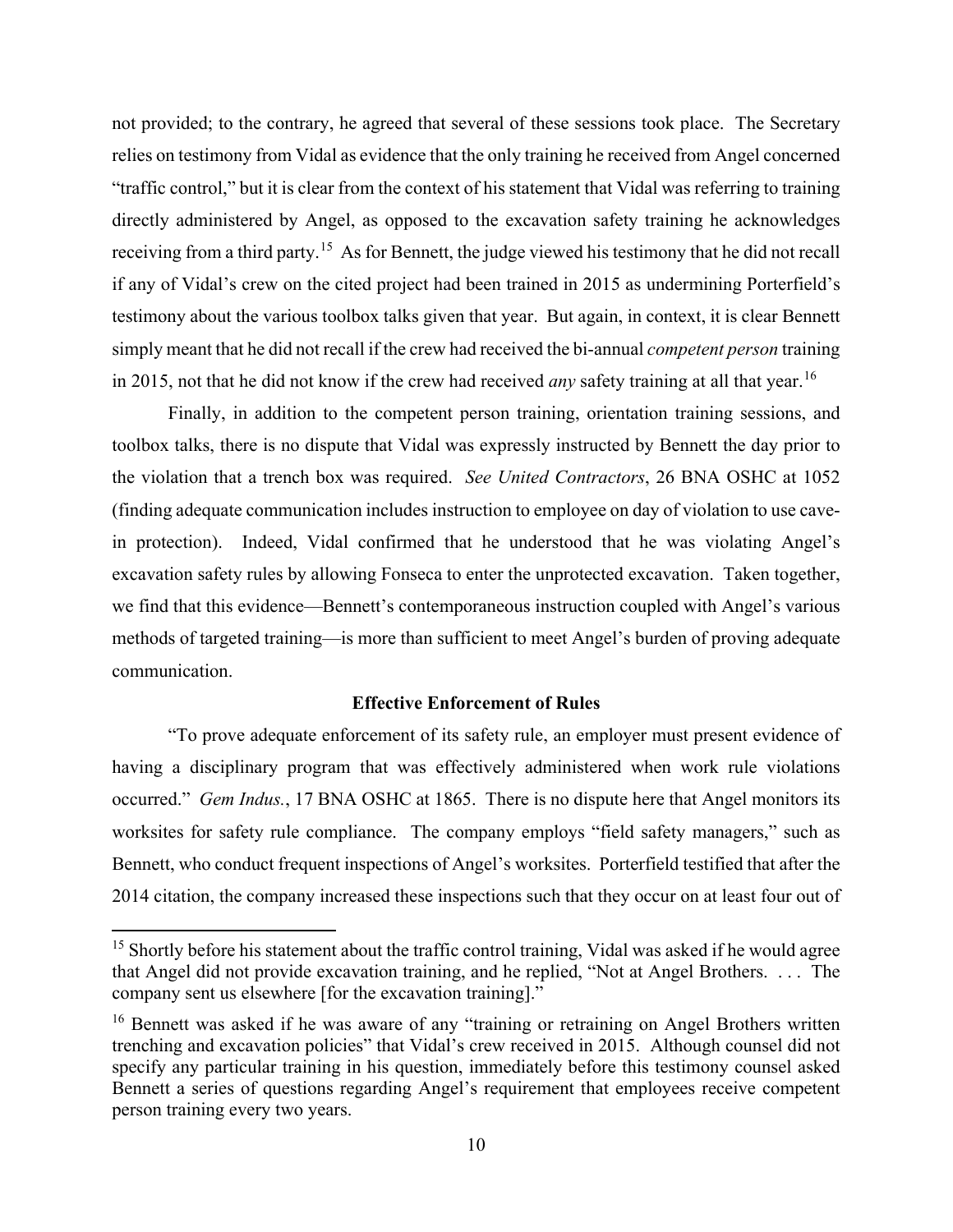every five workdays, and on all five days if the excavation is more than five feet deep. Bennett confirmed that he follows this inspection schedule and stated that he sometimes inspects on all five days. It is also undisputed that he intended to inspect Vidal's worksite on the same day that the CO arrived to inspect, but the CO arrived first. Field safety managers also perform "safety audits" of worksites, which are more in-depth versions of safety inspections.[17](#page-10-0) 

As to enforcement, however, the judge found that the record establishes that Angel did not effectively enforce its safety rules upon discovering violations. Specifically, she focused on what she viewed as Bennett's failure to identify or correct Vidal's answers to three questions about cave-in protection on a "Pre-Task Plan" form for the cited project on three consecutive days. The judge considered this three-day pattern together with Bennett's apparent acceptance of it as analogous to the facts in *Dana Container, Inc.*, 25 BNA OSHC 1776 (No. 09-1184, 2015), *aff'd*, 847 F.3d 495 (7th Cir. 2017), in which the Commission found that a consistent failure to correct errors on "entry permit" forms demonstrated a lack of enforcement.<sup>18</sup> The judge also cited Angel's failure to discipline Fonseca and another employee present at the worksite, <sup>[19](#page-10-2)</sup> as well as Vidal's failure to comply with a direct instruction from his supervisor to use a trench box.

<span id="page-10-0"></span> $17$  During both the weekly inspections and safety audits, field safety managers document any observed safety problems on a form. The inspection form is reviewed with the foreman, and both sign it. Safety audits require completion of a form with a longer checklist of potential safety issues.

<span id="page-10-1"></span><sup>&</sup>lt;sup>18</sup> In *Dana Container*, all 28 of the "entry permit" forms the company produced to the Secretary contained errors, including 11 completed by a supervisor, and the Commission found that the facility manager's failure to correct those errors established that the company failed to enforce its safety program. 25 BNA OSHC at 1780-82. Based on this evidence, the Commission rejected the company's UEM defense. *Id.* at 1783 n.15.

<span id="page-10-2"></span> $19$  The record is unclear as to what the other employee's precise role was at the worksite, but Vidal confirmed that the employee was present and watched Fonseca work in the excavation. The judge noted that this employee, along with Fonseca, did not refuse to work or report the unsafe condition (entry into the unprotected excavation) despite a prominent direction in Angel's safety manual to do so ("**ANY EMPLOYEE THAT FEELS THAT ANY CONDITION OF THE TRENCH OR EXCAVATION IS UNSAFE THEY SHALL IMMEDIATELY REFUSE TO WORK AROUND OR ENTER THE AREA WITHOUT RETALIATION . . . . THE UNSAFE CONDITION SHALL BE REPORTED . . . FOR IMMEDIATE CORRECTIVE**  ACTION.") (emphasis in original). Although she viewed this as proof that employees did not fear reprisal for violating company safety rules, we see the opposite as the more likely possibility with regard to the other employee present that day—that he had a greater fear of disobeying Vidal and was not simply disregarding this admonition to speak out. As for Fonseca, we address his lack of discipline below.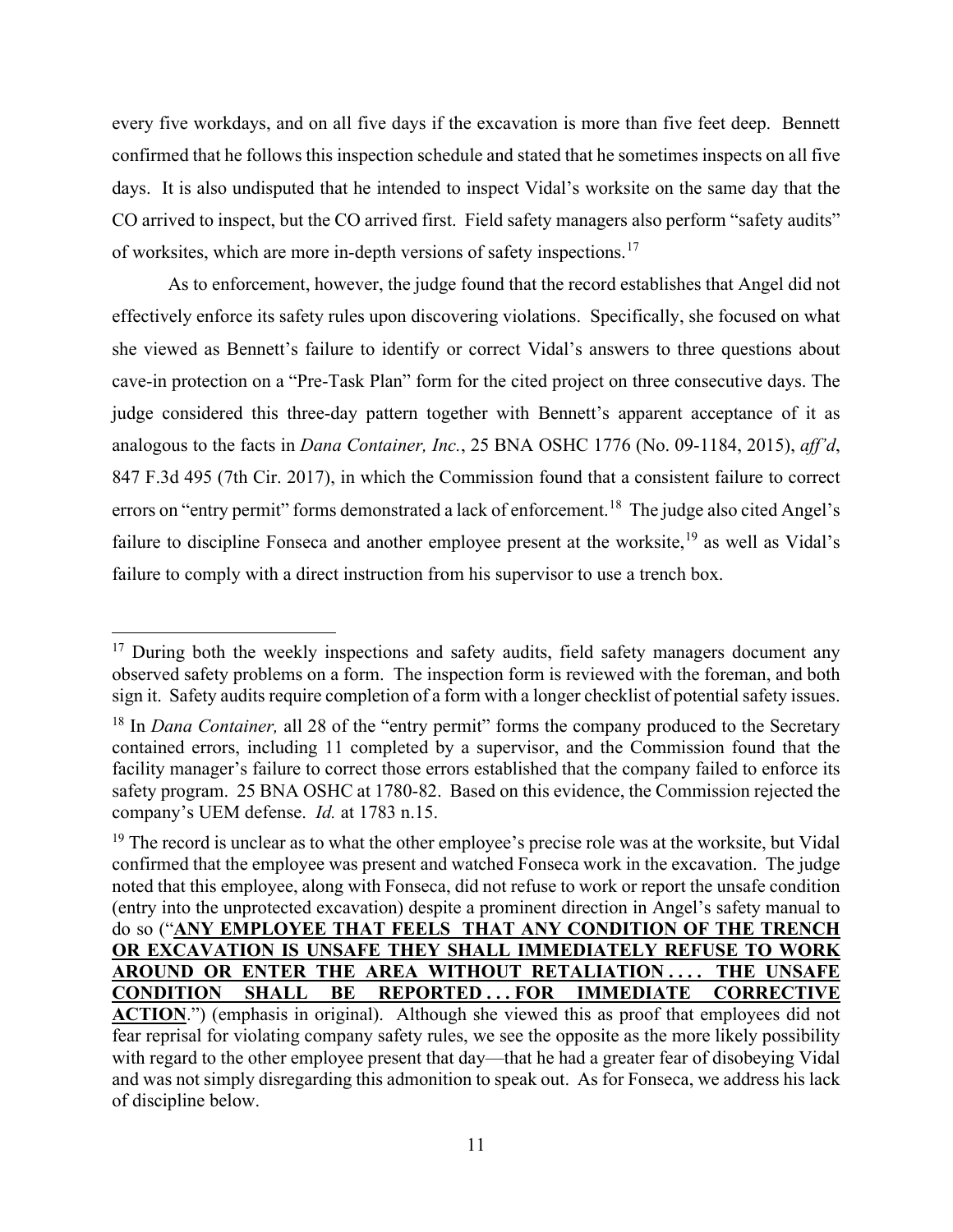This inquiry presents a close question, particularly since we agree with Angel's contention on review that some of the evidence relied on by the judge lacks relevance here.<sup>[20](#page-11-0)</sup> Nonetheless, we find that Angel has failed to meet its burden to produce evidence that it effectively enforces its excavation safety rules when it discovers violations.

Angel is a large company with around 1,000 employees, and it digs 1,200 to 1,400 excavations every year. The company's "Discipline Policy" states that rule violations can result in discipline and describes 4 types: verbal, written, suspension without pay, and discharge.<sup>21</sup> But the company points to only two instances where it documented discipline for employees who violated company safety rules. Both occurred after an OSHA inspection discovered the violation—the first involved the termination of the foreman involved in the 2014 citation who had previously been warned for violating an excavation safety rule and the other involved a final written warning to Vidal for the violation at issue here. According to Porterfield, in the five years prior to the hearing, OSHA conducted five inspections of Angel worksites and cited the company

<span id="page-11-0"></span><sup>&</sup>lt;sup>20</sup> First, the judge's finding that Vidal incorrectly filled out the pre-task form over the course of three days is unsupported. The three questions were: (1) "Is the trench shield 18" above ground surface to prevent objects from falling in?"; (2) "Is the trench shield no more than 2 feet from the bottom of the excavation?"; and (3) "Is the trench box in good condition without obvious damage?" The form gives three response options—"Yes," "No," and "N/A"—and Vidal circled "yes" in response to all three. In the judge's view, the answer to these questions "was clearly 'No,' " and by circling "yes," Vidal was "indicat[ing] a trench box was being use[d], when it was clear that it was not." But the most appropriate answer to the first two questions was "N/A" since the box was not being used yet. As for the third question, the trench box's condition could be unrelated to its use so the correct answer was not "clearly 'No.' " In any event, Vidal could not have been intending to falsely claim that a trench box was being used because he circled "Sloping/Benching" on the form, rather than "Trench Shield [or] Hydraulic Shoring," to identify the protection method that was in fact being used. Although his answers to these questions might suggest he was filling out the forms in a cursory manner, we disagree this reflects that he did not fear discipline.

Second, the judge appears to have assumed that Bennett had reviewed the pre-task forms and ignored these purported errors. But as Angel contends, prior to OSHA's inspection in this case, field safety managers were not required to review the pre-task forms—the forms were "primarily used to focus the foremen on the safety considerations and required excavation dimensions before commencing work each day." Bennett testified that at the time of the inspection, his own practice was to review the pre-task forms, but he did not say whether he had actually reviewed Vidal's pretask forms *during* the cited project, agreeing only that he reviewed them *after* he learned OSHA was inspecting the site.

<span id="page-11-1"></span><sup>&</sup>lt;sup>21</sup> Although Porterfield testified that Angel's discipline policy is "progressive," he also stated that what type of discipline an employee receives would depend on the circumstances.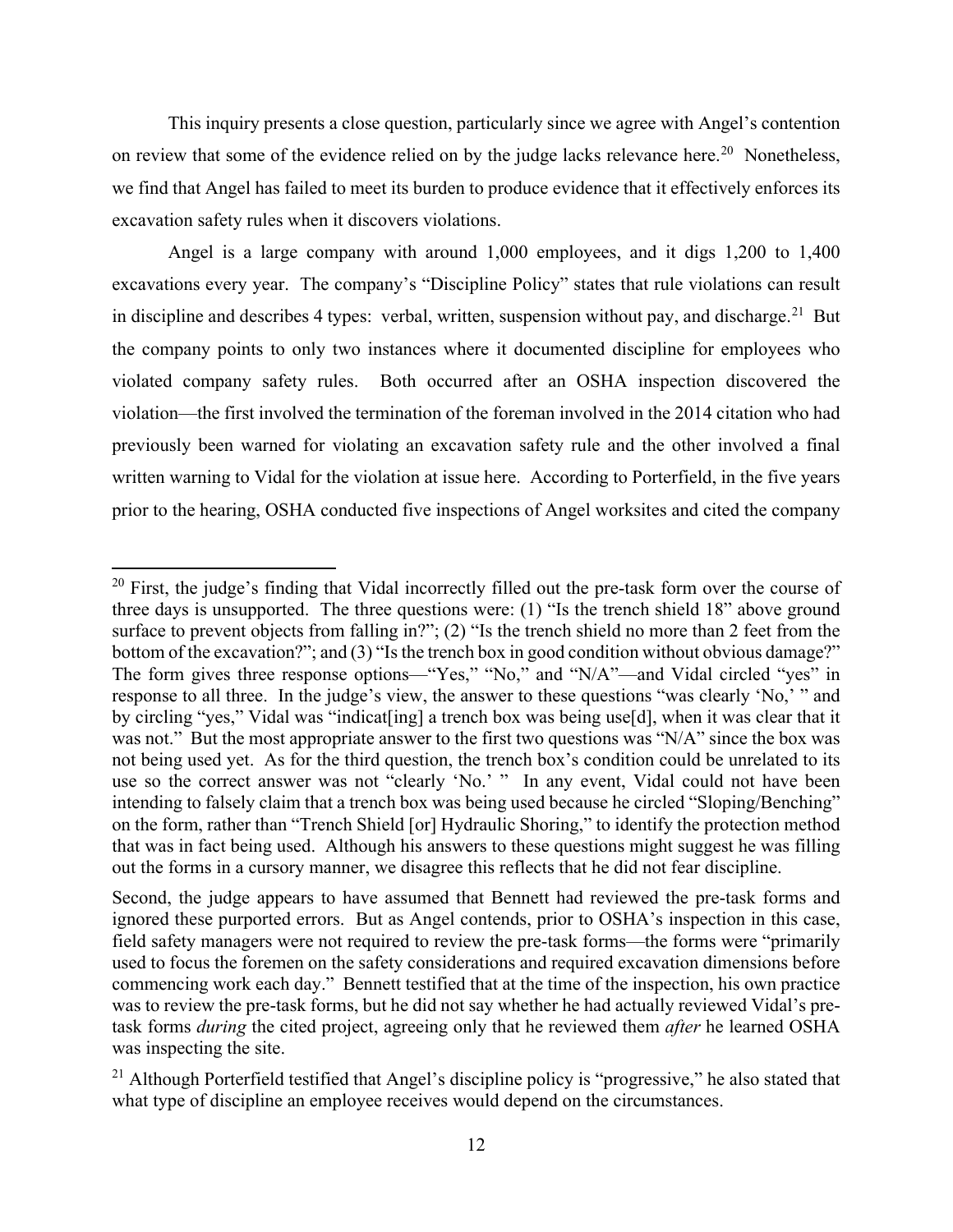for violations of  $\S 1926.652(a)(1)$  on four out of those five inspections (including the citation at issue in this case, and the 2014 citation that led to the foreman's termination). Porterfield acknowledged that Angel did not take any of these prior citations "to trial." This means the company was aware of at least two additional violations of OSHA's excavation standards but produced no evidence that it had investigated and/or disciplined the employees involved. In addition, we agree with the judge that Angel's post-inspection decision to discipline Vidal but not Fonseca—who was described as Vidal's "right-hand man"—cuts against a finding that Angel effectively enforces its safety rules even when violations are discovered by OSHA.[22](#page-12-0)

Moreover, this limited record of post-inspection discipline can only be considered in assessing this element of the UEM defense when "viewed in conjunction with pre-inspection discipline." *Precast Serv., Inc.*, 17 BNA OSHC 1454, 1456 (No. 93-2971, 1995), *aff'd per curiam*, 106 F.3d 401 (6th Cir. 1997) (unpublished); *see also Am. Eng'g & Dev. Corp*, 23 BNA OSHC at 2097 ("[P]ost-inspection discipline alone is not necessarily determinative of the adequacy of an employer's enforcement efforts."). Porterfield testified that Angel had "terminated plenty of employees for unsafe acts." But he did not say whether those involved pre-inspection violations and in fact, proceeded to describe only the post-inspection termination of the foreman responsible for the 2014 citation. And although Angel produced records of safety audits that it conducted at Vidal's worksites to support its claim that his crew in particular had an exemplary safety record (and therefore, discipline was unnecessary), the company submitted no records of audits of any of its other crews, so it is not clear whether other crews were equally compliant. Finally, Bennett testified that he "frequently" finds "irregularities" when he inspects excavation worksites, such as a spoil pile being too close to an excavation, a problem he documented at Vidal's worksite the day before OSHA's inspection. But apparently none of these irregularities, including Vidal's spoil pile infraction, were met with discipline.

<span id="page-12-0"></span><sup>&</sup>lt;sup>22</sup> Chairman Sullivan disagrees with his colleagues that Angel's decision to not discipline Fonseca demonstrates ineffective enforcement. In his view, it was reasonable for Angel to conclude that discipline was not warranted since Fonseca was acting at the direction of his supervisor, Vidal, who the Chairman considers to be responsible for the violative condition at issue here. Commissioner Laihow agrees that Vidal was ultimately responsible for the violative condition, but finds that effective enforcement would have included disciplining Fonseca for his role in the violation.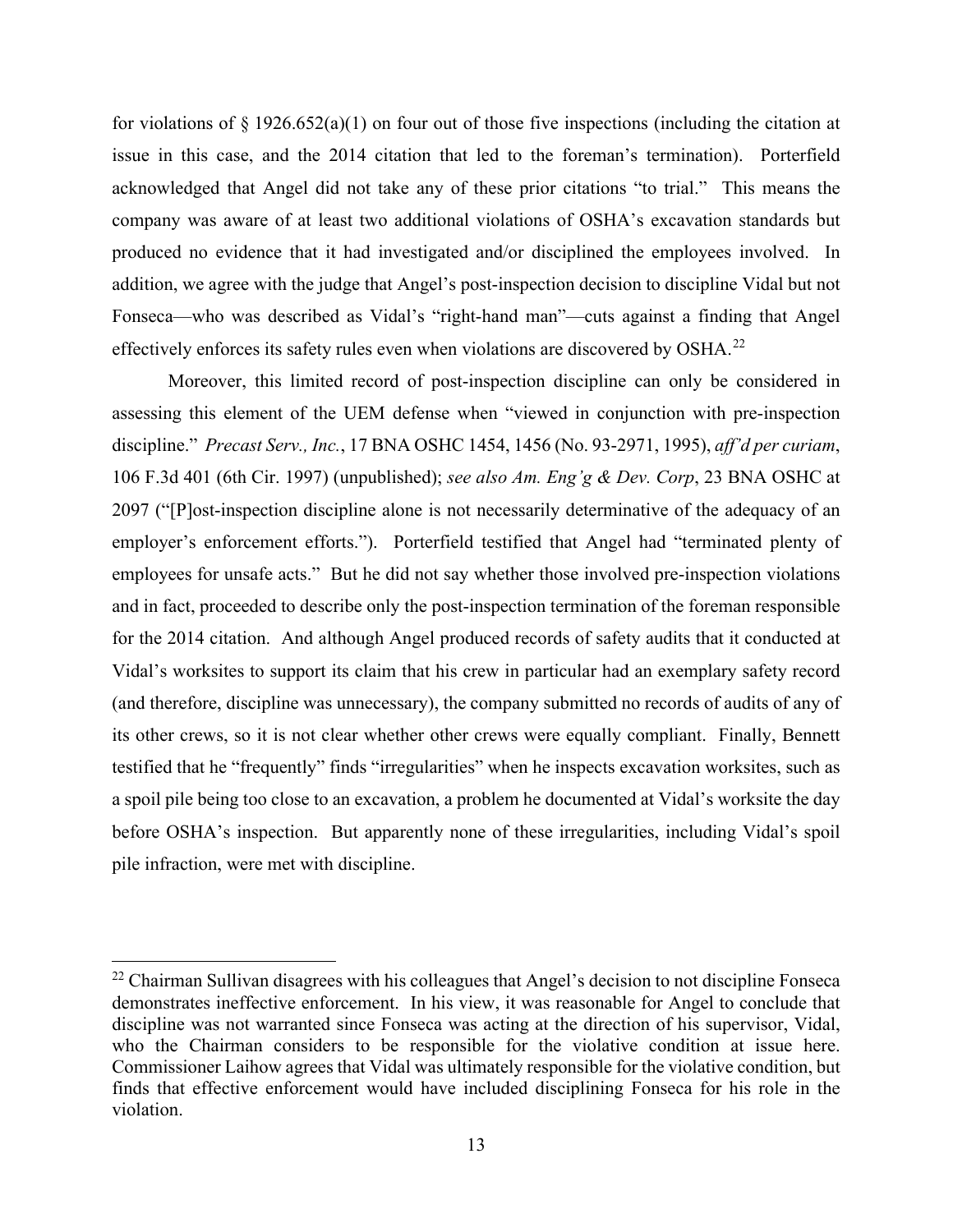Having failed to provide adequate documentation demonstrating even a single example of discipline resulting from any of its own monitoring (i.e. not relating to an OSHA inspection), we cannot find on this record that Angel has met its burden of showing that it effectively enforces rule violations when they are discovered.[23](#page-13-0) *See Cooper/T. Smith Corp. D/B/A Blakely Boatworks, Inc.,*  2020 WL 1692541, at \*3 (No. 16-1533, 2020) (employer failed to prove effective enforcement under UEM defense because there was "no documentary evidence that Blakely enforced any of its safety-related work rules before [the violation]"); *Precast Serv.*, 17 BNA OSHC at 1455-56 (employer failed to prove effective enforcement under UEM defense because it "introduced no evidence that prior to [the project OSHA inspected] it had subjected an employee to termination, suspension, docked pay, or even a written reprimand or a verbal warning for failure to comply with a work rule."); *see also Fla. Gas Contractors, Inc.*, 27 BNA OSHC 1799, 1801-02 (No. 14- 0948, 2019) (employer's failure to provide documentation supporting claimed instances of discipline was a factor weighing against a UEM defense). We therefore agree with the judge that Angel failed to establish its UEM defense.

### **Willful Characterization**

Finally, Angel contends that the judge erred in characterizing the violation as willful. "The hallmark of a willful violation is the employer's state of mind at the time of the violation—an intentional, knowing, or voluntary disregard for the requirements of the Act or . . . plain indifference to employee safety." *Kaspar Wire Works, Inc.*, 18 BNA OSHC 2178, 2181 (No. 90- 2775, 2000) (citation omitted), *aff'd,* 268 F.3d 1123 (D.C. Cir. 2001). "A willful violation is differentiated by heightened awareness of the illegality of the conduct or conditions and by a state of mind of conscious disregard or plain indifference . . . ." *Hern Iron Works, Inc.*, 16 BNA OSHC 1206, 1214 (No. 89-433, 1993). This state of mind is evident where "the employer was actually aware, at the time of the violative act, that the act was unlawful, or that it possessed a state of mind

<span id="page-13-0"></span> $23$  Chairman Sullivan and Commissioner Laihow agree that a lack of disciplinary examples is not necessarily dispositive evidence that an employer lacks a sufficient enforcement program. The burden is, however, on the employer to show that all the elements of the UEM defense are met. *Calpine Corp.*, 20 BNA OSHC 1014, 1021 (No. 11-1734, 2018) (The "evidentiary burden . . . rests with [the employer] since UEM is an affirmative defense."). In this case, Angel has not met its burden given the lack of documentation of disciplinary instances, combined with the lack of other evidence supporting its claim that it has an effective enforcement program.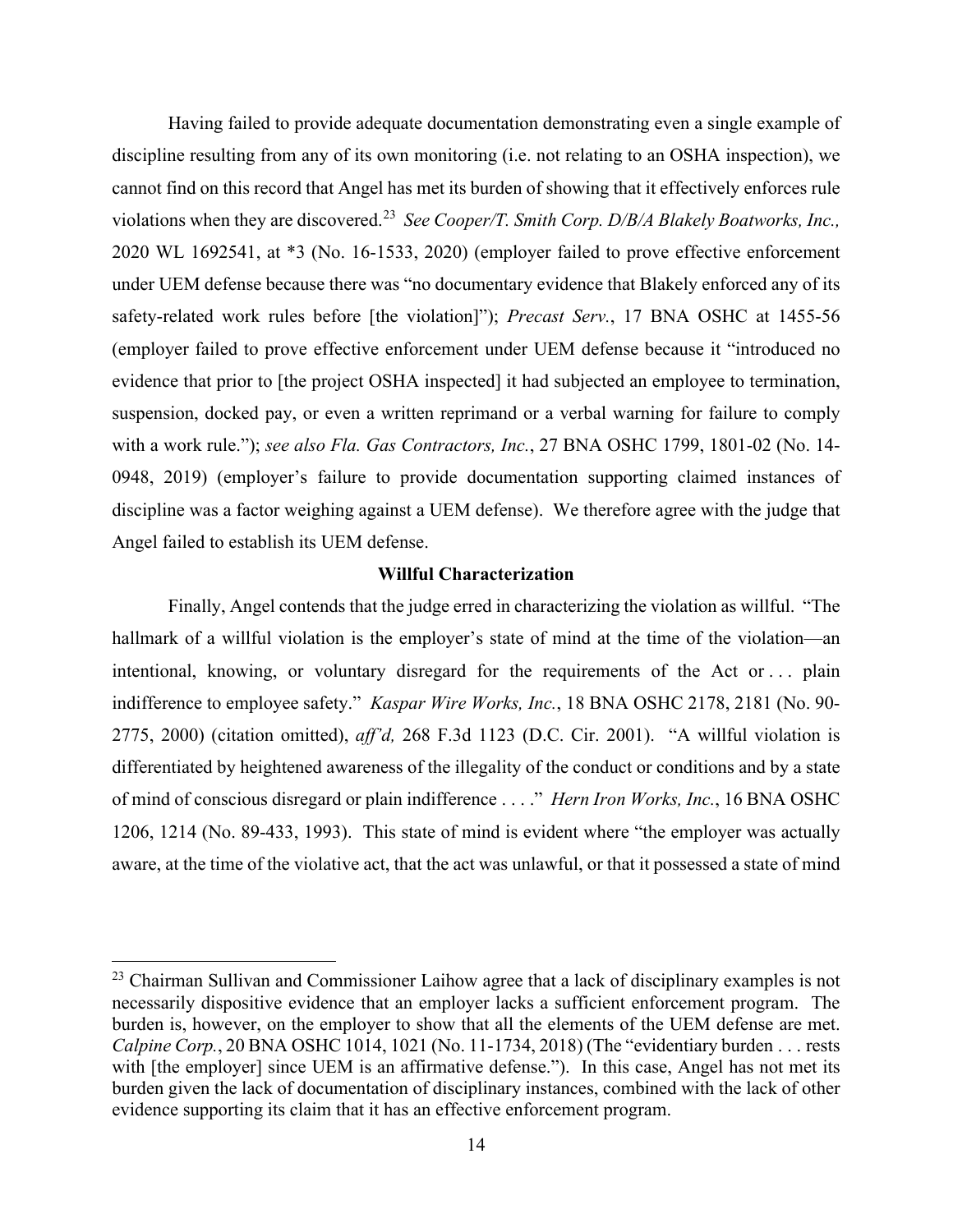such that if it were informed of the standard, it would not care." *[AJP Constr., Inc. v. Sec'y of](https://1.next.westlaw.com/Link/Document/FullText?findType=Y&serNum=2004098508&pubNum=0000506&originatingDoc=I08e6ac253d9b11e8bc5b825c4b9add2e&refType=RP&fi=co_pp_sp_506_74&originationContext=document&transitionType=DocumentItem&contextData=(sc.Search)#co_pp_sp_506_74)  Labor*[, 357 F.3d 70, 74 \(D.C. Cir. 2004\)](https://1.next.westlaw.com/Link/Document/FullText?findType=Y&serNum=2004098508&pubNum=0000506&originatingDoc=I08e6ac253d9b11e8bc5b825c4b9add2e&refType=RP&fi=co_pp_sp_506_74&originationContext=document&transitionType=DocumentItem&contextData=(sc.Search)#co_pp_sp_506_74) (emphasis and citation omitted).

In concluding that foreman Vidal's actions reflected a "clear cut case of a willful violation," the judge pointed out that Vidal had been expressly informed by his supervisor the day before that a trench box was required, but he nevertheless deliberately opted to not use a trench box despite knowing that he could no longer bench or slope the excavation's walls. The judge concluded that as a supervisor, Vidal's state of mind could be imputed to Angel to establish willfulness. *See Branham Sign Co.*, 18 BNA OSHC 2132, 2134 (No. 98-752, 2000). On review, Angel restates its claim that Vidal's state of mind cannot be imputed to the company because his actions were unforeseeable and constituted unpreventable employee misconduct, an argument we have rejected above. To the extent the company also contends that the foreman's willful state of mind cannot be imputed to it without a foreseeability showing by the Secretary, we reject that claim for the same reasons.

We agree with the judge that Vidal's actions reflect a willful state of mind. The parties do not dispute that he was expressly put on notice by Bennett of the need to use a trench box, that he understood OSHA's excavation rules, and that he knew a trench box was required and consciously decided not to use one. *See Daniel Constr. Co.*, 9 BNA OSHC 1854, 1859 (No. 12525, 1981) (violation willful where company's project safety engineer informed project superintendent and another supervisor of need to comply with standard and they failed to do so); *Stark Excavating, Inc.*, 24 BNA OSHC 2218, 2227 (No. 09-0004, 2014) (consolidated) (excavation violation willful where supervisor allowed employee to work in an unprotected excavation with the knowledge that it violated the OSHA standard), *aff'd*, 811 F.3d 922 (7th Cir. 2016); *MVM Contracting Corp.*, 23 BNA OSHC 1164, 1167-68 (No. 07-1350, 2010) (same); *Fiore Constr. Co.*, 19 BNA OSHC 1408, 1409-10 (No. 99-1217, 2001) (same).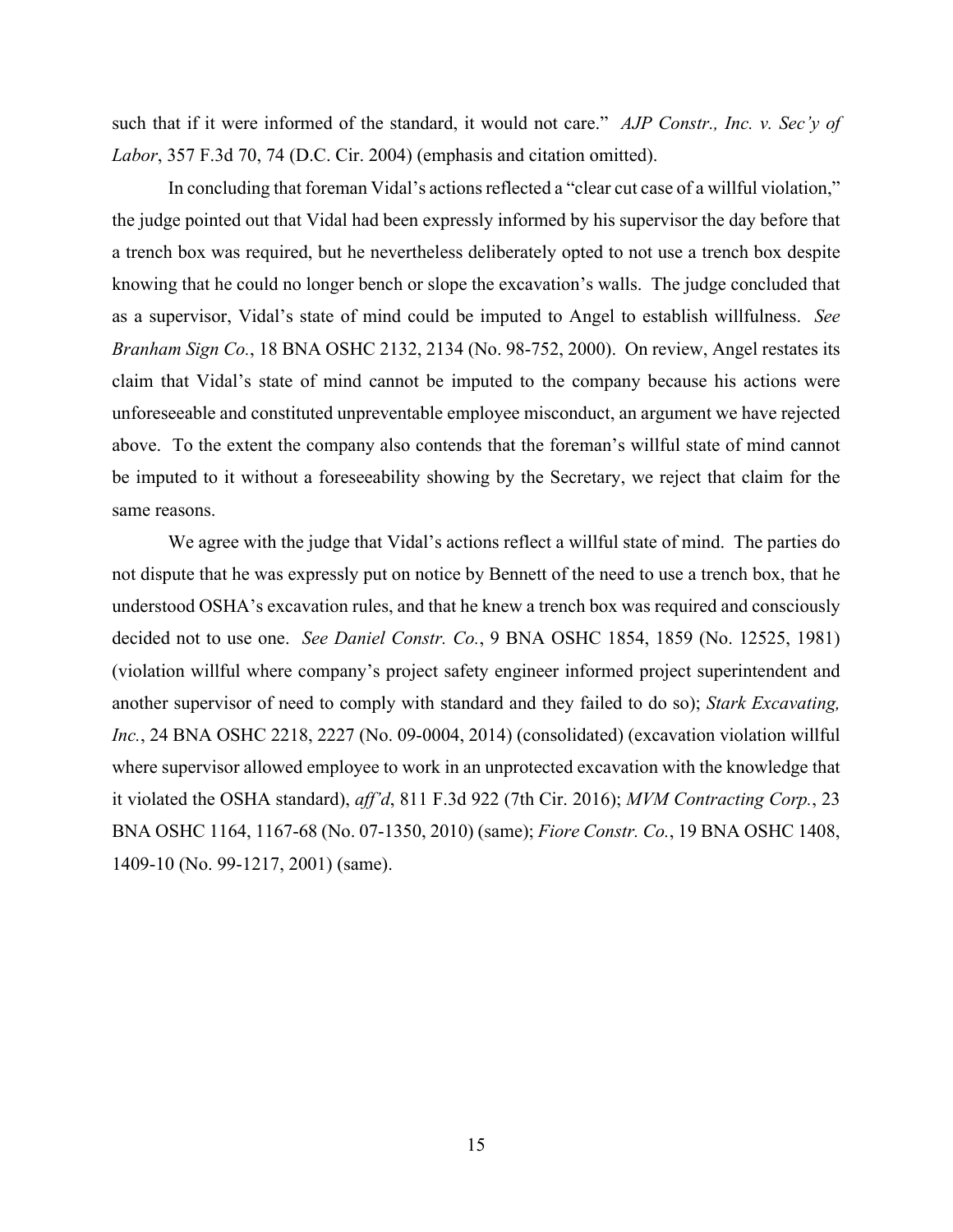Accordingly, we affirm the violation as willful and assess a penalty of \$35,000.<sup>[24](#page-15-0)</sup>

SO ORDERED.

/s/ James J. Sullivan, Jr. Chairman

/s/

Cynthia L. Attwood Commissioner

/s/

Amanda Wood Laihow

Dated: July 28, 2020 Commissioner

<span id="page-15-0"></span><sup>&</sup>lt;sup>24</sup> As neither party has addressed the penalty assessed by the judge, we assess the same amount. *See KS Energy Servs., Inc.*, 22 BNA OSHC 1261, 1268 n.11 (No. 06-1416, 2008) (affirming penalty assessed by judge where not in dispute).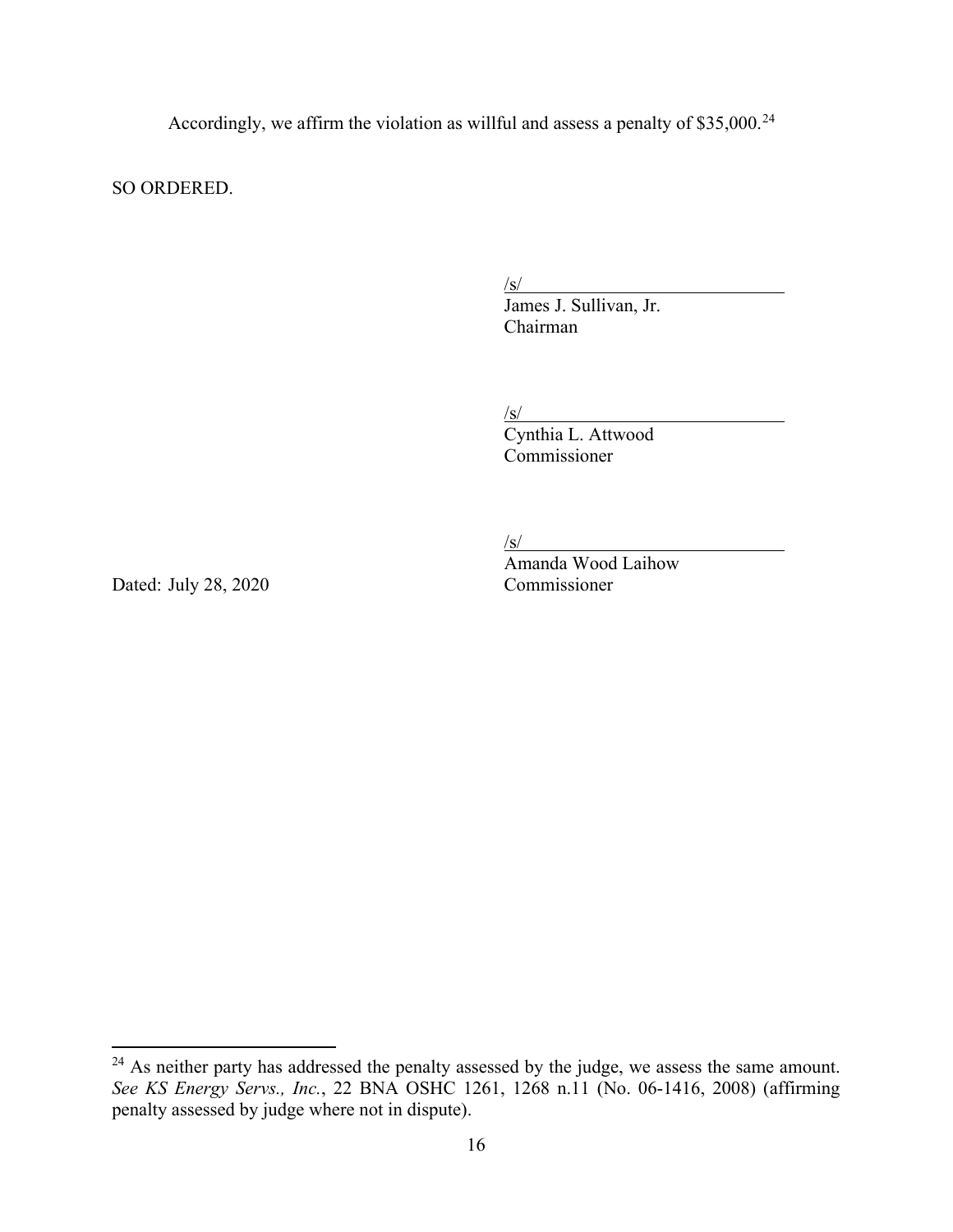

United States of America OCCUPATIONAL SAFETY AND HEALTH REVIEW COMMISSION 1924 Building - Room 2R90, 100 Alabama Street, S.W. Atlanta, Georgia 30303-3104

Secretary of Labor,

Complainant

v. OSHRC Docket No.: **16-0940**

Angel Brothers Enterprises, LTD.,

Respondent.

Appearances:

Michael Schoen, Esquire, U.S. Department of Labor, Office of the Solicitor, Atlanta, Georgia

For the Secretary

Merritt B. Chastain, III, Esquire, Ogletree Deakins Nash Smoak & Stewart, P.C. For the Respondent

BEFORE: Administrative Law Judge Heather A. Joys

# **DECISION AND ORDER**

 On December 10, 2015, a compliance safety and health officer (CSHO) for the Occupational Safety and Health Administration was driving on Sens Road in LaPorte, Texas. As he passed an intersection, he observed an employee of Angel Brothers Enterprises, Ltd. (Angel Brothers) working in an excavation. Believing the excavation to be unsafe, the CSHO parked his vehicle and conducted an inspection of the worksite. As a result of the inspection, the Secretary issued a one-item Citation and Notification of Penalty to Angel Brothers on May 9, 2016. The Citation alleges a willful violation of 29 C.F.R. § 1926.652(a)(1), for failing to provide an adequate system to protect against cave-ins for an employee working in an excavation. The Secretary proposed a penalty of \$70,000.00 for the Citation.

Angel Brothers timely contested the Citation. I held a hearing in this matter on March 7 and 8, 2017, in Houston, Texas. Except for the element of employer knowledge, Angel Brothers does not dispute the Secretary's proof of a violation of 29 C.F.R. § 1926.652(a)(1): It acknowledges one of its employees was working in an unsafe excavation in the presence of an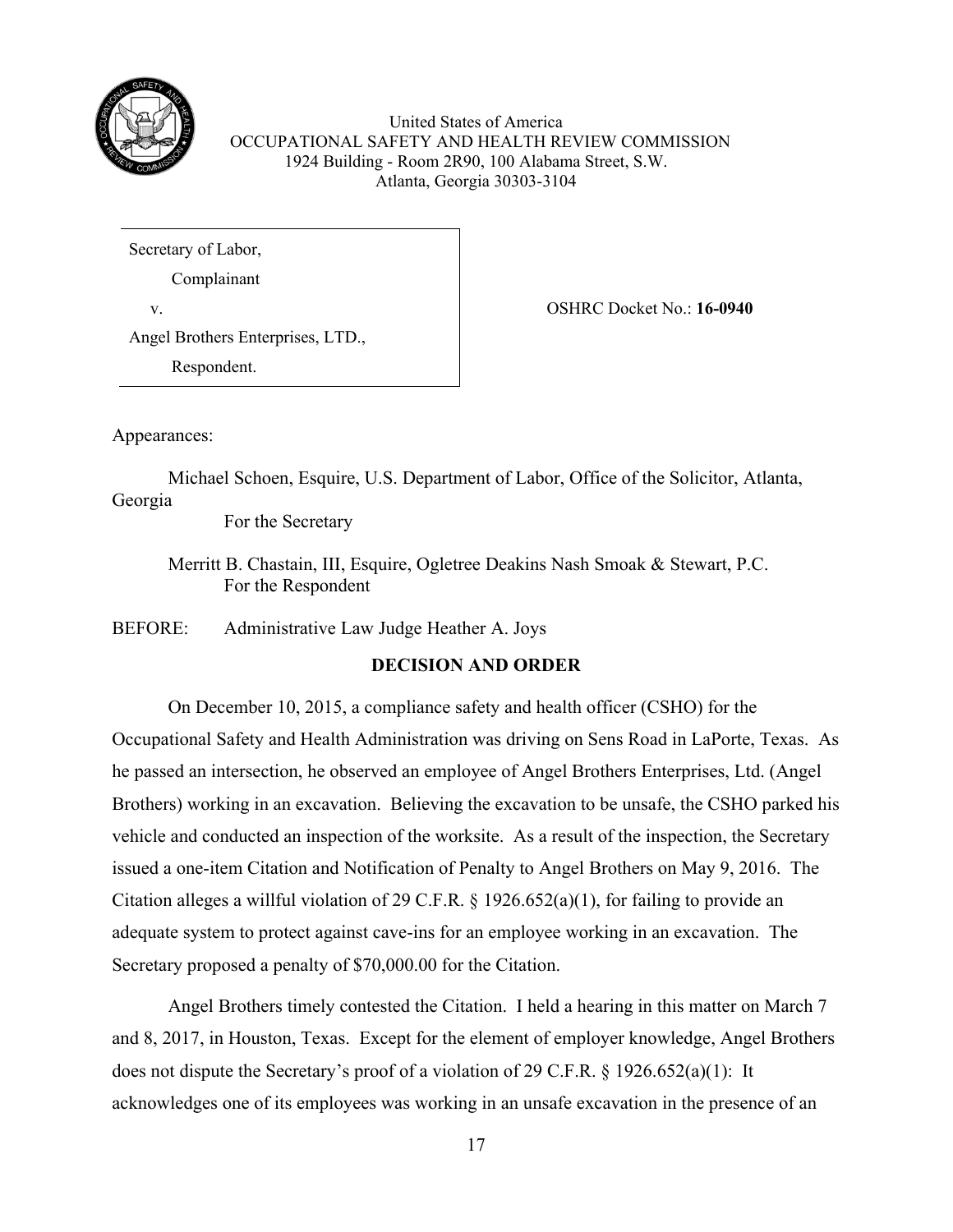Angel Brothers supervisor. It contends, however, the violative conduct was not foreseeable and that it resulted from the unpreventable misconduct of its supervisory employee. Angel Brothers also contends, in the event I affirm the violation, the Secretary mischaracterized the violation as willful and the penalty should be reduced. The parties filed briefs on July 5, 2017.

 For the reasons that follow, I **AFFIRM** the Citation as willful and assess a penalty of \$35,000.00.

## **JURISDICTION AND COVERAGE**

Angel Brothers timely contested the Citation and Notification of Penalty on May 31, 2016. The parties stipulate the Commission has jurisdiction over this action and Angel Brothers is a covered business under the Occupational Safety and Health Act of 1970, 29 U.S.C. §§ 651- 678 (the Act) (Tr. 11). Based on the parties' stipulations and the record evidence, I find the Commission has jurisdiction over this proceeding under  $\S 10(c)$  of the Act and Angel Brothers is a covered employer under § 3(5) of the Act.

#### **BACKGROUND**

 On December 8, 2015, Angel Brothers began a project to install a concrete drainage pipe near Sens Road in LaPorte, Texas. Foreman Salvador Vidal supervised the project (Tr. 149-150, 198). The first two days of the project, Vidal and his crew were able to bench the walls of the excavation in compliance with § 1926.652(a)(1) (Tr. 91). Kevin Bennett, a field safety manager for Angel Brothers, visited the worksite the second day of the project (Tr. 78). He noted progress on the excavation the next day would bring it closer to the roadway, and he was concerned about the proximity of the spoil pile to the excavation. He discussed the situation with Mr. Vidal.

[The crew members] were trenching, installing a concrete drain culvert. And as … they were trenching, the jobsite got a little bit more restricted due to the roadway and the right-of-way. And at that time, they had a spoil pile that would be on the east side of the project. And I told Mr. Salvador [Vidal] that he was going to need a trench box because he wouldn't have room to move the spoil pile far enough back from the edge of the trench. So I recommended him to get a trench box as he progressed on installing the pipe.

(Tr. 90)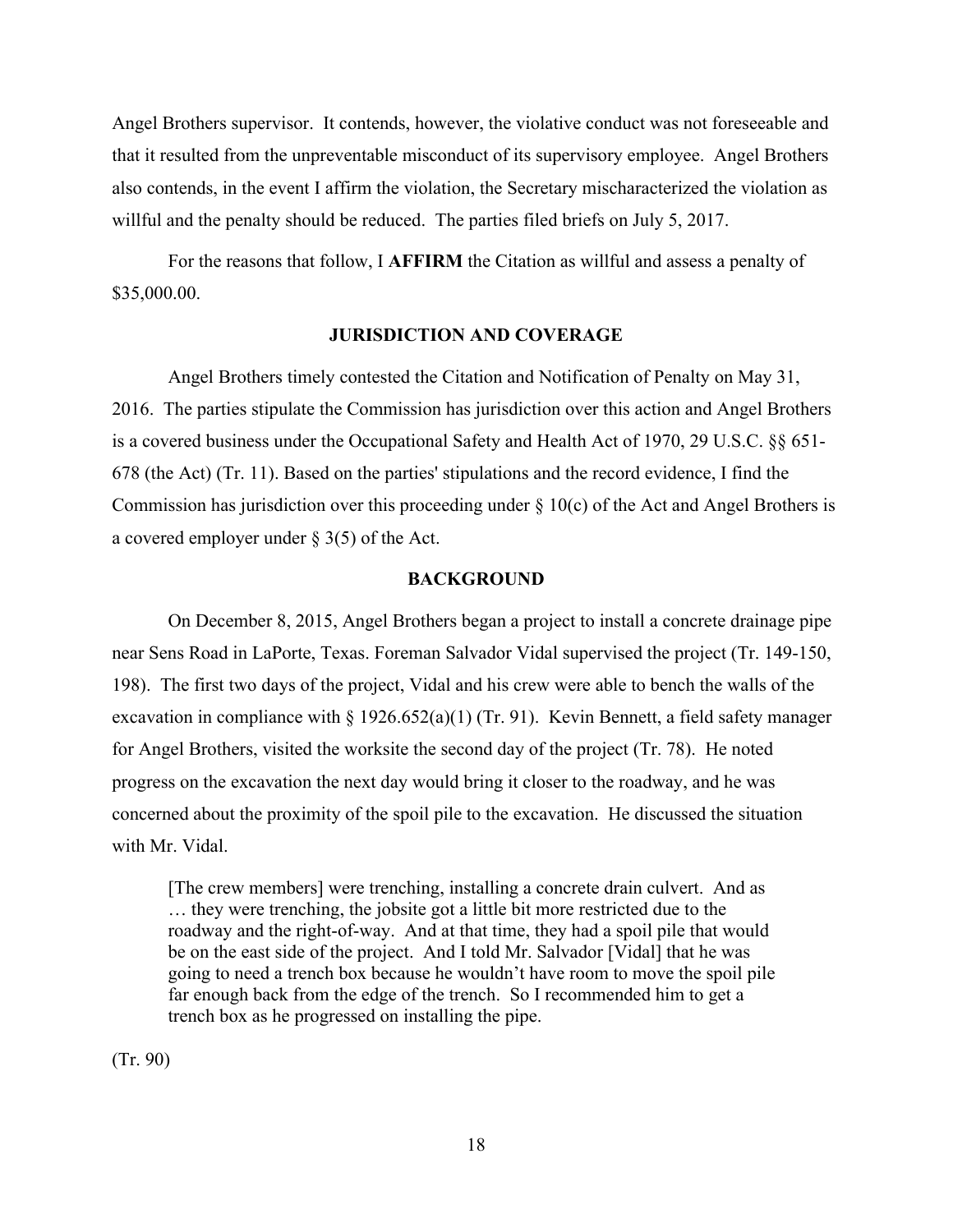Mr. Bennett documented this discussion in an *Angel Visit Safety Form* (Exh. R-7). Under the heading *List Hazards Identified* on the form, Mr. Bennett wrote, "Found spoil [pile] less than 2 feet from edge of trench[;] educate Salvador and crew as to why this is a hazard and need to be corrected. Recommend use of trench box for employee protection." (Exh. R-7, p. 2) Angel Brothers owns its own trench boxes and had one available for the Sens Road project. It was located approximately 200 feet from the excavation. Mr. Vidal knew how to assemble and place a trench box in an excavation (Tr. 91, 163-64, 168).

 On December 10, 2015, the crew dug the excavation closer to the roadway. Mr. Vidal inspected the excavation and completed a *Trench or Excavation Pre-Task Plan,* in which he documented the measurements of the excavation as 8.5 feet deep, 40 feet long, and 13 feet wide (Exh. R-6, p. 3). He was aware the excavation was dug in Type B soil and that some form of a protective system was required to comply with  $\S 1926.652(a)(1)$  (Tr. 158-159).

 Angel Brothers had the equipment necessary to install a trench box in the excavation on December 10. It had the trench box itself, as well as a trackhoe and cables needed to lower the trench box into the excavation (Tr. 168). Employee S.F. was Mr. Vidal's "right-hand man" on the crew.[25](#page-18-0) Mr. Vidal and Employee S.F. discussed whether or not to place the trench box in the excavation before work began. They reached a "mutual decision" to not use the trench box (Tr. 170). Mr. Vidal stated, "I thought I would do it faster and because I had the intersection, and I couldn't block the intersection. And I had the machine [the trackhoe], and I couldn't block the intersection mainly." (Tr. 200) Mr. Vidal designated another crew member as a lookout in the event of a cave-in and instructed Employee S.F. to enter the excavation. Employee S.F.'s task in the excavation was to "make the sand be level in order to lay down the pipe." (Tr. 161)

 Employee S.F. was in the unprotected excavation for 10 to 15 minutes (Tr. 171). During that time, CSHO David Waters "just happened to be driving by and noticed some people, a ladder in a trench and saw that it wasn't properly—it wasn't made safe. It was over 5 feet and didn't have shoring or benching." (Tr. 42) CSHO Waters parked his vehicle and walked over to the worksite. By the time he arrived, no one was in the excavation. CSHO Waters held an opening conference with Mr. Vidal. He took measurements and photographs, and he interviewed

<span id="page-18-0"></span><sup>&</sup>lt;sup>25</sup> To preserve confidentiality, I substitute pseudonyms for the names of Angel Brother's nonsupervisory employees.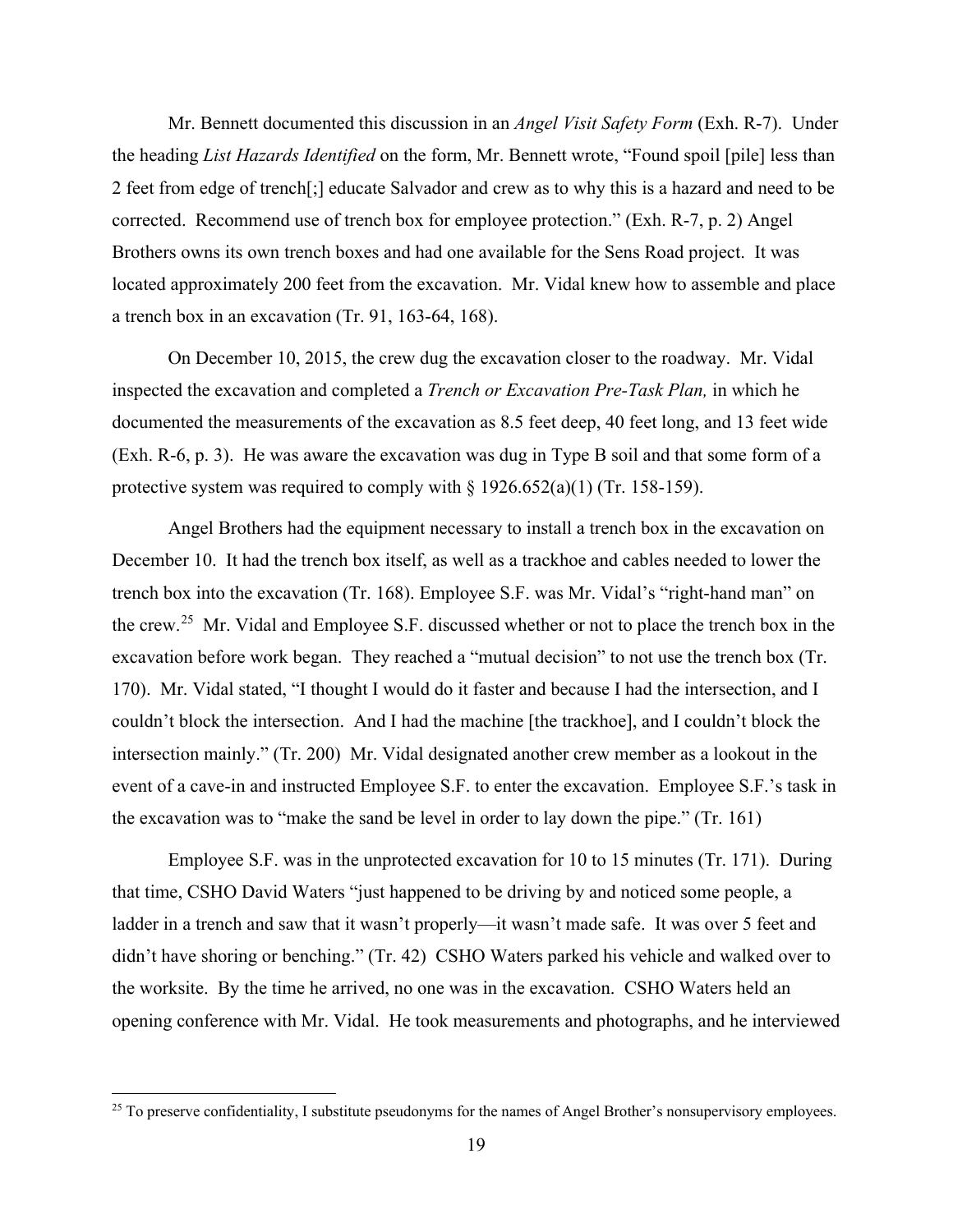employees. Approximately 30 minutes later, field safety manager Bennett arrived at the worksite (Exhs. C-1 through C-4; Tr. 42-44).

 Mr. Bennett asked Mr. Vidal why there was no trench box in the excavation. Mr. Vidal told him "he was in a hurry because he had part of a driveway—the entrance to a subdivision, and he was catching a lot of grief from residents and the public, so he was trying to hurry and get across that driveway." (Tr. 126) The Secretary subsequently issued to Angel Brothers the Citation that gave rise to this proceeding.

## **THE CITATION**

## **The Secretary's Burden of Proof**

The Secretary has the burden of establishing the employer violated the cited standard.

To prove a violation of an OSHA standard, the Secretary must show by a preponderance of the evidence that (1) the cited standard applies; (2) the employer failed to comply with the terms of the cited standard; (3) employees had access to the violative condition; and (4) the cited employer either knew or could have known with the exercise of reasonable diligence of the violative condition.

*JPC Group, Inc.*, 22 BNA OSHC 1859, 1861 (No. 05-1907, 2009).

 Angel Brothers does not dispute the elements of applicability, noncompliance, and employee access to the violative condition.

# **Alleged Violation of 29 C.F.R. § 1926.652(a)(1)**

Item 1 alleges, "[O]n December 10, 2015, at the jobsite located along Sens Road in

LaPorte, Texas, employees were conducting work within an unprotected trench with Type B soil.

The trench was over five feet in depth."

Section  $1926.652(a)(1)$  provides:

Each employee in an excavation shall be protected from cave-ins by an adequate protective system designed in accordance with paragraph (b) or (c) of this section except when:

...

(ii) Excavations are less than 5 feet  $(1.52 \text{ m})$  in depth and examination of the ground by a competent person provides no indication of a potential cave-in.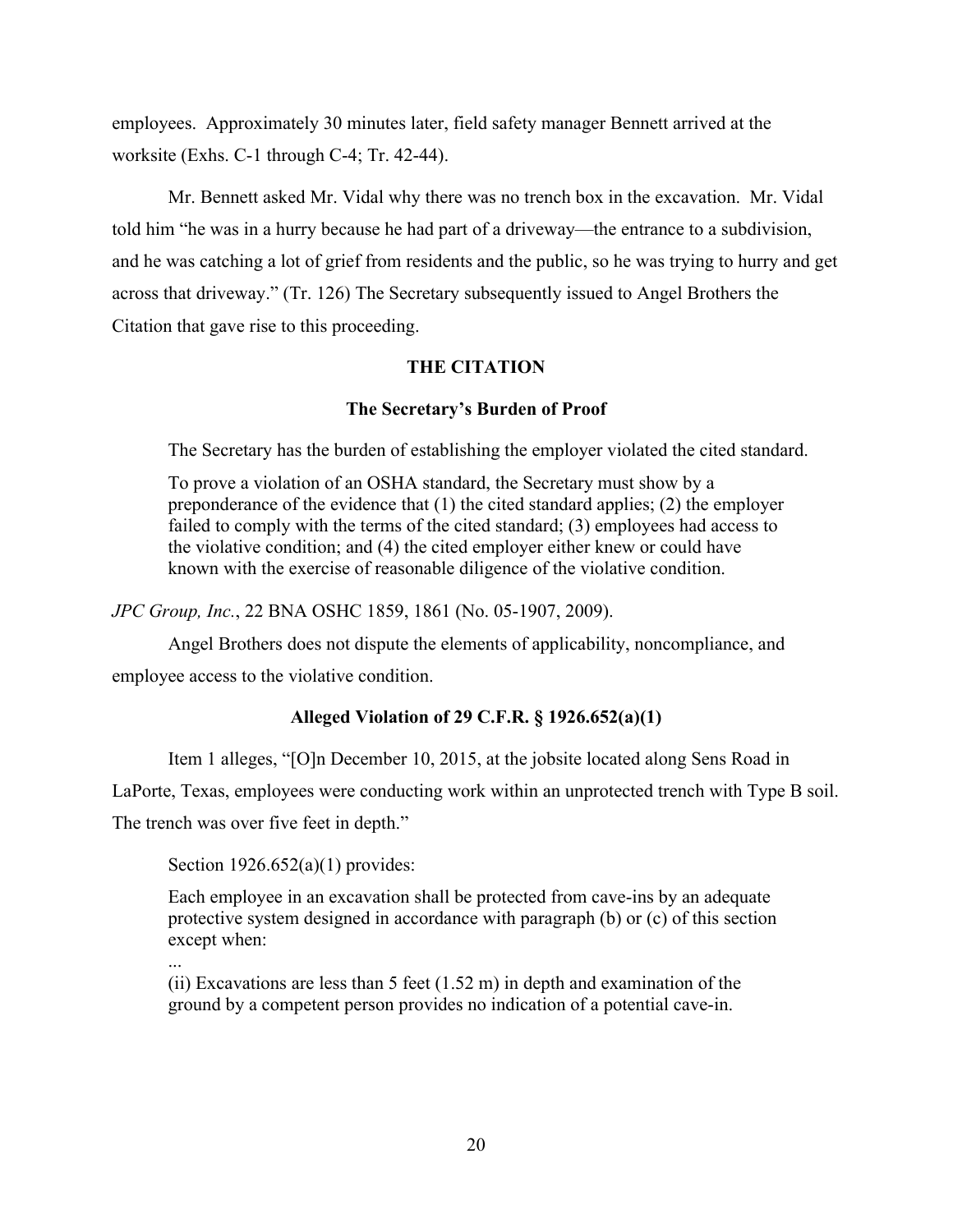### *(1) Applicability of the Cited Standard*

Section 1926.652(a)(1) appears in *Subpart P—Excavations* of the 1926 Construction Standards. Section 1926.650(a) provides that Subpart P "applies to all open excavations made in the earth's surface. Excavations are defined to include trenches." Here, Angel Brothers dug an excavation in the earth's surface next to Sens Road in LaPorte, Texas. The parties stipulated, "29 C.F.R. 1926.652(a)(1) was applicable to the work being performed by Respondent's employees at Respondent's worksite location of 2900 Sens Road, LaPorte, Texas, 77571, on or about December 10, 2015, which was the subject of OSHA Inspection No. 1112301." (Tr. 12) I find the cited standard applies.

### *(2) Noncompliance with the Terms of the Standard*

Mr. Vidal documented the excavation as being 8.5 feet deep and 13 feet wide (Exh. R-6, p. 3). CSHO Waters took photographs of the excavation (after the concrete pipe had been placed and the excavation partially backfilled (Tr. 75)). The walls of the excavation were near vertical, with no sloping. The Secretary and Angel Brothers "agree that the type of soil located at Respondent's worksite location . . . was sandy clay, cohesive type B soil." (Tr. 12)

There was one bench at 5 feet. This configuration does not comply with the *Appendix B to Subpart P of Part 1926—Sloping and Benching.* ("Configurations of sloping and benching systems shall be in accordance with Figure B-1.") (Exh. C-2; Tr. 47-48) Based on the photographic evidence and CSHO Waters' testimony, I find Angel Brothers failed to provide an adequate protective system to prevent cave-ins.

### *(3) Employee Access*

Employee S.F. worked in the unsafe excavation for 10 to 15 minutes (Tr. 171). The Secretary has established Angel Brother's employee had access to a cave-in hazard.

## *(4) Employer Knowledge*

 Mr. Vidal was the supervisor of the Sens Road project. He was aware the excavation was unsafe, and he knew Employee S.F. was working in it. Under Commission precedent, "when a supervisory employee has actual or constructive knowledge of the violative conditions, that knowledge is imputed to the employer, and the Secretary satisfies his burden of proof without having to demonstrate any inadequacy or defect in the employer's safety program." *Dover*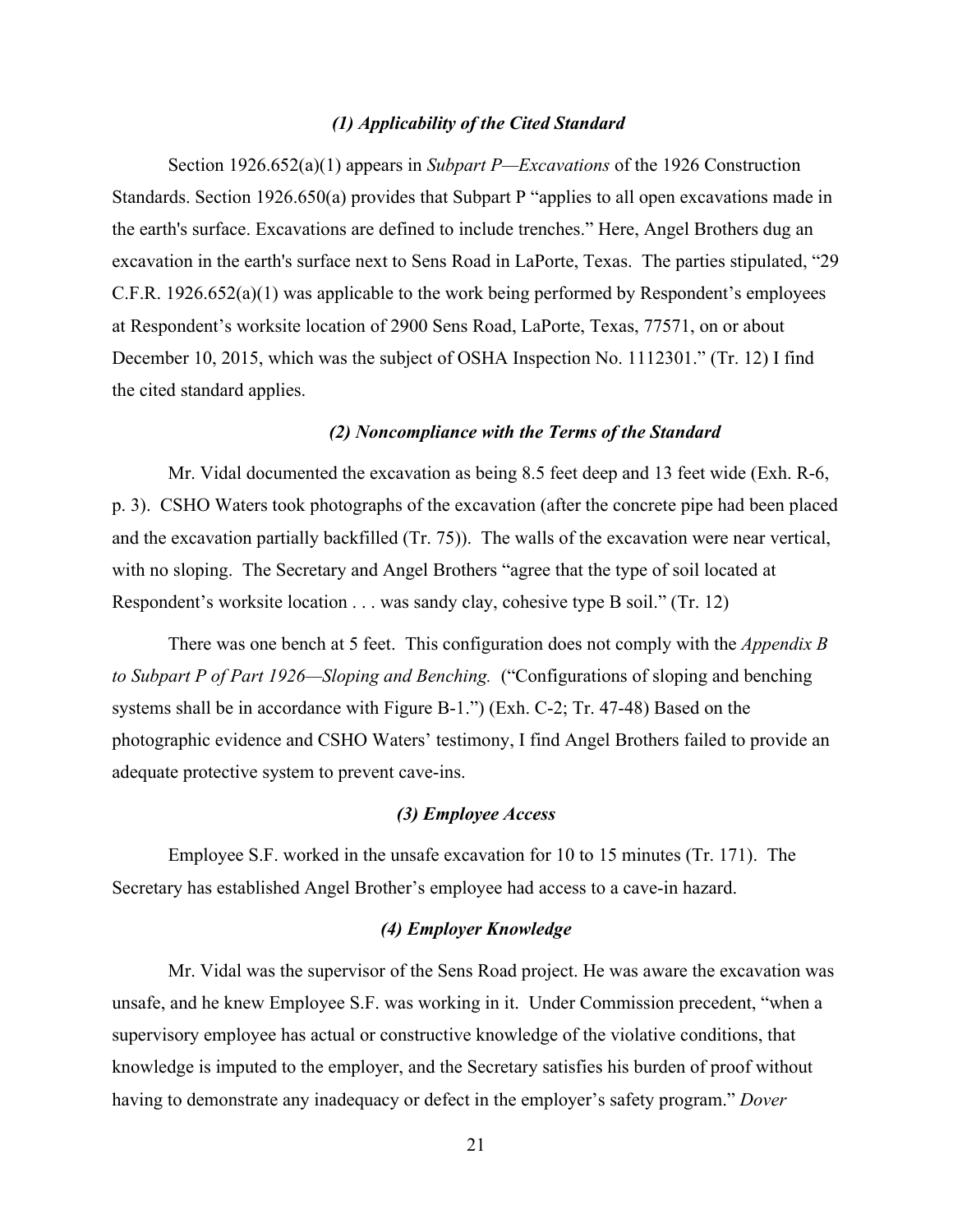*Elevator,* 16 BNA OSHC 1281, 1286 (No. 91-862, 1993). This includes a supervisor's knowledge of his or her own misconduct. *Deep S. Crane & Rigging Co*., 23 BNA OSHC 2099, 2102 (No. 09-0240, 2012), *aff'd, Deep S. Crane & Rigging Co. v. Harris*, 535 F. App'x 386 (5th Cir. 2013) (unpublished). The Secretary argues Mr. Vidal's knowledge of the violative condition of the excavation should be imputed to Angel Brothers.

 This case arose in Texas, under the jurisdiction of the Court of Appeals for the Fifth Circuit. Where a decision could be appealed to a particular circuit, the Commission will apply the law of that circuit even though its precedent differs from that of the Commission. *Kerns Bros. Tree Serv.*, 18 BNA OSHC 2064, 2067-68 (No. 96-1719, 2000). In *W.G. Yates v. OSHRC,*  459 F.3d 604 (5th Cir. 2006), the Fifth Circuit held, "[A] supervisor's knowledge of his own malfeasance is *not* imputable to the employer where the employee's safety policy, training, and discipline are sufficient to make the supervisor's conduct in violation of the policy unforeseeable." *Id.* at 609 (emphasis in original). Angel Brothers argues Mr. Vidal's knowledge may not be imputed to it unless the Secretary first establishes such misconduct was foreseeable.

The Secretary counters *Yates* does not apply to the facts of this proceeding. In *Yates,* two OSHA compliance officers observed a crew foreman working on a slope along with two crew members. The foreman was working on the slope "without any form of fall protection, and [the foreman's] two crewmen [were] wearing their harnesses backwards." *Id.* at 605 Based on the foreman's failure to use fall protection, the Secretary cited Yates for a violation of § 1926.501(b)(1). The Secretary also cited Yates for a violation of § 1926.501(a)(2), for permitting the two crew members to wear their harnesses incorrectly. The ALJ affirmed both violations. After the Commission declined discretionary review, Yates appealed to the Fifth Circuit, but only with regard to the violation involving the foreman's misconduct. The Fifth Circuit vacated the citation and remanded the case, holding, "[T]he Secretary, not Yates, bears the burden to establish that *the supervisor's violative conduct* was foreseeable." *Id.* at 609 (emphasis added).

Here, the Secretary argues, OSHA "did not cite Angel Brothers on the basis of Mr. Vidal himself entering the trench. Instead, OSHA cited Angel Brothers because [Employee S.F.] entered an unprotected trench in plain sight of his foreman, Mr. Vidal…. Mr. Vidal had actual knowledge of *the employee's violative conduct* because he literally stood at the edge of the

22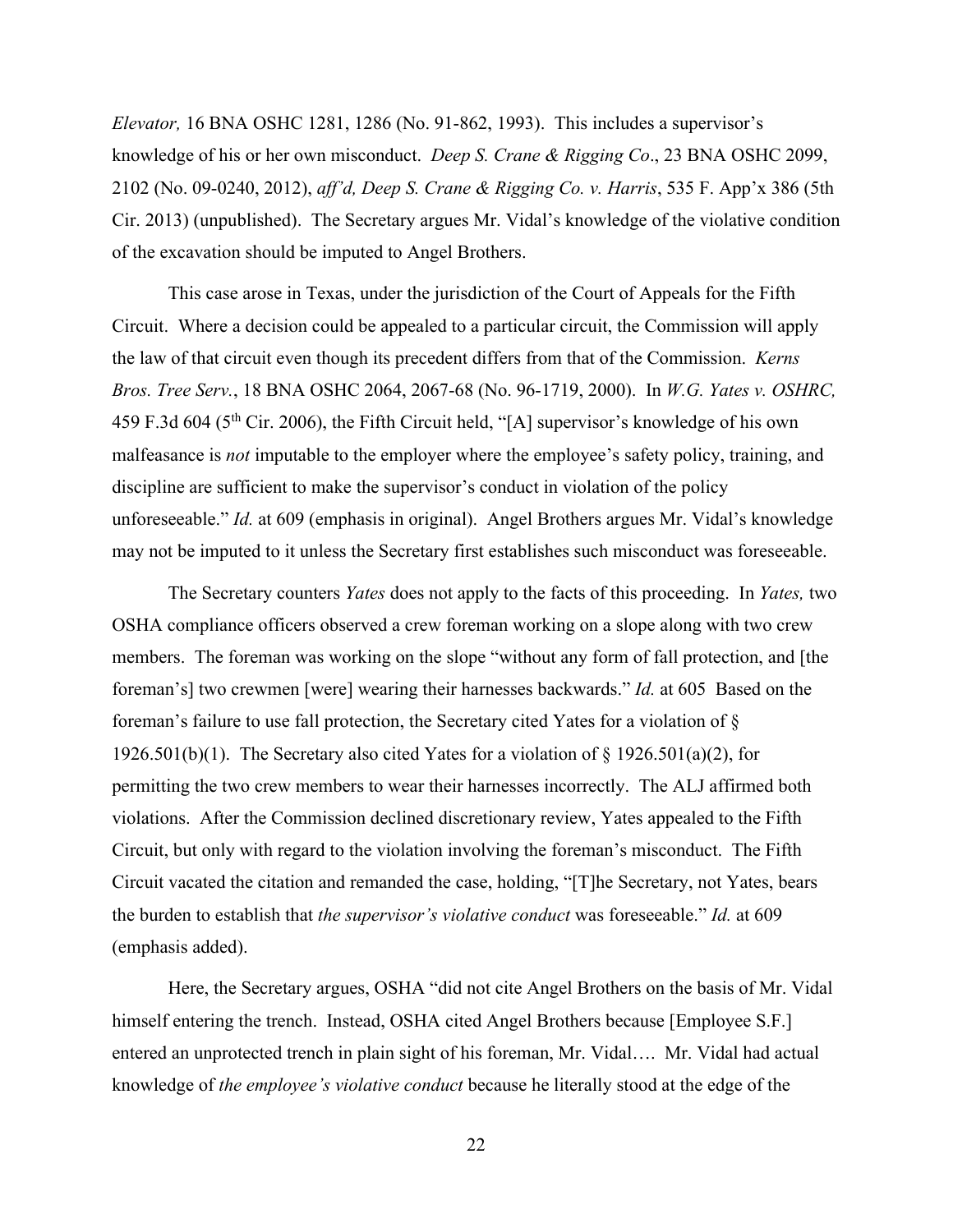trench and looked down while [Employee S.F.] performed his work in the unprotected areas." (Secretary's brief, pp. 8-9) (emphasis added)

The Secretary's argument is in line with a concurring decision written by Chairman MacDougall in *Empire Roofing Company Southeast, LLC*, 25 BNA OSHC 2221 (No. 13-1034, 2016). That case arose from an OSHA inspection of an Empire Roofing worksite in Florida, under the jurisdiction of the Eleventh Circuit. A foreman for Empire Roofing had used an aerial lift to transport materials and two employees to the roof of a building. Neither the foreman nor the employees were tied off while being transported, in violation of  $\S 1926.453(b)(2)(v)$ . The ALJ found the foreman's actual knowledge of the violative conduct should be imputed to Empire Roofing. Empire Roofing disagreed, citing *ComTran Grp., Inc. v. U.S. Dep't of Labor,* 722 F.3d 1304 ( $11<sup>th</sup>$  Cir. 2013), which holds it is not fair to impute a supervisor's knowledge of his own misconduct in a situation where the employer's supervisor created the hazard. In such a situation, the Secretary must prove (as in the Fifth Circuit) that the supervisor's misconduct was foreseeable.

Chairman MacDougall noted "the *ComTran* decision left open whether a supervisor's knowledge can be imputed, absent evidence of foreseeability, in a situation where the supervisor's misconduct not only creates the hazard, but in doing so he puts his subordinate(s) in concurrent violation of a standard." *Empire Roofing* at 2225. She went on to discuss a subsequent Eleventh Circuit case, *Quinlan Enterprises v. Secretary of Labor,* 812 F.3d 832 (11th Cir. 2016), in which a supervisor and his subordinate simultaneously violated an OSHA standard. An OSHA compliance officer observed Quinlan's foreman and his crew member working side by side on the edge of a 15-foot high wall without fall protection. The ALJ imputed the foreman's knowledge of the violative conduct to Quinlan and affirmed the cited violations. She concluded *ComTran* applies only in situations where the supervisor acts alone and not where he or she has knowledge of the misconduct of a subordinate. The Commission declined discretionary review, and Quinlan appealed to the Eleventh Circuit.

The Eleventh Circuit held in *Quinlan* that the general rule regarding imputation should apply—in other words, a supervisor's knowledge of a subordinate employee's violative conduct should be imputed to the employer. *Quinlan*, 812 F.3d at 841. The court reasoned that the situation in *Quinlan* was analogous to the ordinary situation, which it described as "the supervisor is on the scene looking on, sees the subordinate employee violating a safety rule, knows there is such a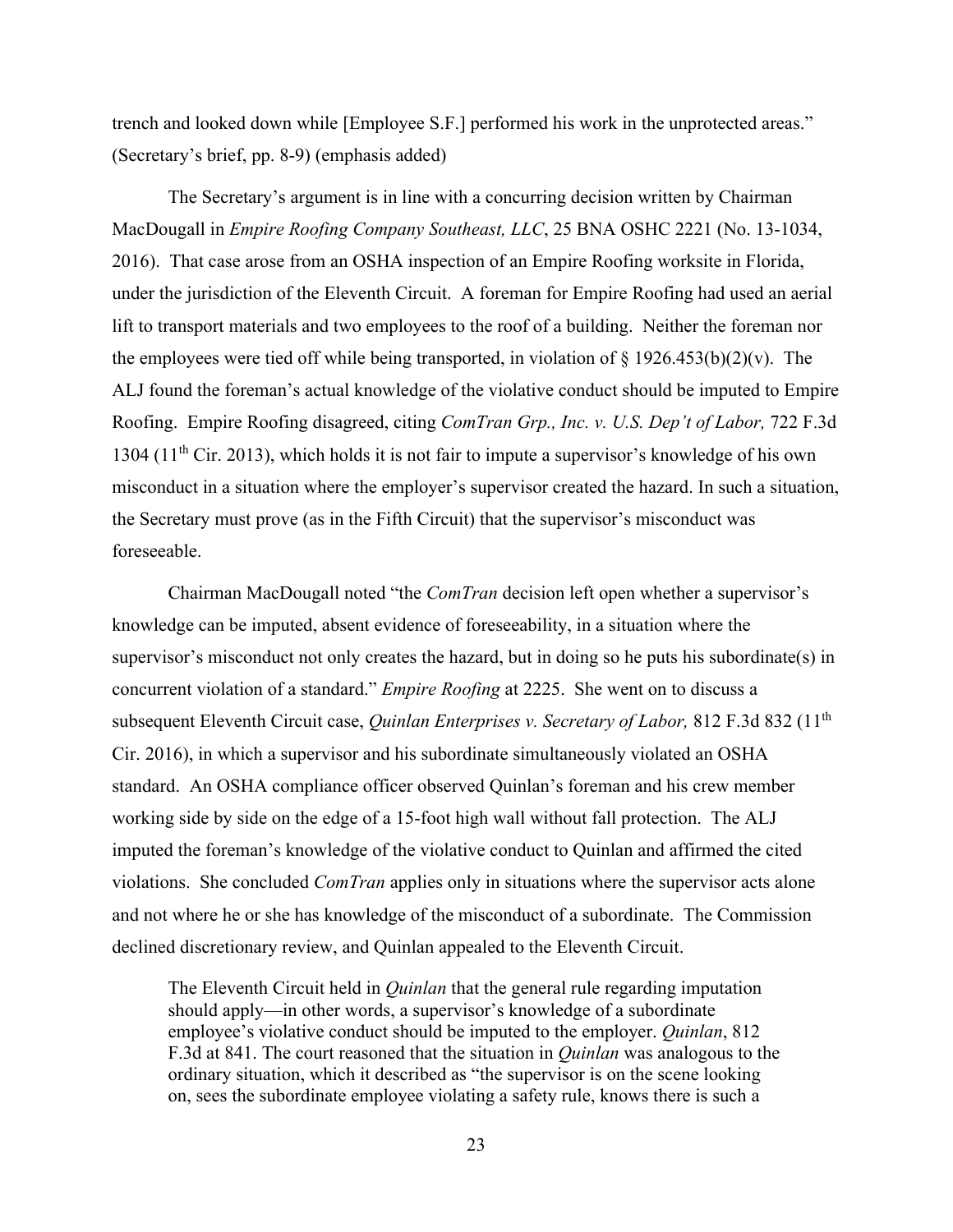violation, but nonetheless allows it to continue." *Id.* In the opinion of the court, the situation in *Quinlan*—in contrast to *ComTran*—involved a supervisor and a subordinate employee who simultaneously engaged in violative misconduct, which did not present a fairness problem. *Id.* 

### *Empire Roofing,* 25 BNA at 2226.

Chairman MacDougall found,

[T]he facts of [*Empire Roofing*] lie between *ComTran* and *Quinlan.* Like *ComTran*, the supervisor in this case was the source of the violative condition— Empire's foreman entered the lift and transported himself and his subordinates to the roof without using fall protection. If not for the foreman's manner of operation of the lift, no violation of the cited standard would have occurred. Unlike *ComTran*, two subordinate employees were involved in the violative misconduct. Like *Quinlan,* this case involves a supervisor and subordinates who engaged in the same violative misconduct. However, Quinlan's supervisor and subordinate simultaneously engaged in the misconduct. Here, Empire's foreman did not simply observe a subordinate engaged in misconduct and decide to either overlook the violation or pitch-in and work beside the subordinate; instead, there is more—he created the violative condition to which he and his subordinates were exposed. Thus, this case does not present the ordinary situation described by the *Quinlan* court where the supervisor was "looking on, sees the subordinate employee violating a safety rule, knows there is such a violation, but nonetheless allows it to continue." *Id.* at 841. That Empire's foreman created the violative condition raises a fairness concern with imputing the foreman's knowledge to Empire that may be considered akin to that discussed in *ComTran*. Whether it is a supervisor acting alone or a supervisor creating a hazardous condition to which he exposes both himself and his subordinates, the supervisor has not merely overlooked the misconduct of other employees—he has in fact created it. Certainly the "eyes and ears" of an employer are greatly impaired whenever its supervisor created the violative condition.

*Id.*

Chairman MacDougall then concluded that, since there was no case law in the Eleventh Circuit addressing the specific situation arising in *Empire Roofing,* lying as it does between *ComTran* and *Quinlan*, Commission precedent should be applied. "Given there is no clear precedent in the Eleventh Circuit upon which Empire can rely to avoid imputing its foreman's knowledge to it and the Commission's precedent requires imputing the knowledge of a supervisor's own misconduct to his employer, I agree the Secretary has established Empire had actual knowledge of its employees' violation of the cited standard." *Id.* at 2227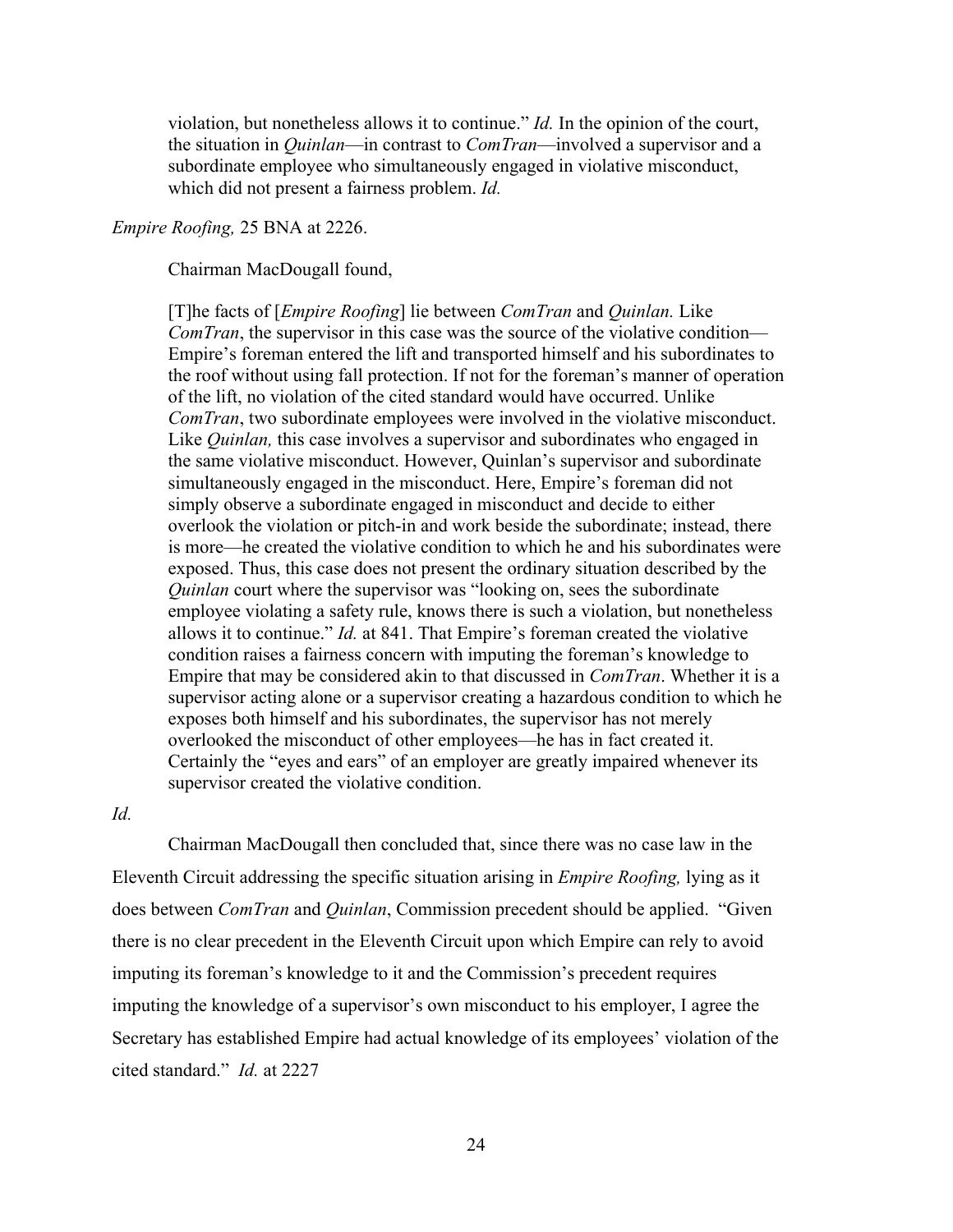Applying this analysis to the present case, I determine it is not a *Yates* situation. Mr. Vidal was not working alone and he was not the exposed employee. This case is similar to *Empire Roofing,* in that the supervisor "did not simply observe a subordinate engaged in misconduct and decide to either overlook the violation or pitch-in and work beside the subordinate; instead, there is more—he created the violative condition to which . . . his subordinate [was] exposed." *Id.* at 2226 The difference is Mr. Vidal, unlike the supervisor in *Empire Roofing,* did not participate in the violative conduct. Given there is no clear precedent in the Fifth Circuit upon which Angel Brothers can rely to avoid imputing Mr. Vidal's knowledge to it, I conclude Commission precedent applies and Mr. Vidal's actual knowledge of the violative conduct is imputed to Angel Brothers.

The Secretary has established Angel Brothers had actual knowledge of the violation of  $\S 1926.652(a)(1)$ . He has proven Angel Brothers violated the cited standard.<sup>[26](#page-24-0)</sup>

### **Foreseeability or, Alternatively, the Unpreventable Employee Misconduct Defense**

The issues of foreseeability and employee misconduct are intertwined. **"**Foreseeability is established by showing that the employer's safety policy, training, and discipline are inadequate." *S. J. Louis Constr. of Texas*, 25 BNA OSHC 1892, 1900 (No. 12-1045, 2016). "The affirmative defense of employee misconduct requires a showing that the employer 1) has established work rules designed to prevent the violation, 2) has adequately communicated these rules to its employees, 3) has taken steps to discover violations, and 4) effectively enforced the rules when violations have been discovered." *Yates,* 459 F.3d at 609, n.7.

Angel Brothers argues it has "established the defense of unpreventable supervisor misconduct such that Vidal's knowledge of the safety violations that he himself actually created cannot be attributed to Angel for purposes of assessing liability and responsibility for the violation of the OSHA standard at issue." (Angel Brother's brief, pp. 27-28).

<span id="page-24-0"></span><sup>26</sup> Because I have determined *Yates* does not apply to the facts of this case, the Secretary need not prove foreseeability in order to establish knowledge. For purposes of review, however, I include an analysis of foreseeability in the following section addressing Angel Brother's unpreventable employee misconduct defense. I find, in the alternative, the Secretary established Mr. Vidal's supervisory misconduct was foreseeable based on the inadequate communication and enforcement of Angel Brother's safety program.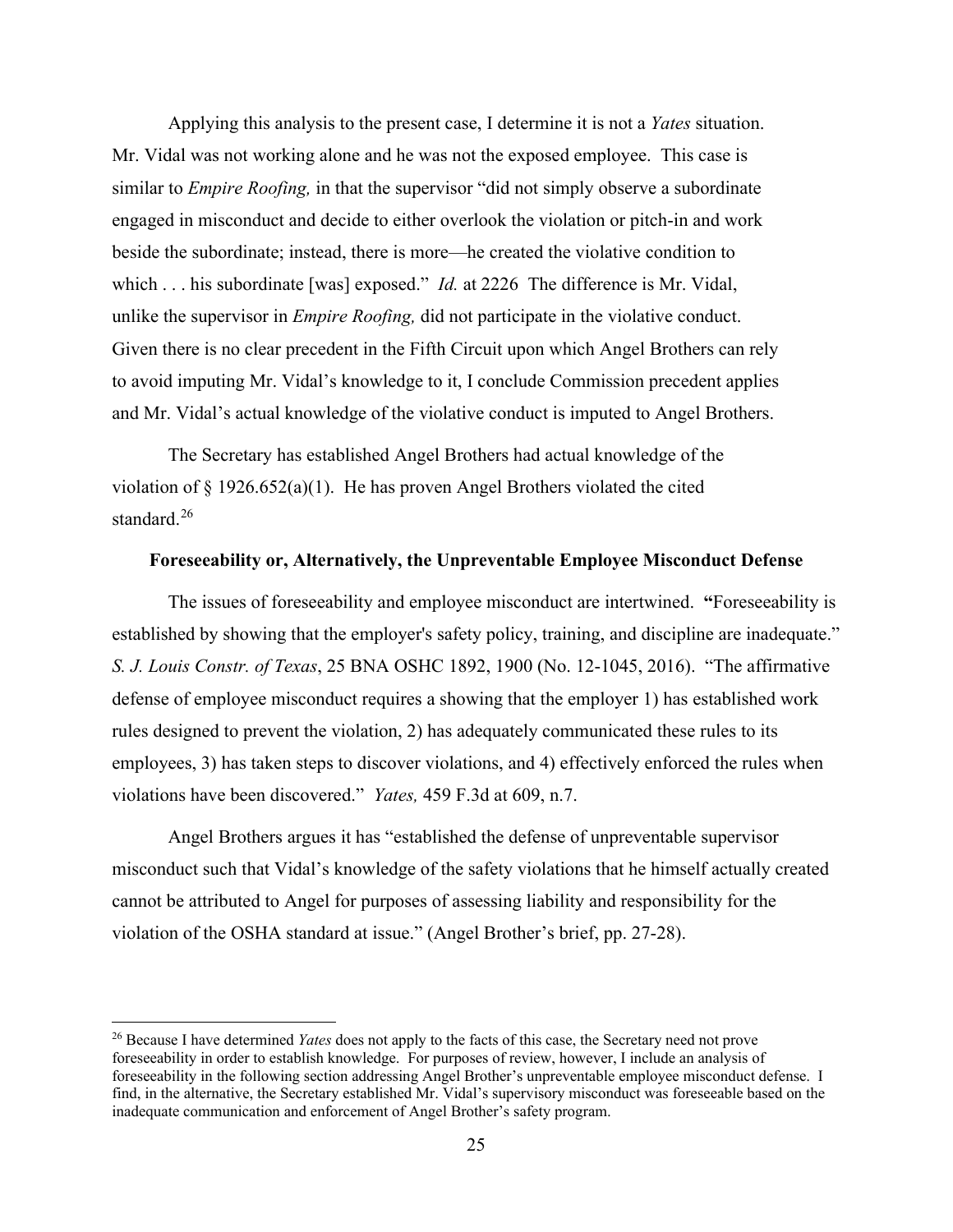Mr. Vidal's position as a supervisor raises the bar for proving the affirmative defense for Angel Brothers.

When the alleged misconduct is that of a supervisory employee, the employer must also establish that it took all feasible steps to prevent the accident, including adequate instruction and supervision of its employee. *Daniel International Co. v. OSHRC*, 683 F.2d 361, 364 (11th Cir., 1982); *Daniel Construction Co*., 10 BNA OSHC 1549, 1552, 1982 CCH OSHD ¶ 26,027 at pp. 32,672 (No. 16265, 1982). Where a supervisory employee is involved, the proof of unpreventable employee misconduct is more rigorous and the defense is more difficult to establish since it is the supervisor's duty to protect the safety of employees under his supervision. *Id.* A supervisor's involvement in the misconduct is strong evidence that the employer's safety program was lax.

*Archer-Western Contractors, Ltd.*, 15 BNA OSHC 1013, 1017 (No. 87-1067, 1991).

 Angel Brothers began focusing on its safety program in September of 2014 (Tr. 280). Prior to that, safety had not been a priority. Bradley Porterfield is the director of safety for Angel Brothers. He had held that position for almost ten years at the time of the hearing (Tr. 216-217, 271-272). He conceded OSHA had cited the company for violations of the excavation standard four times since 2012, not including the Citation at issue. The previous citations were for willful, repeat, and serious violations of the excavation standard (Tr. 272-273).

Mr. Porterfield testified that, after firing a foreman for a second offense for violating the excavation standard, he took steps to improve Angel Brother's safety program. "We beefed up the new employee orientation to make sure that everything was being covered within tests and languages. I made sure all that was going good. . . . I started training the—all the foremen in competent person. And the operators, by the way. Operators and foremen in competent person, 8-hour." (Tr. 281)

 Angel Brothers argues its current "safety program, excavation procedures, and the training of employees is quite comprehensive and have served to eliminate employee and foremen oversights." (Angel Brother's brief, p. 9) It contends Mr. Vidal acted as a rogue employee who ignored the company's safety policies on December 10, 2015. The Secretary contends Angel Brothers failed to effectively communicate its work rules and enforce the rules when it discovered violations.

As the court noted in *Yates*, "[T]he required considerations for [the unpreventable employee misconduct] affirmative defense closely mirror the foreseeability analysis required to

26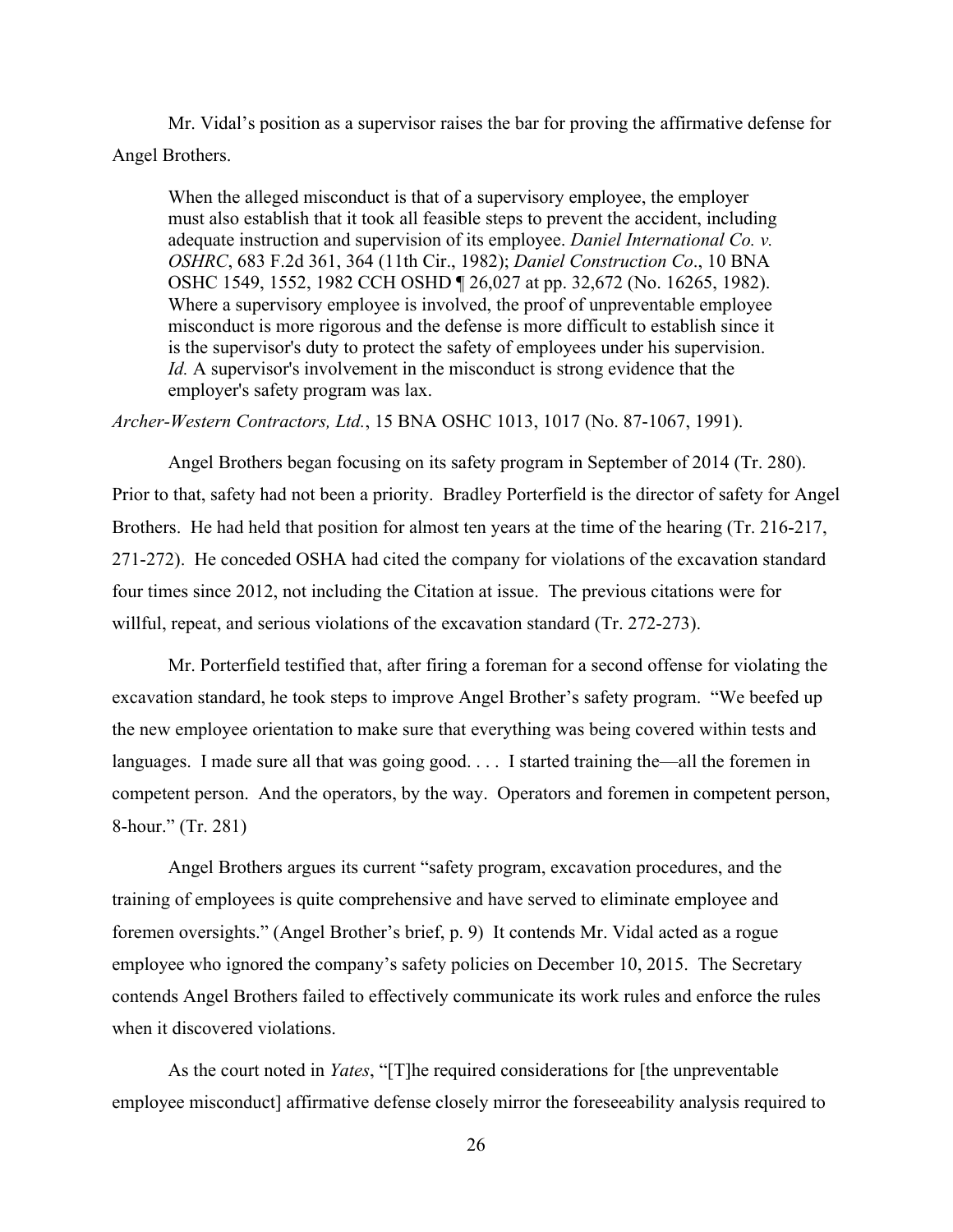determine if a supervisor's knowledge of his own misconduct, contrary to the employer's policies, can be imputed to the employer." *Yates,* 459 F.3d at 609 The difference is the allocation of the burden of proof: The Secretary has the burden of proving foreseeability if the case arises in a circuit where a supervisor's knowledge of his or her own misconduct is not imputed to the employer as a matter of course; the employer has the burden of proving employee misconduct as an affirmative defense.

I find, for the reasons that follow, the Secretary has established Mr. Vidal's conduct was foreseeable, and Angel Brothers failed to establish the unpreventable employee misconduct defense.

### *(1) Angel Brothers Had Established Work Rules Designed to Prevent the Violation*

 Angel Brothers had a written *Safety Manual* in effect at the time of OSHA's inspection (Exh. R-1; Tr. 222). Section II of the *Safety Manual* addresses *Excavation and Trenching* and has subparts specifically addressing *Sloping and Benching Options, Support System Options,* and *Competent Person.* Section II ends with three trenching decision flow charts, the third of which is *Shoring and Shielding Options.* It instructs employees to follow manufacturers' data when using trench boxes (shields), in compliance with § 1926.652 (Exh. R-1, p. 17).

I find Angel Brothers had written work rules in its *Safety Manual* designed to prevent the violation of § 1926.652(a)(1).

### *(2) Angel Brothers Failed to Adequately Communicate Its Work Rules to Its Employees*

 "[I]n assessing the adequacy of communication, the Commission considers evidence of whether and how work rules are conveyed." *United Contractors Midwest Inc.,* 26 BNA OSHC 1049, 1052 (No. 10-2096, 2016). It is undisputed Mr. Vidal and his crew members received general competent person training for excavation in Spanish (Exh. R-5). Angel Brothers has failed to establish, however, it adequately communicated its work rules to its employees.

Mr. Vidal supervised a crew of seven men on December 10,  $2015<sup>27</sup>$  $2015<sup>27</sup>$  $2015<sup>27</sup>$  They all spoke Spanish as their first language. Mr. Vidal testified they neither spoke nor read English with fluency. Mr. Vidal testified with the aid of an interpreter (Exh. R-6, p.3, § 26; Tr. 153, 209).

<span id="page-26-0"></span> $27$  At the hearing, Mr. Vidal confirmed the presence of six employees listed by the Secretary's counsel as being present the day of the inspection (Tr. 153). The Secretary's counsel omitted one name that appears in the *Pre-Task Plan* for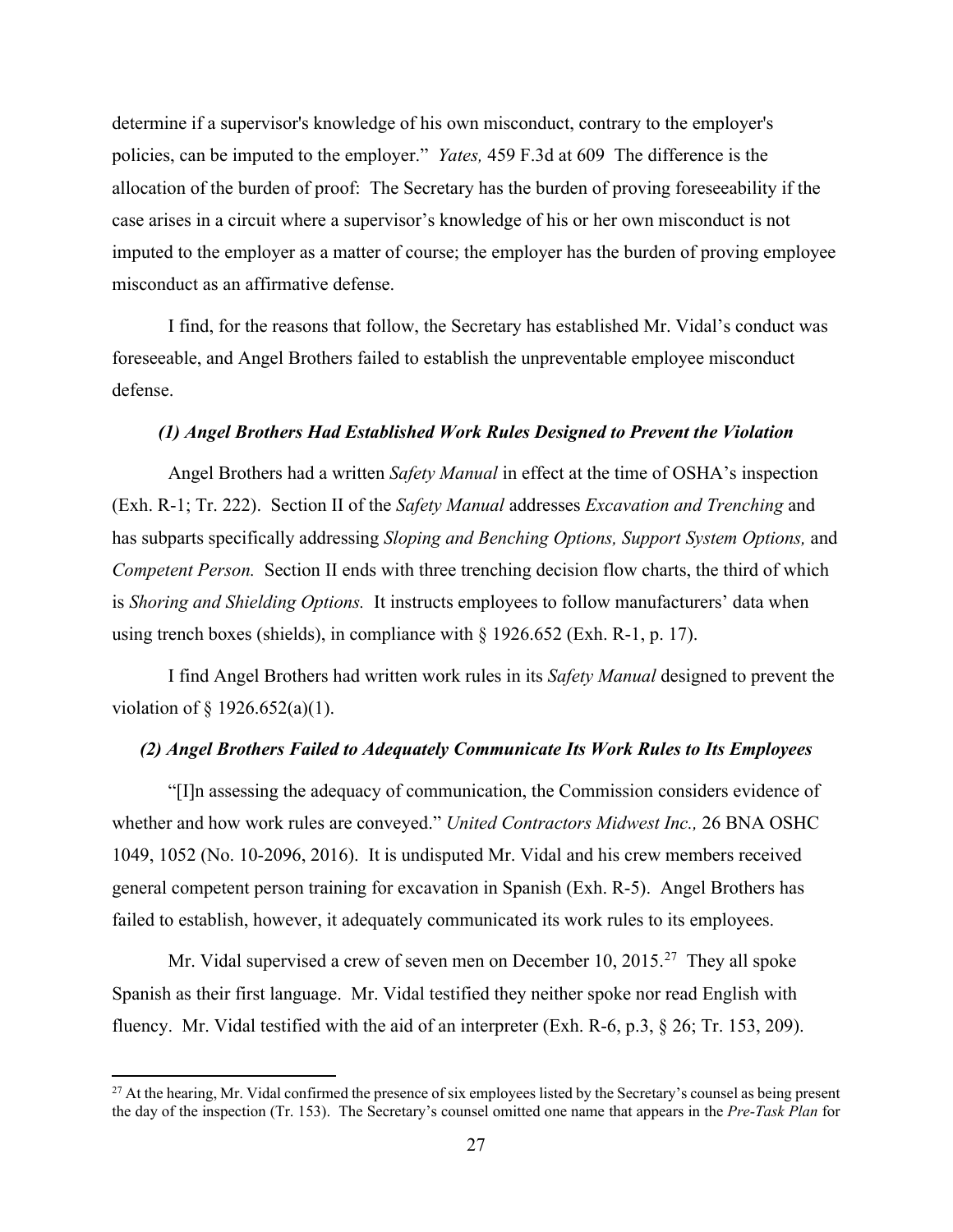Mr. Vidal was questioned regarding the safety training provided by Angel Brothers.

Q. Do you agree that any training Angel Brothers gave you when you were first hired was based on documents written in English?

A. The documents were written in English, but the instructors spoke to us in Spanish.

. . .

Q. During your period of employment as a foreman, have you ever seen any written policies or procedures on trenching and excavation safety written in Spanish?

A. No.

(Tr. 175-177)

Director of safety Bradley Porterfield testified Angel Brothers provided its employees written instructions in both English and Spanish. He stated foremen received copies of safety topics each week, written in English and Spanish, accompanied by a sign-off sheet. No documentation was provided for the safety topics (Tr. 287-291). Field safety manager Kevin Bennett does not speak Spanish (Tr. 91-92). Mr. Bennett testified he did not recall ever seeing copies of the safety program written in Spanish prior to the December 10, 2015, OSHA inspection (Tr. 98).

 Mr. Porterfield was asked directly about the lack of documentation for the existence of the safety program written in Spanish.

Q. Do you see before you today in Respondent's trial exhibits any of the materials you've mentioned yesterday or today in your testimony that were written in Spanish to be provided to employees?

A. No.

(Tr. 310-11)

Angel Brothers has the burden of proving it adequately communicated its work rules to its employees. The record establishes the foreman and the crew members working at the Sens Road project spoke Spanish and were not fluent in English. Mr. Porterfield's testimony that

December10, 2015, under the heading *Pre-Task Safety Briefing Signatures* (Exh. R-6, p. 3). The signature section establishes seven employees, not six, were present that day.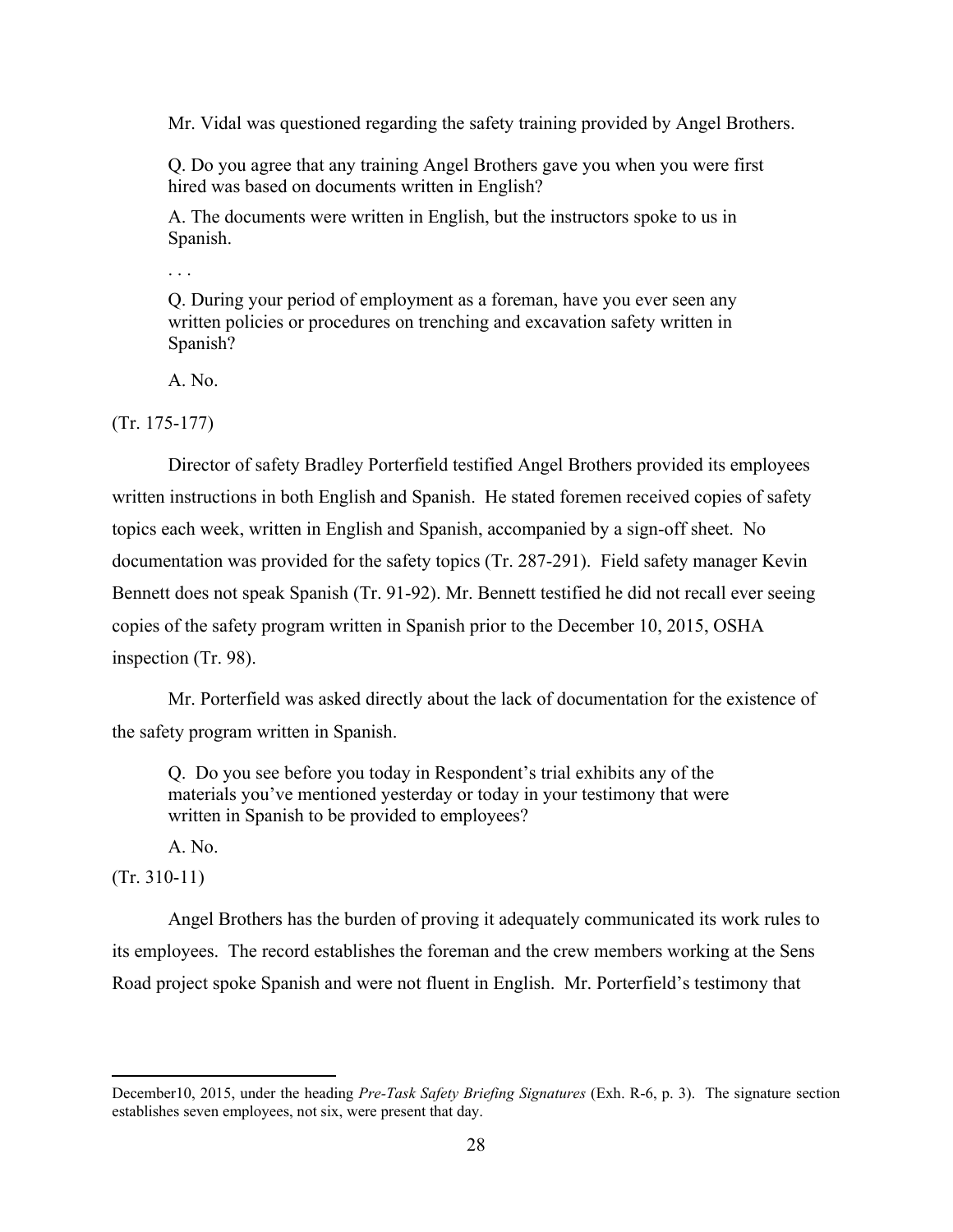Angel Brothers provided its Spanish-speaking employees with a safety program written in Spanish is contradicted by Mr. Vidal and unsupported by documentation.

Mr. Vidal did not recall holding a toolbox meeting with his crew during the Sens Road project, and he conceded had he held one, it would have been documented. Angel Brothers provided no such documentation (Tr. 179-180). Field safety manager Kevin Bennett testified he did not provide specific trenching and excavation safety instruction or training to underground crews. "As far as specific training, I do not. I make recommendations and suggestions as far as the actual trench safety itself to improve the safety for the employees." (Tr. 83) Mr. Bennett stated he would be informed if any of Angel Brother's employees were scheduled for safety training. He did not recall if any of the crew members present the day of the OSHA inspection had received training during the year prior to the inspection (Tr. 139-140).

Mr. Porterfield testified Mr. Vidal and his crew received excavation safety training several times during the fall of 2015, but provided no documentation of the purported training. He was questioned specifically regarding a safety talk utility crew supervisors purportedly gave to their crews the third week in October 2015 on "Excavation Manual" training.

Q. I'm talking about a copy of the actual materials that were provided via Mr. Bennett and whomever else to Mr. Vidal. Do we have as an exhibit those materials that were physically and literally provided to Mr. Vidal for that training?

A. I don't have them here, so I'm assuming they were not requested.

Q. That would be an incorrect assumption. In terms of mounting your claim of [unpreventable] employee misconduct, it would be your company's responsibility to provide those. So in terms of any Spanish copies of materials provided for week 3, "Excavation Manual" training, do you see in the materials before you any of that?

A. No.

Q. In terms of the tracking of the completion of those, you've mentioned a couple of times the—I guess, the rosters and some of the material that they're supposed to complete, correct?

A. Yes.

. . .

Q. So you believe that you did receive back a completed sign-in sheet from Mr. Vidal's crew, indication that the training had taken place on week 3 of October 2015?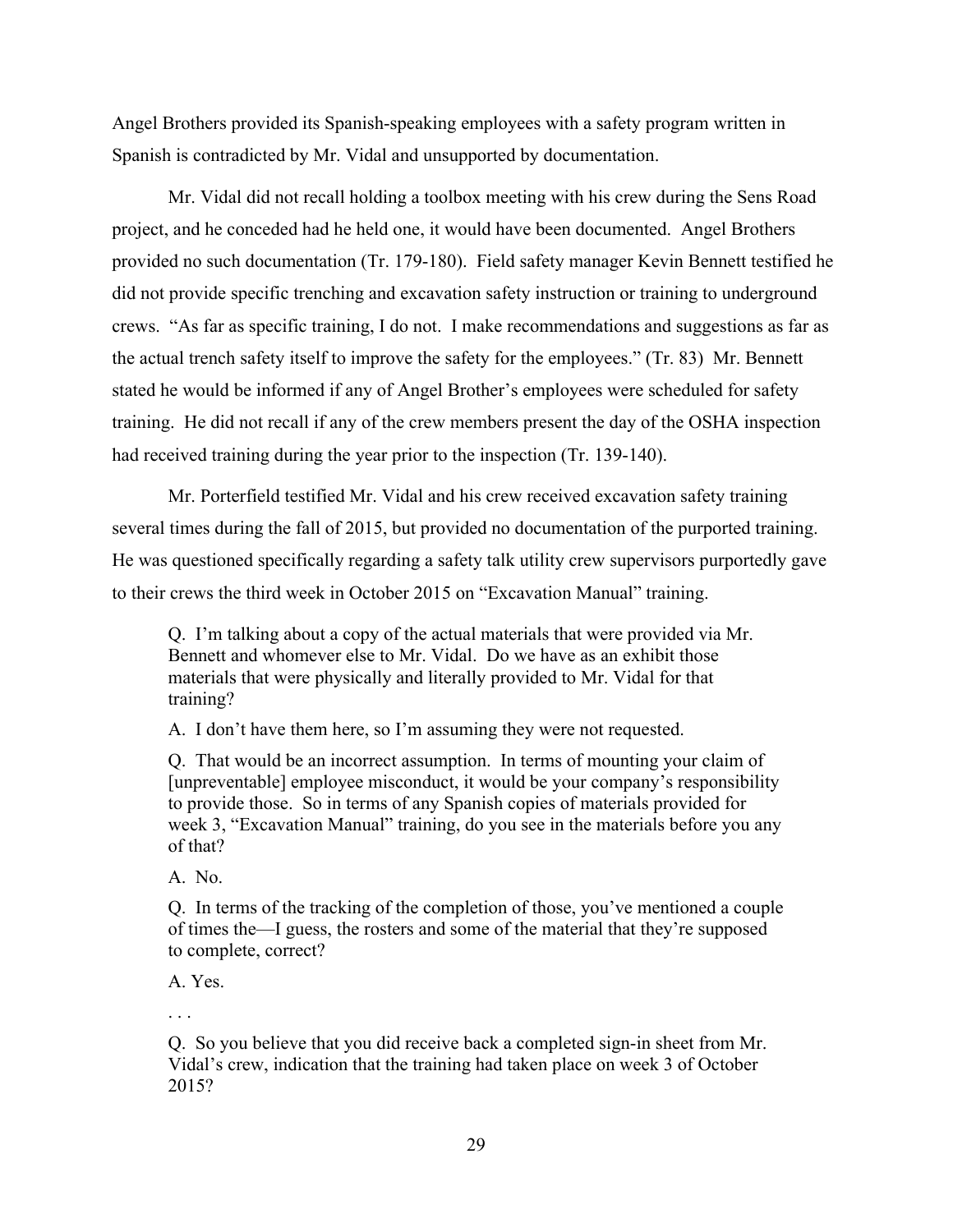A. I believe so.

Q. Do you see that document in the materials before you?

A. No.

(Tr. 290-91)

An employer is not required to have written work rules and is not required to document the steps taken to communicate safety rules and to discover violations. However, in this case, Angel Brother's claim it provided training is contradicted by Mr. Vidal (who was still employed by the company at the time of the hearing and who showed no animus towards it) and otherwise unsupported by documentation. "Absent such documentation, [the employer] cannot persuasively argue that it effectively communicated the rules to its employees." *P. Gioioso & Sons, Inc. v. Occupational Safety & Health Review Comm'n,* 115 F.3d 100, 110 (1st Cir. 1997) ("[T]here is no reason why a factfinder must accept an employer's anecdotal evidence uncritically. And in this instance, we agree with the ALJ that the absence of any vestige of documentary proof was not only a relevant datum but a telling one.").

I find Angel Brothers did not adequately communicate its work rules regarding excavation safety to its employees.

### *(3) Angel Brothers Took Adequate Steps to Discover Violations*

 Angel Brother's field safety managers conduct daily inspections at their assigned worksites. Mr. Bennett testified regarding his procedure when he visits a worksite. "When I arrive on the site, I evaluate the trench or excavation and ensure there's proper shoring, sloping, benching, whatever that particular site may require, given the soil type, and evaluate other potential hazards versus whether that be struck-by hazards or potential congestion problems with the jobsite as far as equipment, things of that nature." (Tr. 84) The field safety managers document the inspection in an *Angel Visit Safety Form* (Exh. R-7). They also review the *Trench or Excavation Pre-Task Plan* completed by the worksite foreman (Exh. R-6).

The field safety managers document any potential hazards and deficiencies identified at the worksite and make recommendations for safe operation as the work progresses (Tr. 108). The field safety manager and the foreman review the report and sign it. The report is transmitted electronically to Mr. Porterfield, who reviews it (Tr. 108-109, 238-239).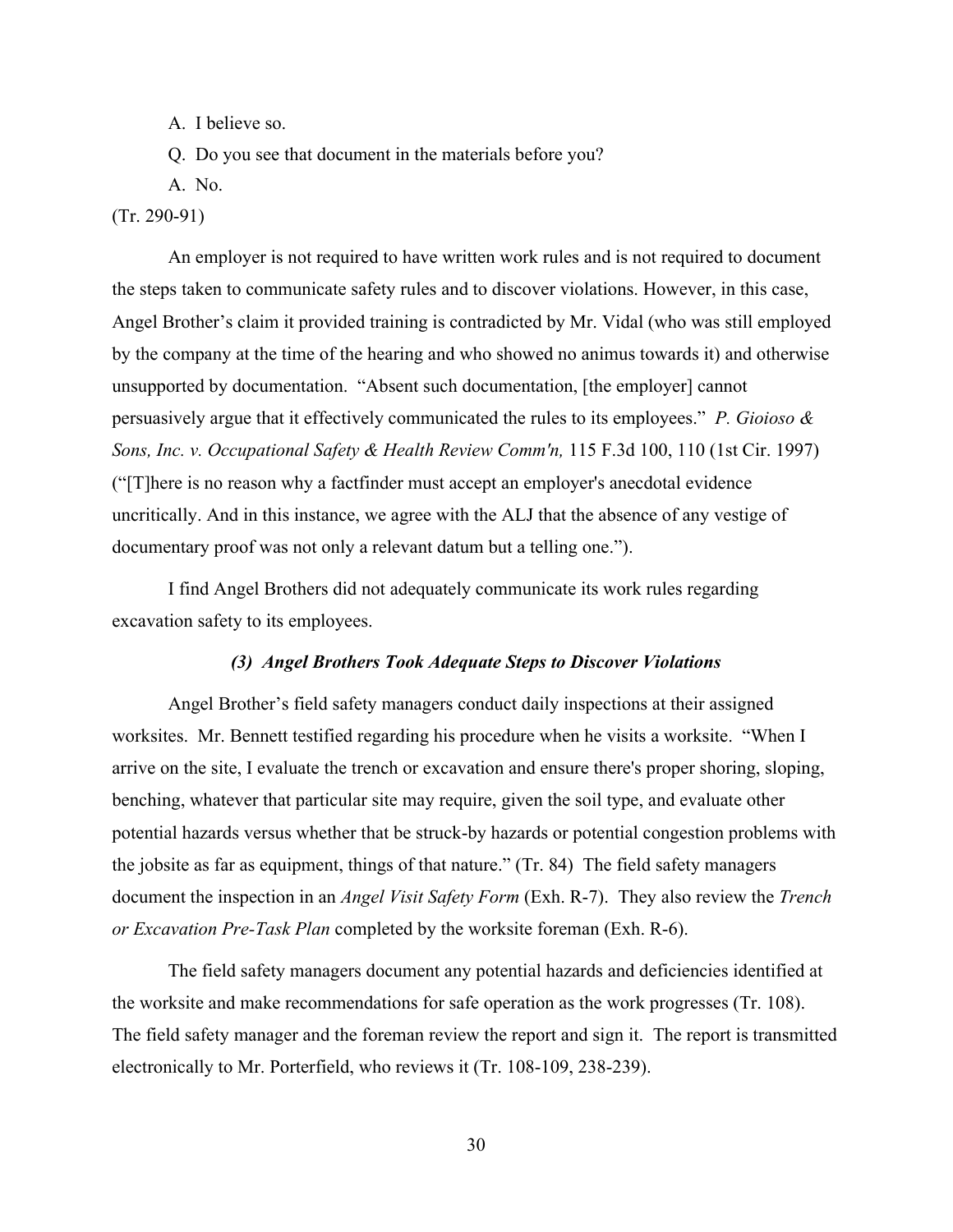On paper (and electronically), Angel Brothers appears to have an adequate safety plan and method for discovering violations. Closer examination, however, reveals inadequacies in the company's program. Angel Brother's failure to follow up on the obvious inaccuracies in the completed *Pre-Task Plans* demonstrates a failure to enforce the company's program.

# *(4) Angel Brothers Failed to Effectively Enforce Its Work Rules When Violations Were Discovered*

 "To prove adequate enforcement of its safety rule, an employer must present evidence of having a disciplinary program that was effectively administered when work rule violations occurred." *Gem Indus., Inc.,* 17 BNA OSHC 1861, 1865 (No. 92-1122, 1996), *aff'd* 149 F.3d 1183 (6<sup>th</sup> Cir. 1998).

Mr. Bennett testified the first thing he does on a worksite visit as field safety manager is review the *Pre-Task Plans.* "It gives me a general idea of what task the crew is performing that day[.]" (Tr. 105) Mr. Vidal was questioned regarding his daily completion of the *Pre-Task Plans*. Questions 19, 20, and 21 of that form ask, respectively, "Is the trench shield 18" above ground surface to prevent objects from falling in?"; "Is the trench shield no more than 2 feet from bottom of excavation?'; and "Is the trench box in good condition without obvious damage?" Mr. Vidal had circled "Yes" for all three questions for each of the December 8, 9, and 10, 2015, forms (Exh. R-6, pp. 1-3). He had not used a trench box on any of those days.<sup>[28](#page-30-0)</sup>

First, Mr. Vidal was asked specifically about the *Pre-Task Plan* for December 10, 2015, the day of the OSHA inspection.

Q. Looking down at box numbers 19, 20 and 21. Do you see that?

A. Yes.

Q. Why did you circle "yes" to each of those three questions if no trench box had been installed?

A. Because I thought of using it and that's why I checked it. And then I made a decision not to use it. It was a confusion that I made.

Q. This was a confusion that you circled 19, 20 and 21?

A. Yes.

<span id="page-30-0"></span><sup>&</sup>lt;sup>28</sup> Question 3 on each form states, "Circle the Method Planned for the Excavation/Trench: Sloping/Benching [or] Trench Shield [or] Hydraulic Shoring[.]" Mr. Vidal selected "Sloping/Benching" on each form (Exh. R-6, pp. 1-3).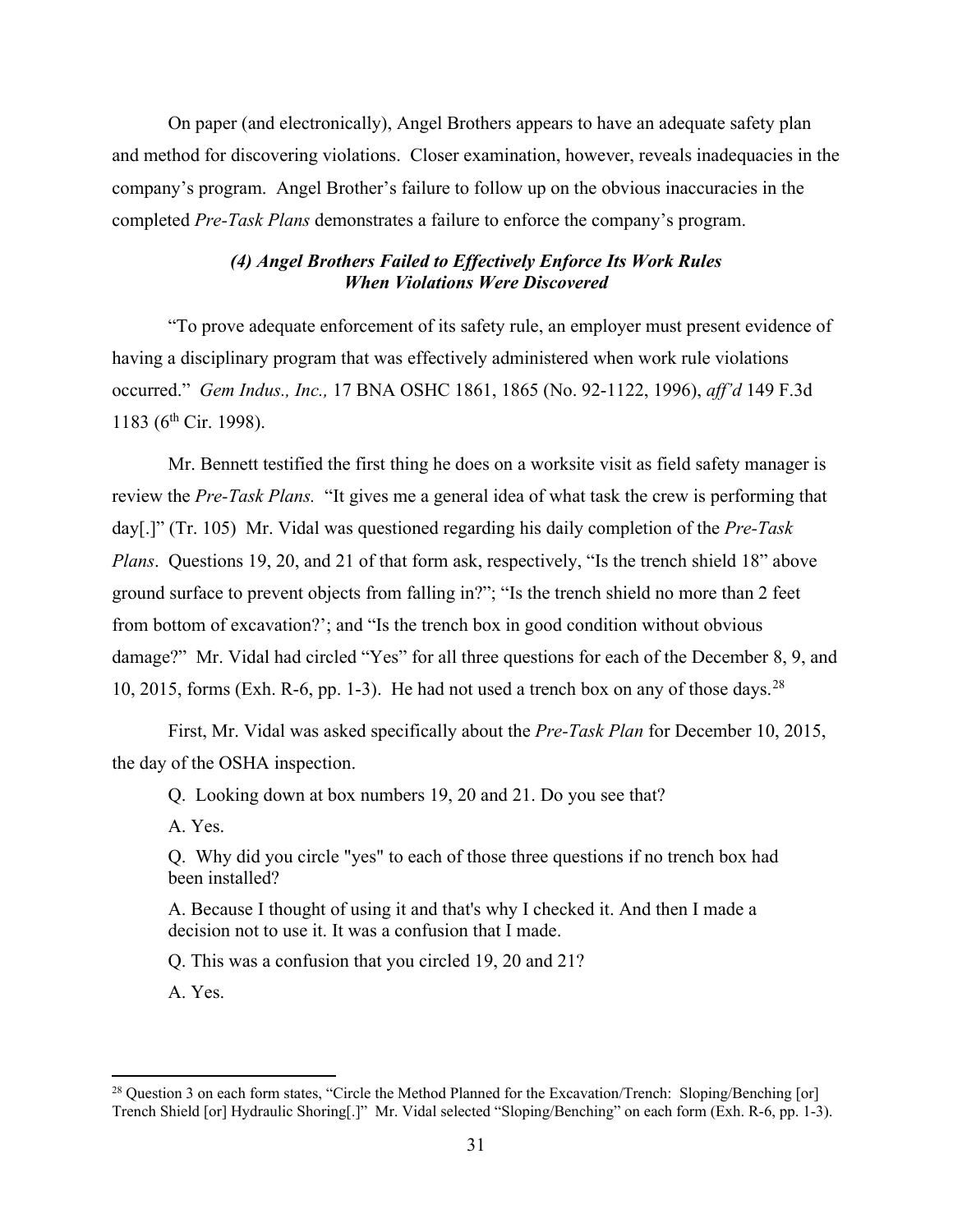Q. Look at page 2 of Exhibit R-6, Mr. Vidal. …Do you see on page 2 you also circled 19, 20 and 21 for a trench shield on those days?

A. Yes.

Q. Were you confused on that day as well?

A. I believe so.

Q. Look on page 1 of Exhibit R-6, Mr. Vidal. … This is the pre-task plan for December [8], 2015, correct?

A. Yes.

Q. And you also circled boxes 19, 20 and 21 "yes" for having a trench shield. Do you see that?

A. Yes.

Q. Why were you confused on December the 8th, two days before the OSHA inspection?

A. Because normally I fill this form out early in the morning. Sometimes I decide –- I plan on doing it one way and then I get confused and do it the other way.

Q. So each of these pre-task plans for December 8th, December 9th and December 10th all include circles that you did use a trench shield or a trench box, correct?

A. Yes.

Q. But you did not use a trench shield or trench box on any of those days, correct?

A. No.

Q. So you would agree that that's false information?

A. Yes.

(Tr. 171-173)

Mr. Bennett stated he reviewed the *Pre-Task Plans* first thing whenever he visited a site. Yet, he failed to note on December 9, 2015, that Mr. Vidal had responded "Yes" to questions for which the answer was clearly "No." On all three forms, Mr. Vidal also failed to respond "Yes" or "No" to questions 22, 23, and 24 (Exh. R-6, pp. 1-3).<sup>[29](#page-31-0)</sup> The similarities of the three forms support an inference that Mr. Vidal fills out the English-language form in a cursory manner, without paying attention to the information sought.

<span id="page-31-0"></span><sup>&</sup>lt;sup>29</sup> Respectively, "Is the trench box within 3 inches of trench wall?"; "Is fall protection observed for working around trench box?"; and "Is trench box certification onsite?".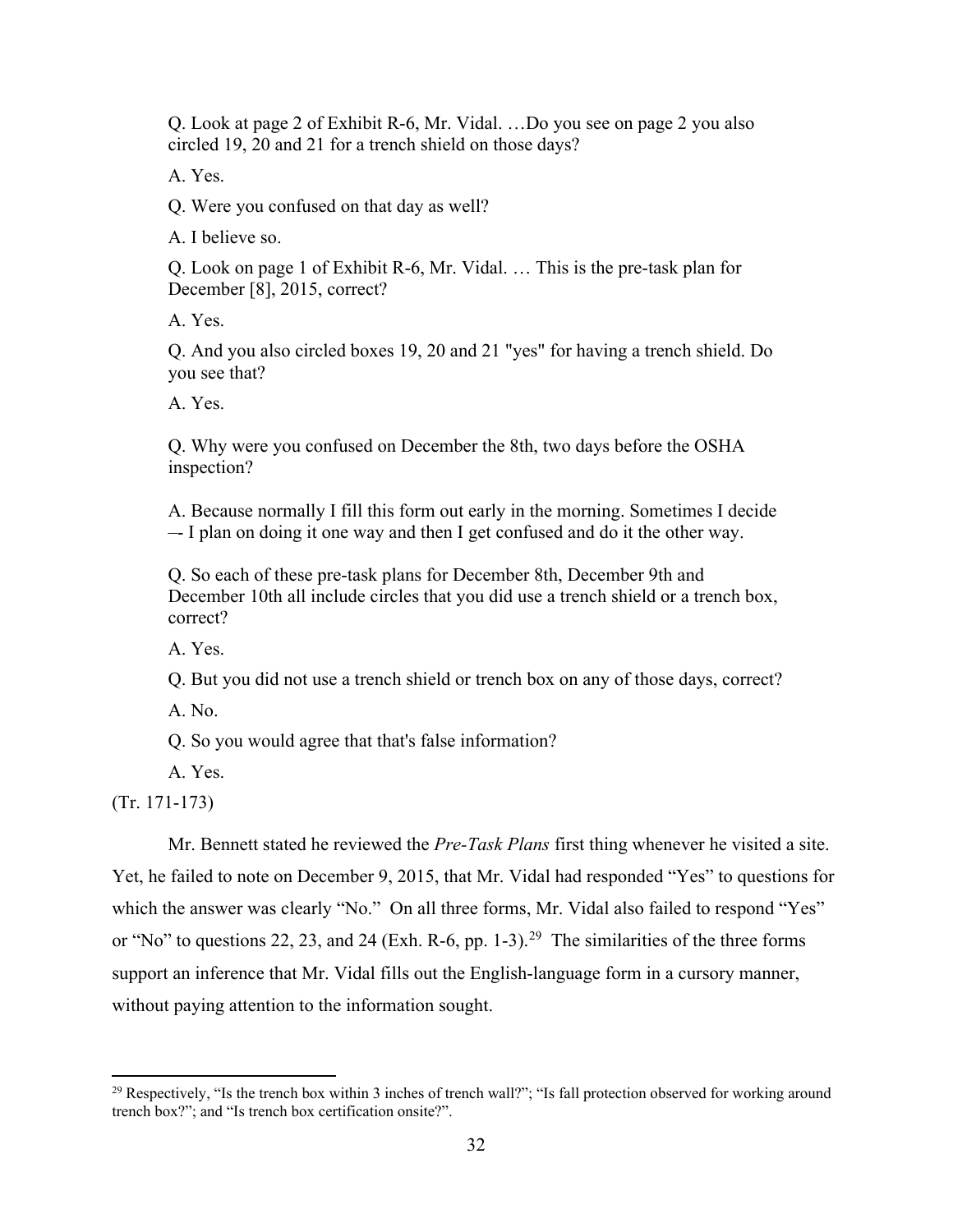I find the facts in this case analogous to the facts in *Dana Container, Inc.,* 25 BNA OSHC 1776 (No. 09-1184, 2015), *aff'd* 847 F.3d 495 (7th Cir. 2017). *Dana* Container arose in the Seventh Circuit, but also could have been appealed in the Third Circuit, where, as in the Fifth and Eleventh Circuits, the Secretary must prove a supervisor's misconduct was foreseeable before his or her knowledge may be imputed to the employer. The Commission analyzed the supervisor's misconduct both in terms of foreseeability and the unpreventable employee misconduct defense.

In *Dana Container*, a supervisor was required to complete tank entry permits for employees entering trailer tanks to wash them. The Commission found the use of the tank entry permit program was "a reasonable method to discover violations of its rules. . . . Dana could readily discover such violations by reviewing the tank entry permits, which the Facility Manager at the Summit facility acknowledged he did." *Id.* at 1780 The Commission found, however, "each of the 28 entry permits Dana produced to the Secretary had an error or omission, and 11 of those deficient permits—nearly 40%—were completed by [the supervisor charged with misconduct,] Supervisor A." *Id.* The Commission held "the Facility Manager's failure to follow up on the permit deficiencies he observed demonstrates a failure to enforce the company's program." *Id.* at 1782 Mr. Bennett was onsite December 9, 2015, and he reviewed the *Pre-Task Plan* for that day. The *Pre-Task* plan indicated a trench box was being used, when it was clear that it was not. Mr. Bennett did not follow up on this inaccuracy.<sup>[30](#page-32-0)</sup>

Moreover, the Facility Manager never disciplined Supervisor A or anybody else for either the deficient permits or the violations of Dana's safety rules evident on the face of those permits, lending further support to our finding that Dana failed to effectively enforce its rules. Furthermore, Supervisor A admitted that he violated the work rules at issue here because he "was tired, it was cold, and [he] wanted to try to just finish that trailer." *See Jensen*, 7 BNA OSHC at 1480 ("[T]he fact that a

<span id="page-32-0"></span><sup>30</sup> In *S.J. Louis Constr.,* the Commission disagreed with the ALJ's application of *Dana Container's* analysis to that case. There, six out of 40 permits were completed with errors. The Commission stated, "SJL's field safety supervisors examine completed entry permits, immediately note whether there are any deficiencies, and discuss with the employee the importance of properly documenting atmospheric testing and properly completing entry permits. Thus, we find that these few errors do not amount, as the Secretary suggests, to employee violations that are too numerous to find that SJL's safety rules were effectively enforced." *S.J. Louis Constr.,* 25 BNA OSHC at 1899. Here, three out of three, or 100%, of the *Pre-Task Plans* adduced by Angel Brothers were inaccurate. The inaccurate *Pre-Task Plans* were completed over consecutive days giving rise to the inference Mr. Vidal customarily completed the forms in this manner. Mr. Bennett examined at least one of the forms and failed to detect any deficiency. I find the fact pattern in *Dana Container* is more relevant to the case before me than that of *S.J. Louis Constr.*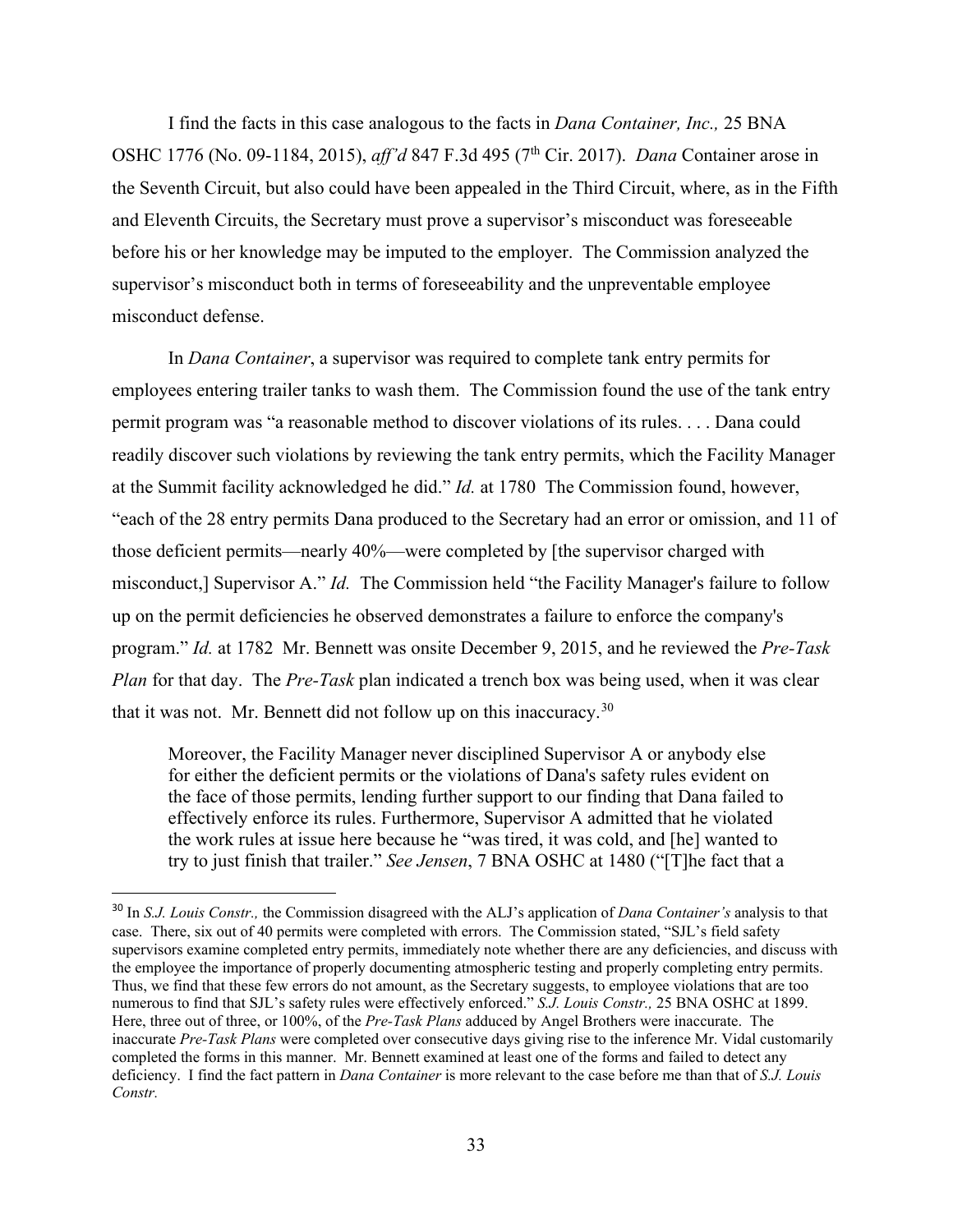supervisor would feel free to breach a company safety policy is strong evidence that the implementation of the policy is lax.") (citing *Nat'l Realty & Constr. Co. v. OSHRC*, 489 F.2d 1257, 1267 n.38 (D.C. Cir. 1973)). Supervisor A's own permits, on their face, show numerous violations of Dana's work rules, and his conduct on the day of the accident is consistent with those previous violations, all of which support the conclusion that he did not fear disciplinary action for violating Dana's safety rules. This misconduct, combined with the company's apparent acceptance of deficient entry permits without repercussions, establishes that Dana failed to enforce its safety program.

Accordingly, we conclude that Supervisor A's misconduct was foreseeable, and thus his knowledge of his own misconduct would be properly imputable to Dana even under Third Circuit precedent.

### *Id.* at 1782-1783

 Here, Mr. Vidal admitted he did not use a trench box in the excavation on December 10, 2015, (despite being instructed to by his field safety manager the day before) because he thought he "could do it faster" by omitting safety precautions (Tr. 200). This violative conduct was a "mutual decision" reached between Mr. Vidal and Employee S.F., his "right-hand man." (Tr. 170) The fact the supervisor and his most trusted crew member actually weighed the pros and cons of using a required protective system and decided together to proceed without it supports the conclusion they did not fear disciplinary action. Indeed, Angel Brothers never disciplined Employee S.F.

Mr. Vidal's easy dismissal of the company's safety policy and the direct instructions from his supervisor are "strong evidence that the implementation of the policy is lax." *Id.* As with Supervisor A in *Dana Container*, Mr. Vidal's misconduct, combined with the company's apparent acceptance of inaccurate *Pre-Task Plans* without repercussions, establishes Angel Brothers failed to enforce its safety program. In *Dana Container,* the Seventh Circuit concluded the "Commission was entitled to find that the uncorrected permit violations exhibited a pattern of disregard for the rules at Dana. Even in the face of a robust written program, lax disregard of the rules can send a message to employees that a company does not make safety a priority. In such an environment, conduct such as [the supervisor's] is reasonably foreseeable." *Dana Container, Inc. v. Sec'y of Labor,* 847 F.3d 495, 500 (7th Cir. 2017).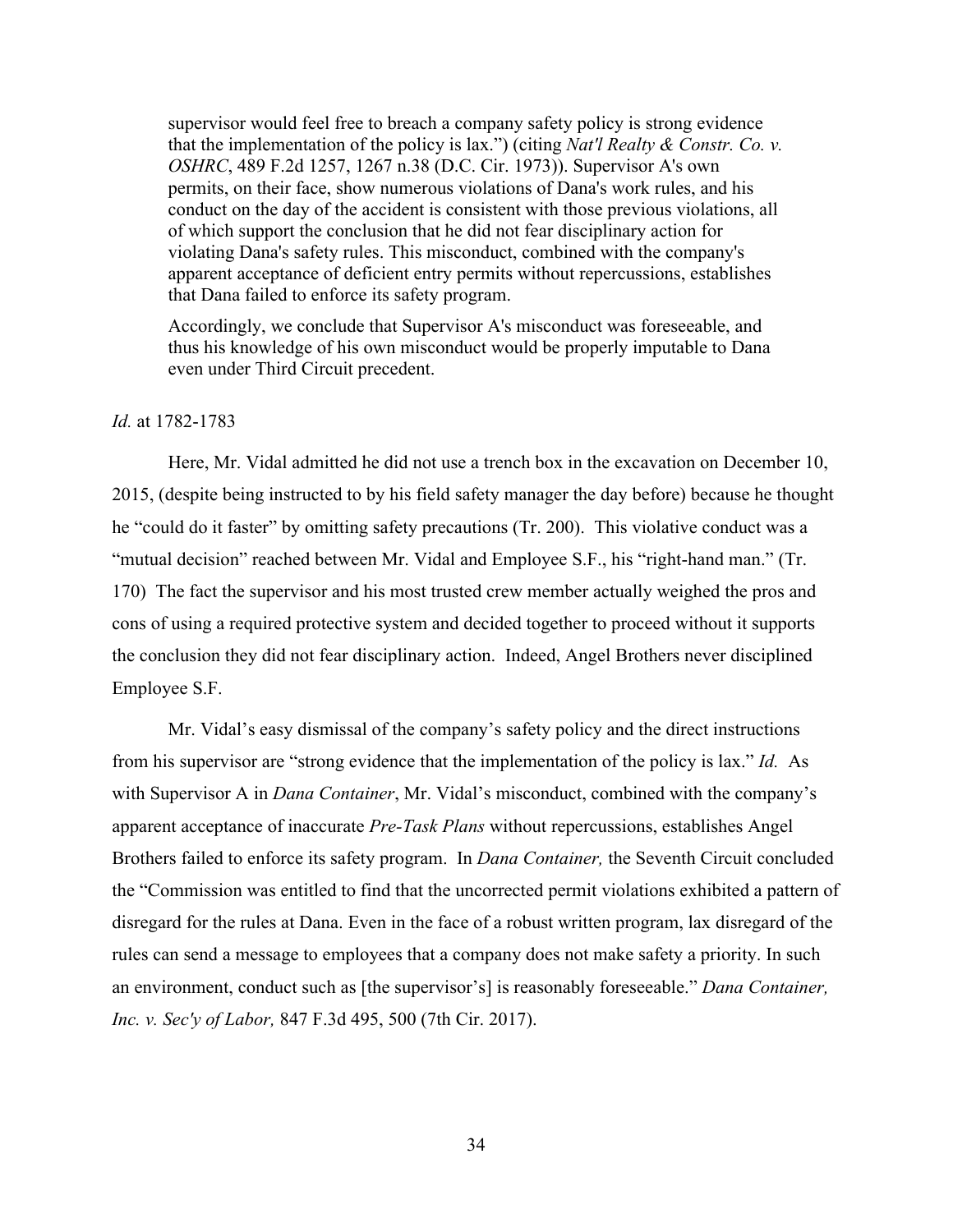The OSHA inspection occurred on December 10, 2015. Angel Brothers issued Mr. Vidal a written warning on April 19, 2016, four months after the date of the infraction (Exh. C-7).<sup>[31](#page-34-0)</sup> Employee S.F., who entered the excavation after discussing the use of the trench box with Mr. Vidal, was not disciplined (Tr. 210). The crew member Mr. Vidal set as a lookout likewise was not disciplined (Tr. 214).

Mr. Porterfield testified both Employee S.F. and the designated lookout had received competent person training and had the authority to stop work if they observed a hazardous condition (Tr. 313). He agreed a competent person who does not stop work when he sees a hazard violates the safety policy of Angel Brothers (Tr. 314).

Angel Brother's *Safety Manual* states,

# **ANY EMPLOYEE THAT FEELS THAT ANY CONDITION OF THE TRENCH OR EXCAVATION IS UNSAFE THEY SHALL IMMEDIATELY REFUSE TO WORK AROUND OR ENTER THE AREA WITHOUT RETALIATION FROM ANOTHER EMPLOYEE, MANAGER OR COMPANY REPRESENTATIVE. THE UNSAFE CONDITION SHALL BE REPORTED TO THE SUPERVISOR, SAFETY FIELD MANAGER, SAFETY DIRECTOR OR THE OWNERS OF THE COMPANY FOR IMMEDIATE CORRECTIVE ACTION.**

(Exh. R-1, p. 13) (emphasis in original)

The *Trench or Excavation Pre-Task Plan* also serves as a signature sheet for the crew members present at the worksite each day. Immediately below the signature section is this statement:

Any employee has the right to STOP work or refuse to sign this "Pre-Task plan" if they believe the job task has uncontrolled hazards that may lead to employee injury or failing to meet company safe work requirements. Employees may contact the Safety Director at [phone number].

(Exh. R-6, pp. 1-3)

<span id="page-34-0"></span><sup>&</sup>lt;sup>31</sup> To the Secretary, Angel Brother's written warning issued to Mr. Vidal on April 19, 2016, was a "half-hearted" reprimand," in part because the company took so long to issue it (Secretary's brief, p. 21). Mr. Porterfield, who has sole authority to decide disciplinary action for Angel Brothers, testified he was dealing with a serious illness in his family around the time of the inspections, which resulted in the delay (Tr. 254-256). I do not find the four-month delay between the violative conduct and the written warning, standing alone, to be significant in determining the element of enforcement. I do find, however, the failure of Angel Brothers to enforce any form of discipline over Employer S.F. and the lookout is evidence Angel Brothers failed to enforce its work rules.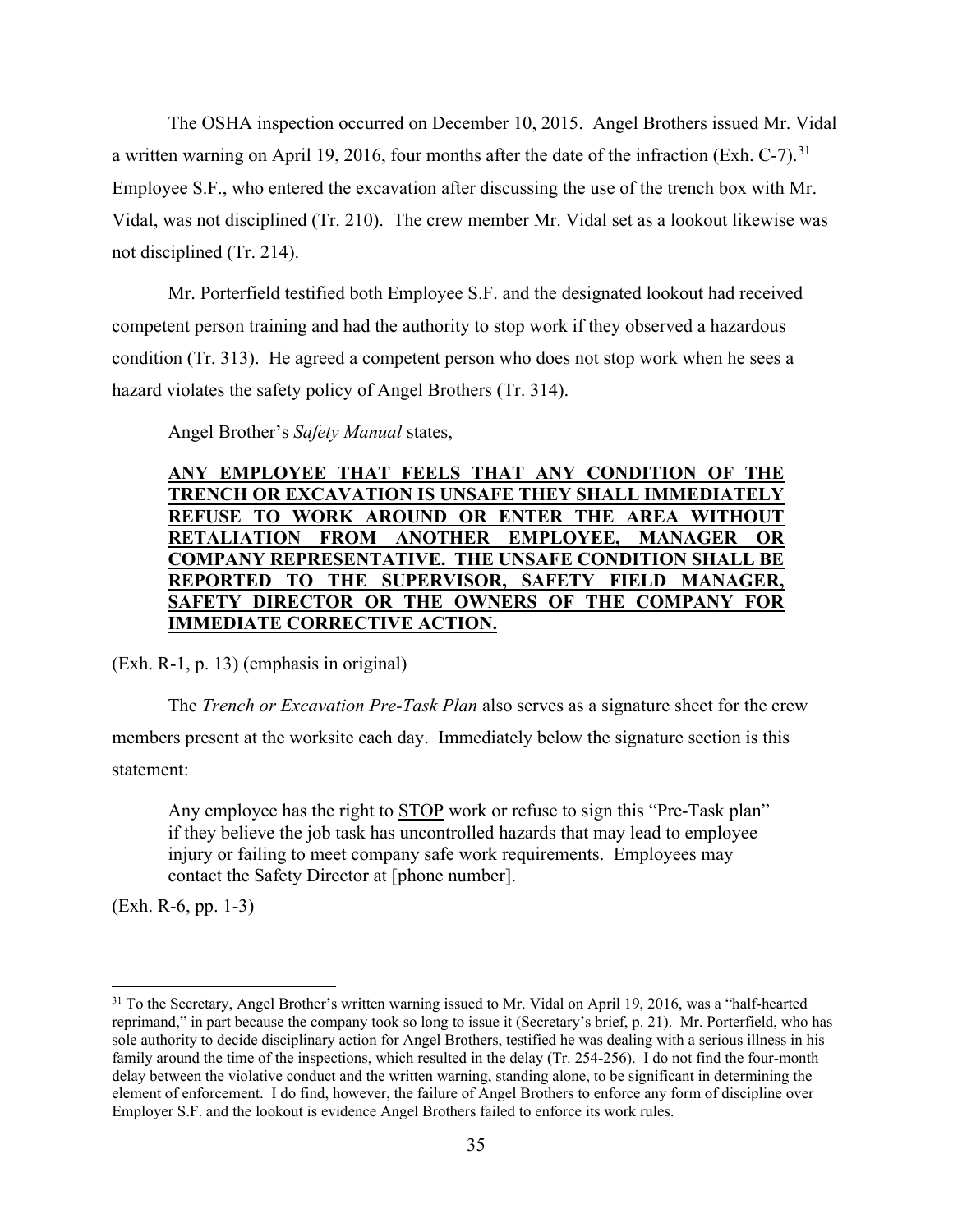Angel Brothers had a crew of seven employees plus Mr. Vidal at the Sens Road project worksite on December 10, 2015. Mr. Vidal and Employee S.F. discussed whether or not to use the trench box for 15 minutes that morning. The excavation was in plain sight (CSHO Waters observed its unsafe condition as he drove by) and Mr. Vidal set an employee as a lookout when Employee S.F. entered it. Yet not one of the crew members refused to work in the area or reported the unsafe condition of the excavation to a higher authority, despite the bolded, underlined, and capitalized admonition found in the *Safety Manual* or the statement appearing after the signature section of the daily *Pre-Task Plan*. This communal failure to adhere to the quoted safety rules indicates Angel Brother's work rules did not effectively enforce its safety program. "Where all the employees participating in a particular activity violate an employer's work rule, the unanimity of such noncomplying conduct suggests ineffective enforcement of the work rule." *Gem Indus., Inc.,* 17 BNA at 1865.

I find Angel Brothers failed to effectively enforce its work rules when violations were discovered.

### **CONCLUSION**

 Based on the foregoing analysis, I find the Secretary proved the communication of Angel Brother's safety program was ineffective and its disciplinary aspect was inadequate. Therefore, the misconduct of Mr. Vidal in failing to use a trench box in the excavation was foreseeable. Furthermore, Angel Brothers failed to establish it effectively communicated its work rules and that it enforced its safety program, and so did not meet the requirements of the unpreventable employee misconduct defense.

I affirm the violation.

#### **CHARACTERIZATION**

The Secretary characterized the violation of  $\S 1926.652(a)(1)$  as willful.

The hallmark of a willful violation is the employer's state of mind at the time of the violation—an 'intentional, knowing, or voluntary disregard for the requirements of the Act or ... plain indifference to employee safety."' *Kaspar Wire Works, Inc.*, 18 BNA OSHC at 2181, 2000 CCH OSHD at p. 48,406 (citation omitted). [I]t is not enough for the Secretary to show that an employer was aware of conduct or conditions constituting the alleged violation; such evidence is already necessary to establish any violation .... A willful violation is differentiated by heightened awareness of the illegality of the conduct or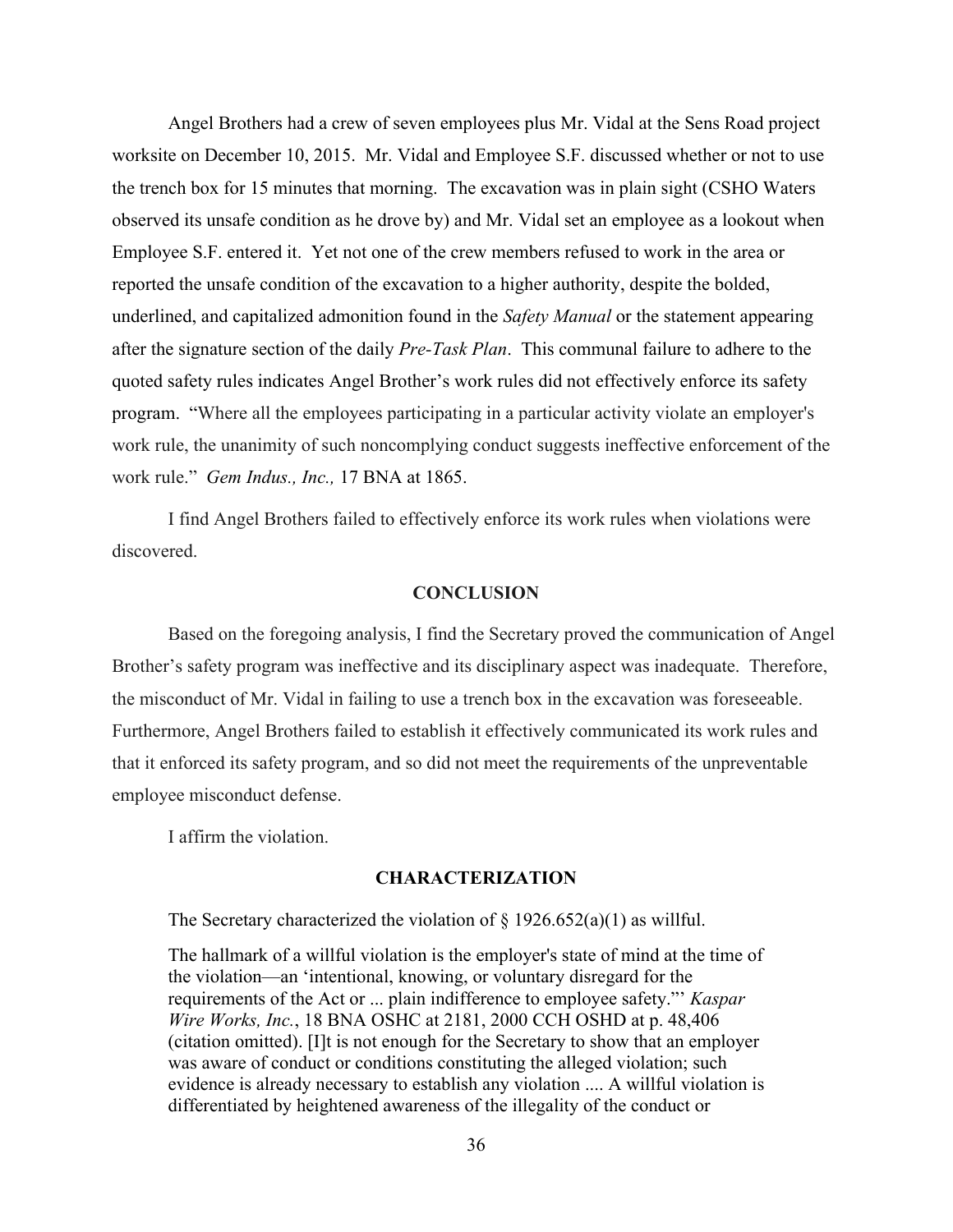conditions and by a state of mind of conscious disregard or plain indifference .... *Hern Iron Works, Inc.*[, 16 BNA OSHC 1206, 1214, 1993-95 CCH OSHD ¶](https://1.next.westlaw.com/Link/Document/FullText?findType=Y&serNum=1993474442&pubNum=0003227&originatingDoc=I516ba57787d911e5a807ad48145ed9f1&refType=CA&fi=co_pp_sp_3227_1214&originationContext=document&transitionType=DocumentItem&contextData=(sc.Search)#co_pp_sp_3227_1214)  [30,046, pp. 41,256 57 \(No. 89-433,](https://1.next.westlaw.com/Link/Document/FullText?findType=Y&serNum=1993474442&pubNum=0003227&originatingDoc=I516ba57787d911e5a807ad48145ed9f1&refType=CA&fi=co_pp_sp_3227_1214&originationContext=document&transitionType=DocumentItem&contextData=(sc.Search)#co_pp_sp_3227_1214) 1993). This state of mind is evident where "the employer was actually aware, at the time of the violative act, that the act was unlawful, or that it possessed a state of mind such that if it were informed of the standard, it would not care." *[AJP Constr. Inc. v. Sec'y of Labor](https://1.next.westlaw.com/Link/Document/FullText?findType=Y&serNum=2004098508&pubNum=0000506&originatingDoc=I516ba57787d911e5a807ad48145ed9f1&refType=RP&fi=co_pp_sp_506_74&originationContext=document&transitionType=DocumentItem&contextData=(sc.Search)#co_pp_sp_506_74)*, 357 F.3d 70, 74 [\(D.C. Cir. 2004\)\(](https://1.next.westlaw.com/Link/Document/FullText?findType=Y&serNum=2004098508&pubNum=0000506&originatingDoc=I516ba57787d911e5a807ad48145ed9f1&refType=RP&fi=co_pp_sp_506_74&originationContext=document&transitionType=DocumentItem&contextData=(sc.Search)#co_pp_sp_506_74)emphasis and citation omitted).

*Thomas Indus. Coatings, Inc.*[, 23 BNA OSHC 2082, 2091 \(No. 06-1542,](https://1.next.westlaw.com/Link/Document/FullText?findType=Y&serNum=2027725441&pubNum=0003227&originatingDoc=I516ba57787d911e5a807ad48145ed9f1&refType=CA&fi=co_pp_sp_3227_2091&originationContext=document&transitionType=DocumentItem&contextData=(sc.Search)#co_pp_sp_3227_2091) 2012).

Mr. Vidal's state of mind may be imputed to Angel Brothers. *[Branham Sign Co.](https://1.next.westlaw.com/Link/Document/FullText?findType=Y&serNum=1999699832&pubNum=0003227&originatingDoc=I516ba57787d911e5a807ad48145ed9f1&refType=CA&fi=co_pp_sp_3227_2134&originationContext=document&transitionType=DocumentItem&contextData=(sc.Search)#co_pp_sp_3227_2134)*, 18 [BNA OSHC 2132, 2134 \(No. 98-752,](https://1.next.westlaw.com/Link/Document/FullText?findType=Y&serNum=1999699832&pubNum=0003227&originatingDoc=I516ba57787d911e5a807ad48145ed9f1&refType=CA&fi=co_pp_sp_3227_2134&originationContext=document&transitionType=DocumentItem&contextData=(sc.Search)#co_pp_sp_3227_2134) 2000) ("The state of mind of a supervisory employee ... may be imputed to the employer for purposes of finding that the violation was willful."). I find this is a clear cut case of a willful violation. The day before the OSHA inspection, Mr. Bennett, one of Mr. Vidal's supervisors, told him directly that he needed to use a trench box the next day. Angel Brothers had a trench box available at the work site and the equipment necessary to lower the trench box in the excavation. The day of the OSHA inspection, Mr. Vidal and Employee S.F. discussed whether or not to use the trench box. Mr. Vidal had measured the excavation and recorded the depth as 8.5 feet. Although the parties stipulated the excavation was dug in Type B soil, Mr. Vidal testified he was treating it as Type C soil. When asked why, Mr. Vidal stated, "Because there was traffic on one side. And there was a [concrete] pipe on the other side and so because of the vibration produced by the traffic I classified it as Type C." (Tr. 158) Therefore, Mr. Vidal had observed the traffic and resulting vibrations and concluded they exacerbated the unsafe condition of the excavation. Despite this, Mr. Vidal directed Employee S.F. to enter the excavation without an adequate protective system in place and watched him as he did so.

Mr. Vidal showed a conscious disregard for the requirements of  $\S 1926.652(a)(1)$  and plain indifference to the safety of his "right-hand man." His awareness of the illegality of the conditions of the excavation was heightened by Mr. Bennett's instruction to him the day before that he needed to use a trench box on December 10. The record establishes Mr. Vidal had a heightened awareness of the requirement of an adequate protective system in the excavation and he consciously disregarded it. His willful state of mind is imputed to Angel Brothers. The Secretary has established the violation was willful.

37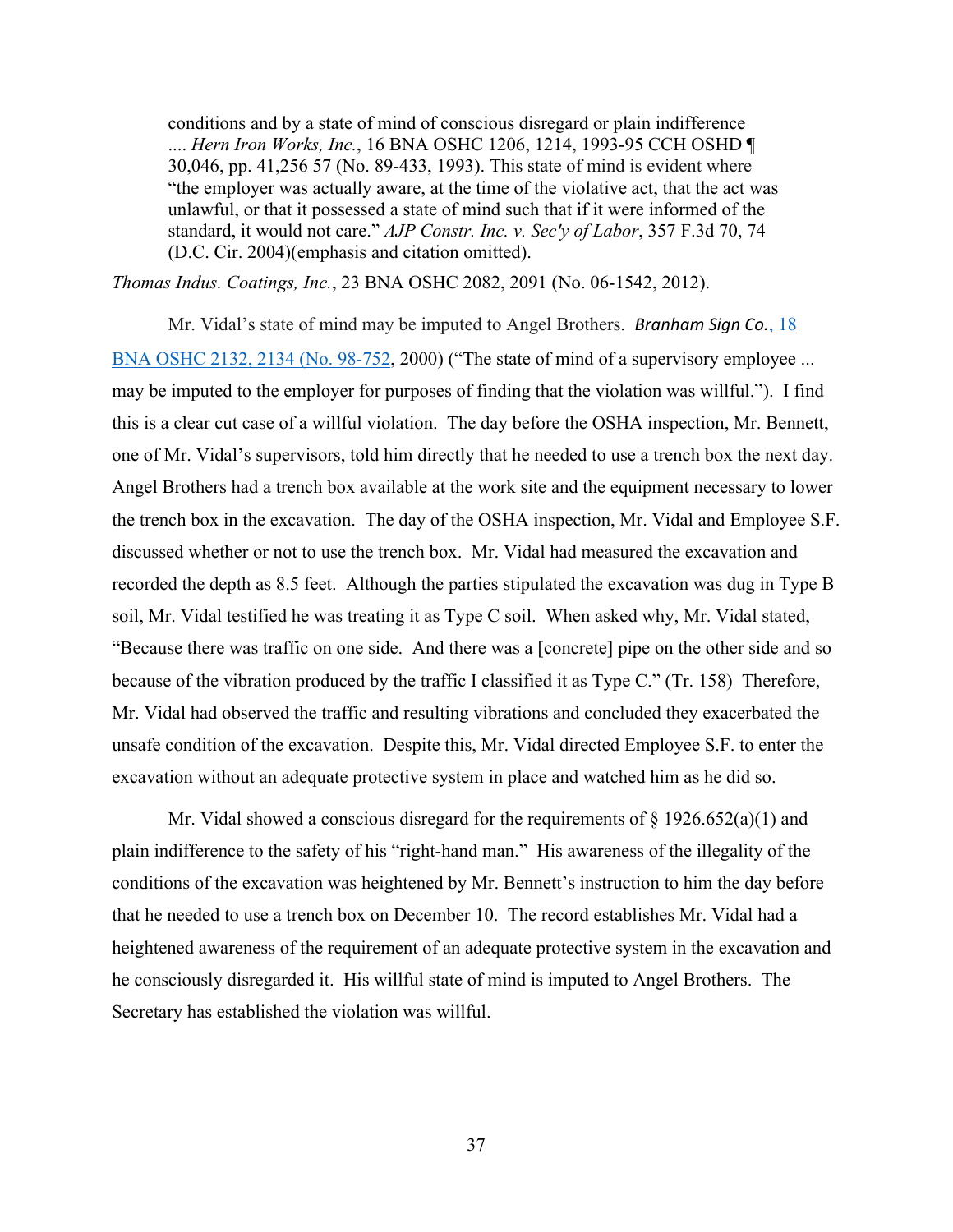### **PENALTY DETERMINATION**

The Commission is the final arbiter of penalties in all contested cases. "In assessing penalties, section 17(j) of the OSH Act, 29 U. S. C. § 666(j), requires the Commission to give due consideration to the gravity of the violation and the employer's size, history of violation, and good faith." *Burkes Mechanical Inc.*, 21 BNA OSHC 2136, 2142 (No. 04-0475, 2007). "Gravity is a principal factor in a penalty determination and is based on the number of employees exposed, duration of exposure, likelihood of injury, and precautions taken against injury." *Siemens Energy and Automation, Inc.*, 20 BNA OSHC 2196, 2201 (No. 00-1052, 2005).

The gravity of the violation is high. Mr. Vidal sent one employee into the excavation for 10 to 15 minutes. The walls of the excavation were almost vertical and were over the employee's head. No precautions were taken against injury to the employee (posting a lookout does not provide meaningful protection against collapse (Tr. 73)). The likelihood of death or serious physical injury was high. Angel Brother's own *Safety Manual* states, "In the United States there are between 75 and 100 fatalities annually due to trench cave-ins. The majority of fatalities occur when workers are crushed or suffocated in trenches from 7 to 12 feet deep, by soil weighing 100 lb. per cubic foot." (Exh. R-1, p. 12)

I do not credit Angel Brothers for good faith based on the awareness of Mr. Vidal that the excavation was unsafe. *Gen. Motors Corp., CPCG Okla. City Plant*, 22 BNA OSHC 1019, 1048 (No. 91-2834E, 2007) (consolidated) (giving no credit for good faith when management tolerated and encouraged hazardous work practices).

The record is lacking persuasive evidence for two of the statutory factors. CSHO Waters's testimony is sparse on details. He stated OSHA gives "a reduction if it's a small company, but they didn't get any reduction, because they are a large company." (Tr. 58) The Secretary did not adduce further evidence of the size of the company. CSHO Waters testified regarding the history of OSHA's inspections of the company, but the Secretary did not introduce copies of the previous citations into the record.

I am hampered in my ability to consider the size of the employer because the record does not indicate what the CSHO means by "a large company." As for history, although Mr.

38